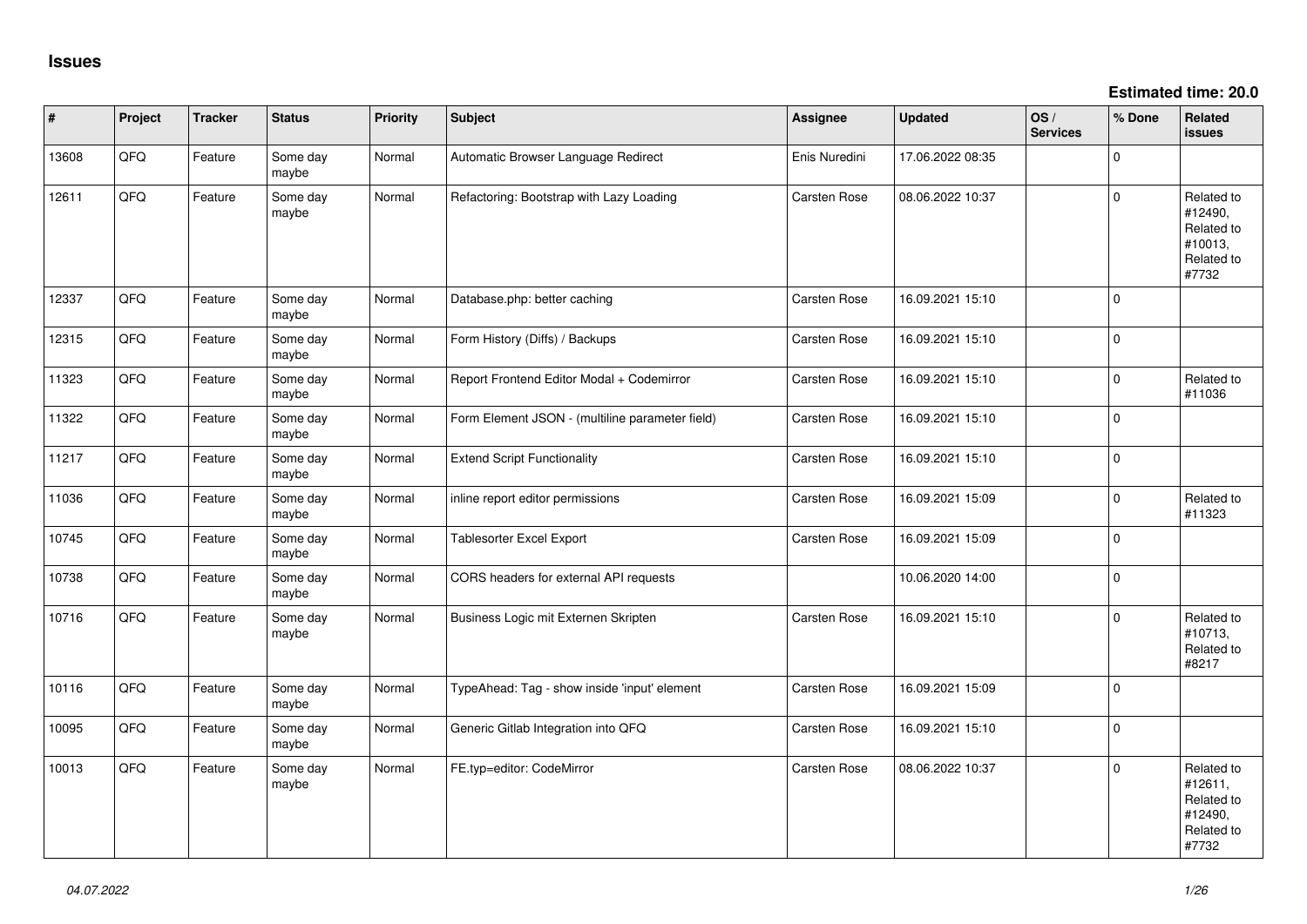| #    | Project | <b>Tracker</b> | <b>Status</b>     | <b>Priority</b> | <b>Subject</b>                                           | Assignee            | <b>Updated</b>   | OS/<br><b>Services</b> | % Done      | Related<br>issues                                                      |
|------|---------|----------------|-------------------|-----------------|----------------------------------------------------------|---------------------|------------------|------------------------|-------------|------------------------------------------------------------------------|
| 9704 | QFQ     | Feature        | Some day<br>maybe | Normal          | Thumbnails Generieren beim Splitten von PDF Files        | Carsten Rose        | 11.12.2019 16:01 |                        | $\mathbf 0$ |                                                                        |
| 9579 | QFQ     | Feature        | Some day<br>maybe | Normal          | Multiform with Process Row                               | Carsten Rose        | 11.12.2019 16:01 |                        | $\mathbf 0$ |                                                                        |
| 9130 | QFQ     | Feature        | Some day<br>maybe | Normal          | tablesorter: Automatic Row numbering / Zeilenummer       | Benjamin Baer       | 01.02.2020 23:22 |                        | $\mathbf 0$ |                                                                        |
| 8894 | QFQ     | Feature        | Some day<br>maybe | Normal          | Documentation Tags Usable in QFQ Application             | Carsten Rose        | 11.12.2019 16:01 |                        | l 0         |                                                                        |
| 8892 | QFQ     | Feature        | Some day<br>maybe | Normal          | Display and Edit SQL Comments in Form Editor             | <b>Carsten Rose</b> | 11.12.2019 16:01 |                        | l O         |                                                                        |
| 8586 | QFQ     | Feature        | Some day<br>maybe | Normal          | QFQ: Enhance Error message for 'record not found'        | Carsten Rose        | 16.09.2021 15:10 |                        | $\Omega$    |                                                                        |
| 8522 | QFQ     | Feature        | Some day<br>maybe | Normal          | build QFQ - npm warnings                                 | Benjamin Baer       | 01.02.2020 23:19 |                        | 50          |                                                                        |
| 8520 | QFQ     | Feature        | Some day<br>maybe | Normal          | Bring QFQ to Composer                                    | Carsten Rose        | 16.09.2021 15:10 |                        | 0           |                                                                        |
| 8101 | QFQ     | Feature        | Some day<br>maybe | Normal          | Password hash: support further hashing methods           | Carsten Rose        | 16.09.2021 15:10 |                        | 0           |                                                                        |
| 8056 | QFQ     | Feature        | Some day<br>maybe | Normal          | Termin Organisation (Reservation)                        |                     | 01.02.2020 23:19 |                        | $\mathbf 0$ | Related to<br>#8658                                                    |
| 7921 | QFQ     | Feature        | Some day<br>maybe | Normal          | Rest API Export: URL kuerzer machen                      |                     | 01.02.2020 23:19 |                        | l 0         |                                                                        |
| 7732 | QFQ     | Feature        | Some day<br>maybe | Normal          | Javascript: Lazy Loading der add on libs                 | Benjamin Baer       | 08.06.2022 10:38 |                        | l 0         | Related to<br>#12611,<br>Related to<br>#12490,<br>Related to<br>#10013 |
| 7453 | QFQ     | Feature        | Some day<br>maybe | Normal          | import / export forms QFQ                                | <b>Carsten Rose</b> | 16.09.2021 15:10 |                        | 0           |                                                                        |
| 7452 | QFQ     | Feature        | Some day<br>maybe | Normal          | automate deployment new QFQ version                      | Carsten Rose        | 16.09.2021 15:10 |                        | l 0         |                                                                        |
| 7336 | QFQ     | Feature        | Some day<br>maybe | Normal          | PDF Upload: disallow PDFs with specific Meta information | <b>Carsten Rose</b> | 11.12.2019 16:01 |                        | l 0         |                                                                        |
| 7278 | QFQ     | Feature        | Some day<br>maybe | Normal          | Form: Wert vordefinieren der immer gesetzt wird          |                     | 02.05.2021 09:27 |                        | l 0         |                                                                        |
| 7229 | QFQ     | Feature        | Some day<br>maybe | Normal          | New FormElement.type: Button                             |                     | 01.02.2021 12:32 |                        | 0           |                                                                        |
| 7108 | QFQ     | Feature        | Some day<br>maybe | Normal          | QFQ Wrap Elements                                        |                     | 11.12.2019 16:01 |                        | $\mathbf 0$ |                                                                        |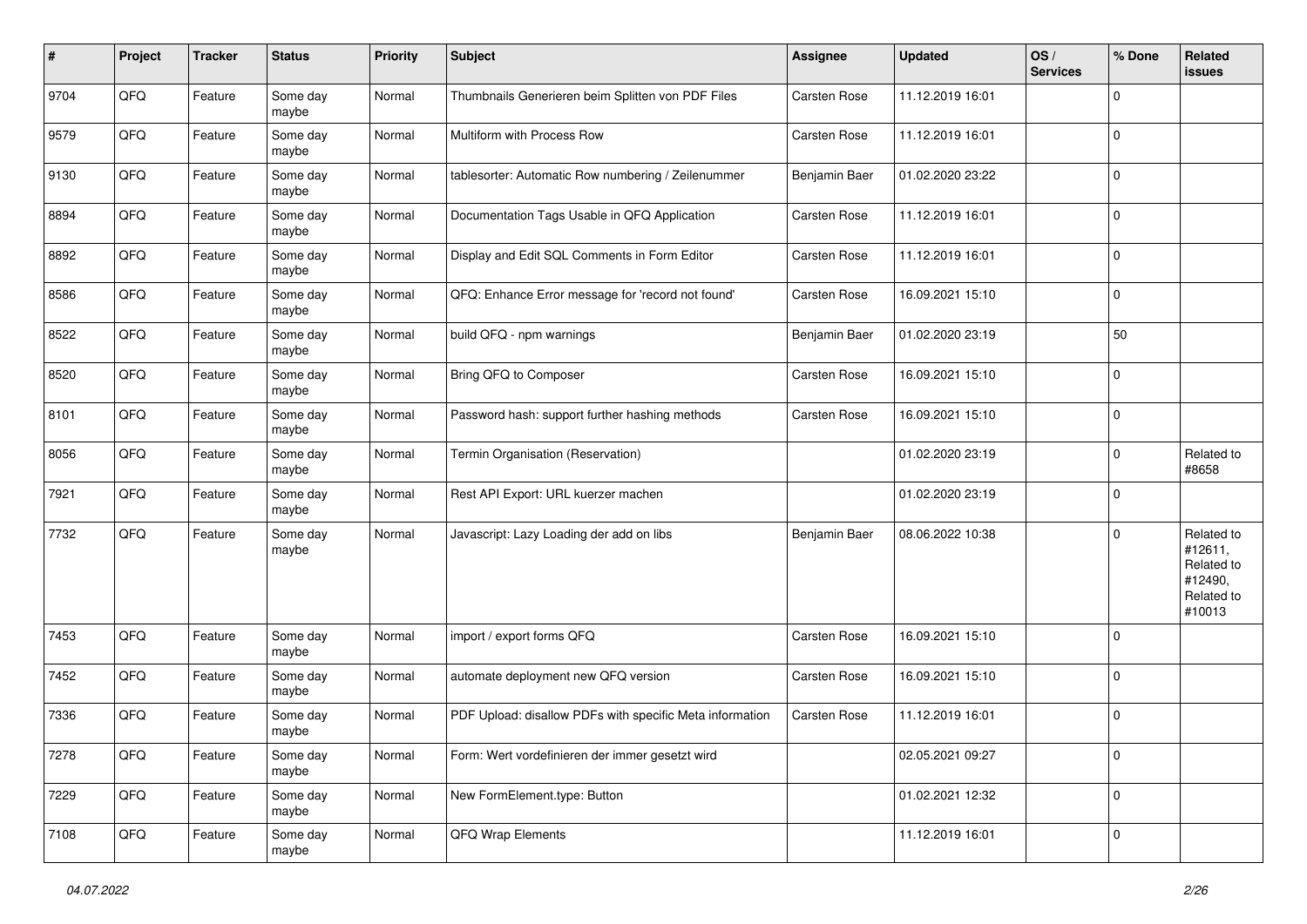| $\pmb{\#}$ | Project | <b>Tracker</b> | <b>Status</b>     | <b>Priority</b> | Subject                                                                                        | Assignee            | <b>Updated</b>   | OS/<br><b>Services</b> | % Done   | Related<br><b>issues</b> |
|------------|---------|----------------|-------------------|-----------------|------------------------------------------------------------------------------------------------|---------------------|------------------|------------------------|----------|--------------------------|
| 7107       | QFQ     | Feature        | Some day<br>maybe | Normal          | Showcase Registration Tool: Anmeldung / Administration :<br>Liste Anmeldungen / Emaileinaldung | Carsten Rose        | 11.12.2019 16:01 |                        | $\Omega$ |                          |
| 7106       | QFQ     | Feature        | Some dav<br>maybe | Normal          | Beispiel Nummerierung von Rows in Report                                                       |                     | 11.12.2019 16:01 |                        | I٥       |                          |
| 7105       | QFQ     | Feature        | Some day<br>maybe | Normal          | Beispiel wie man in einer zweiten Tabelle speichert.                                           |                     | 11.12.2019 16:01 |                        | l O      |                          |
| 7104       | QFQ     | Feature        | Some day<br>maybe | Normal          | Manual: hint about escaping if '\r' appears in mail body                                       |                     | 11.12.2019 16:01 |                        | ١o       |                          |
| 7100       | QFQ     | Feature        | Some day<br>maybe | Normal          | Download: log access, max downloads, time limit                                                |                     | 01.02.2020 23:19 |                        | I٥       |                          |
| 6992       | QFQ     | Feature        | Some day<br>maybe | Normal          | DB exception: Syntax Highlight                                                                 |                     | 11.12.2019 16:01 |                        | I٥       | Related to<br>#5450      |
| 6972       | QFQ     | Feature        | Some day<br>maybe | Normal          | Fabric Clipboard / cross browser tab                                                           | Benjamin Baer       | 01.02.2020 23:21 |                        | l 0      |                          |
| 6970       | QFQ     | Feature        | Some day<br>maybe | Normal          | tablesorter: default fuer 'sortReset' aendern von 'Ctrl' zu 'Alt'                              | Benjamin Baer       | 01.02.2020 23:21 |                        | l o      |                          |
| 6715       | QFQ     | Feature        | Some day<br>maybe | Normal          | Code-Refactoring: dbArray vereinheitlichen                                                     | <b>Carsten Rose</b> | 11.12.2019 16:02 |                        | I٥       |                          |
| 6704       | QFQ     | Feature        | Some day<br>maybe | Normal          | Upload Mode: Bilder in Notizen rechts sollen aktuellen<br>Upload repräsentieren.               |                     | 01.02.2020 23:19 |                        | $\Omega$ | Related to<br>#3264      |
| 6515       | QFQ     | Feature        | Some dav<br>maybe | Normal          | Formular: Felder dynamisch ein/ausblenden                                                      |                     | 11.12.2019 16:02 |                        | ١o       |                          |
| 6299       | QFQ     | Feature        | Some day<br>maybe | Normal          | Attack detection: log table with invalid SIP access                                            |                     | 11.12.2019 16:02 |                        | $\Omega$ | Related to<br>#3947      |
| 6288       | QFQ     | Feature        | Some day<br>maybe | Normal          | Best Practice: Erklaeren wie man ein Formular ganz in<br>'weiss' erstellen kann                |                     | 11.12.2019 16:02 |                        | I٥       |                          |
| 6084       | QFQ     | Feature        | Some day<br>maybe | Normal          | New escape type: 'D' - convert date                                                            |                     | 01.02.2020 23:19 |                        | I٥       |                          |
| 6083       | QFQ     | Feature        | Some day<br>maybe | Normal          | Dynamic Update: Value Check via SQL                                                            |                     | 11.12.2019 16:02 |                        | I٥       |                          |
| 5983       | QFQ     | Feature        | Some day<br>maybe | Normal          | Form Submit (save & update): normalize date/-time FE                                           | <b>Carsten Rose</b> | 01.02.2020 23:19 |                        | ١o       |                          |
| 5923       | QFQ     | Feature        | Some day<br>maybe | Normal          | fillStoreSystemBySqlLate                                                                       |                     | 01.02.2020 23:19 |                        | I٥       |                          |
| 5895       | QFQ     | Feature        | Some day<br>maybe | Normal          | Tutorial: List of all QFQ Features                                                             |                     | 01.02.2020 23:19 |                        | I٥       |                          |
| 5893       | QFQ     | Feature        | Some day<br>maybe | Normal          | Edit on double-click                                                                           |                     | 01.02.2020 23:19 |                        | $\Omega$ | Related to<br>#5894      |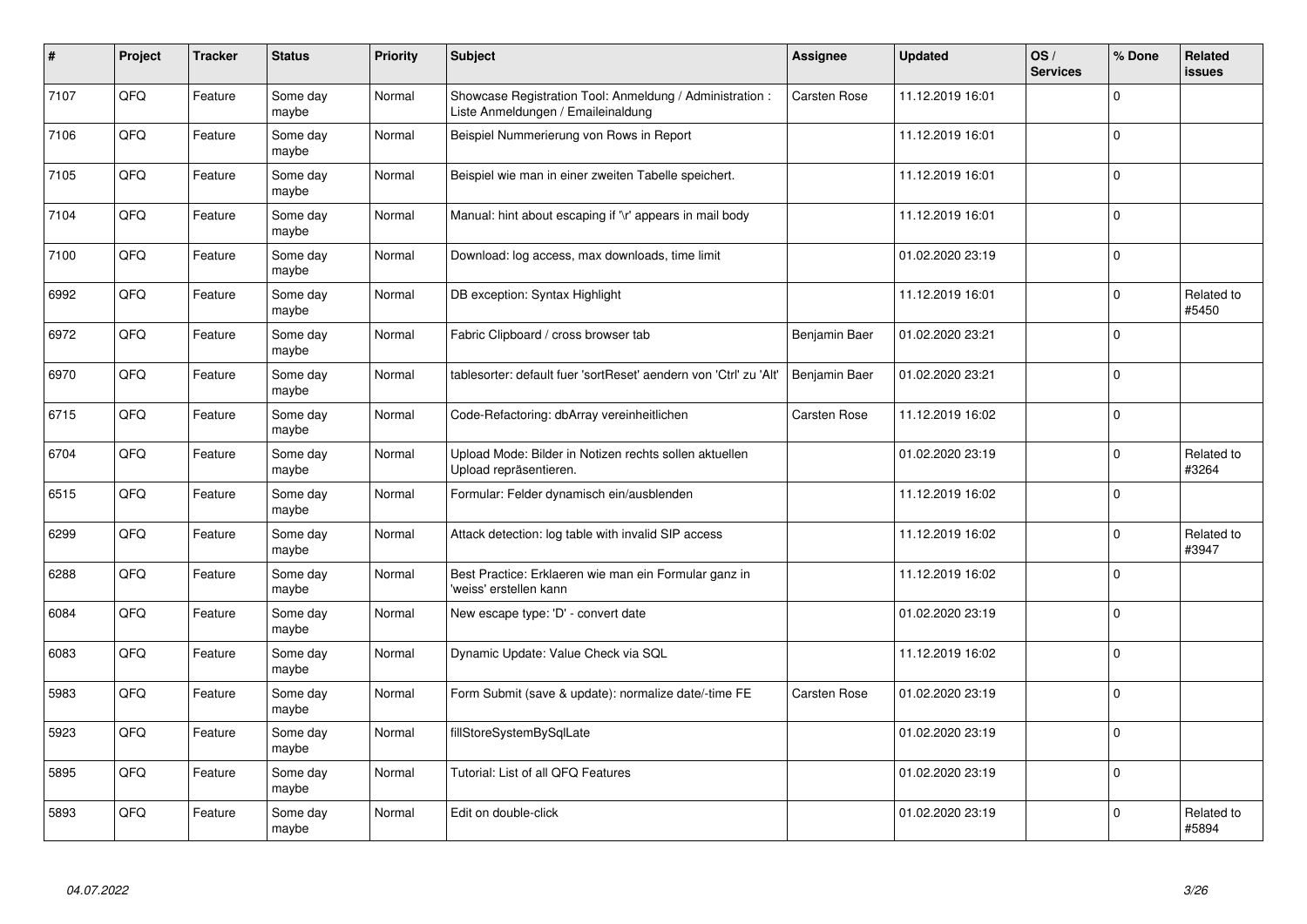| #    | Project | <b>Tracker</b> | <b>Status</b>     | <b>Priority</b> | <b>Subject</b>                                                                    | <b>Assignee</b> | <b>Updated</b>   | OS/<br><b>Services</b> | % Done      | Related<br><b>issues</b>                    |
|------|---------|----------------|-------------------|-----------------|-----------------------------------------------------------------------------------|-----------------|------------------|------------------------|-------------|---------------------------------------------|
| 5892 | QFQ     | Feature        | Some day<br>maybe | Normal          | QFQ should use T3 API to manipulate FE GROUP<br>membership                        |                 | 01.02.2020 23:20 |                        | $\mathbf 0$ |                                             |
| 5852 | QFQ     | Feature        | Some day<br>maybe | Normal          | Logging: mail.log / sql.log - im FE anzeigen und via AJAX<br>aktualisieren        | Carsten Rose    | 01.02.2020 23:19 |                        | $\mathbf 0$ | Related to<br>#5885                         |
| 5851 | QFQ     | Feature        | Some day<br>maybe | Normal          | Queue System implementieren: MQTT, RabbitMQ                                       |                 | 01.02.2020 23:20 |                        | $\Omega$    | Related to<br>#5715                         |
| 5850 | QFQ     | Feature        | Some day<br>maybe | Normal          | Deployment: In QFQ Doc best practice fuer zeitgemaesses<br>Deployment beschreiben |                 | 01.02.2020 23:20 |                        | $\mathbf 0$ |                                             |
| 5805 | QFQ     | Feature        | Some day<br>maybe | Normal          | TypeAHead SQL value instead of key stored                                         |                 | 01.02.2020 23:19 |                        | $\Omega$    | Related to<br>#5444                         |
| 5783 | QFQ     | Feature        | Some day<br>maybe | Normal          | <b>BPMN View/Edit</b>                                                             |                 | 11.12.2019 16:02 |                        | $\mathbf 0$ |                                             |
| 5665 | QFQ     | Feature        | Some day<br>maybe | Normal          | Versuch das '{{!' nicht mehr noetig ist.                                          | Carsten Rose    | 01.02.2020 23:20 |                        | $\Omega$    | Related to<br>#7432,<br>Related to<br>#7434 |
| 5579 | QFQ     | Feature        | Some day<br>maybe | Normal          | Enhance Doc / Presentation: variable type 'link column type'                      | Carsten Rose    | 01.02.2020 23:19 |                        | $\mathbf 0$ |                                             |
| 5548 | QFQ     | Feature        | Some day<br>maybe | Normal          | 801 Textfiles/Scriptfiles als Thumbnail                                           | Carsten Rose    | 07.03.2022 16:26 |                        | $\Omega$    |                                             |
| 5480 | QFQ     | Feature        | Some day<br>maybe | Normal          | QFQ: Dokumentation mit Screenshots versehen                                       | Carsten Rose    | 01.02.2020 23:20 |                        | $\mathbf 0$ | Related to<br>#9879                         |
| 5455 | QFQ     | Feature        | Some day<br>maybe | Normal          | Mail Redirects grld abhaengig                                                     |                 | 01.02.2020 23:20 |                        | 0           |                                             |
| 5452 | QFQ     | Feature        | Some day<br>maybe | Normal          | Thumbnails from PDF: bad quality                                                  |                 | 01.02.2020 23:20 |                        | $\mathbf 0$ |                                             |
| 5428 | QFQ     | Feature        | Some day<br>maybe | Normal          | secure thumbnail: late render on access.                                          | Carsten Rose    | 01.02.2020 23:20 |                        | $\mathbf 0$ |                                             |
| 5389 | QFQ     | Feature        | Some day<br>maybe | Normal          | QFQ Design: Multline label / note                                                 | Benjamin Baer   | 01.02.2020 23:19 |                        | $\mathbf 0$ |                                             |
| 5342 | QFQ     | Feature        | Some day<br>maybe | Normal          | link - with HTML Attributes                                                       |                 | 01.02.2020 23:20 |                        | $\mathbf 0$ | Related to<br>#14077                        |
| 5160 | QFQ     | Feature        | Some day<br>maybe | Normal          | QFQ collaborative / together.js, ShareJS, y-js, collaborative,                    |                 | 11.12.2019 16:02 |                        | $\Omega$    |                                             |
| 5132 | QFQ     | Feature        | Some day<br>maybe | Normal          | Error Message sendmail missing attachment: more details                           | Carsten Rose    | 01.02.2020 23:19 |                        | 0           |                                             |
| 5129 | QFQ     | Feature        | Some day<br>maybe | Normal          | Reports: SQL fuer x Achse und y Achse                                             |                 | 11.12.2019 16:02 |                        | 0           |                                             |
| 5024 | QFQ     | Feature        | Some day<br>maybe | Normal          | Fabric: Generate PDF with edits                                                   | Benjamin Baer   | 01.02.2020 23:20 |                        | $\mathbf 0$ | Related to<br>#10704                        |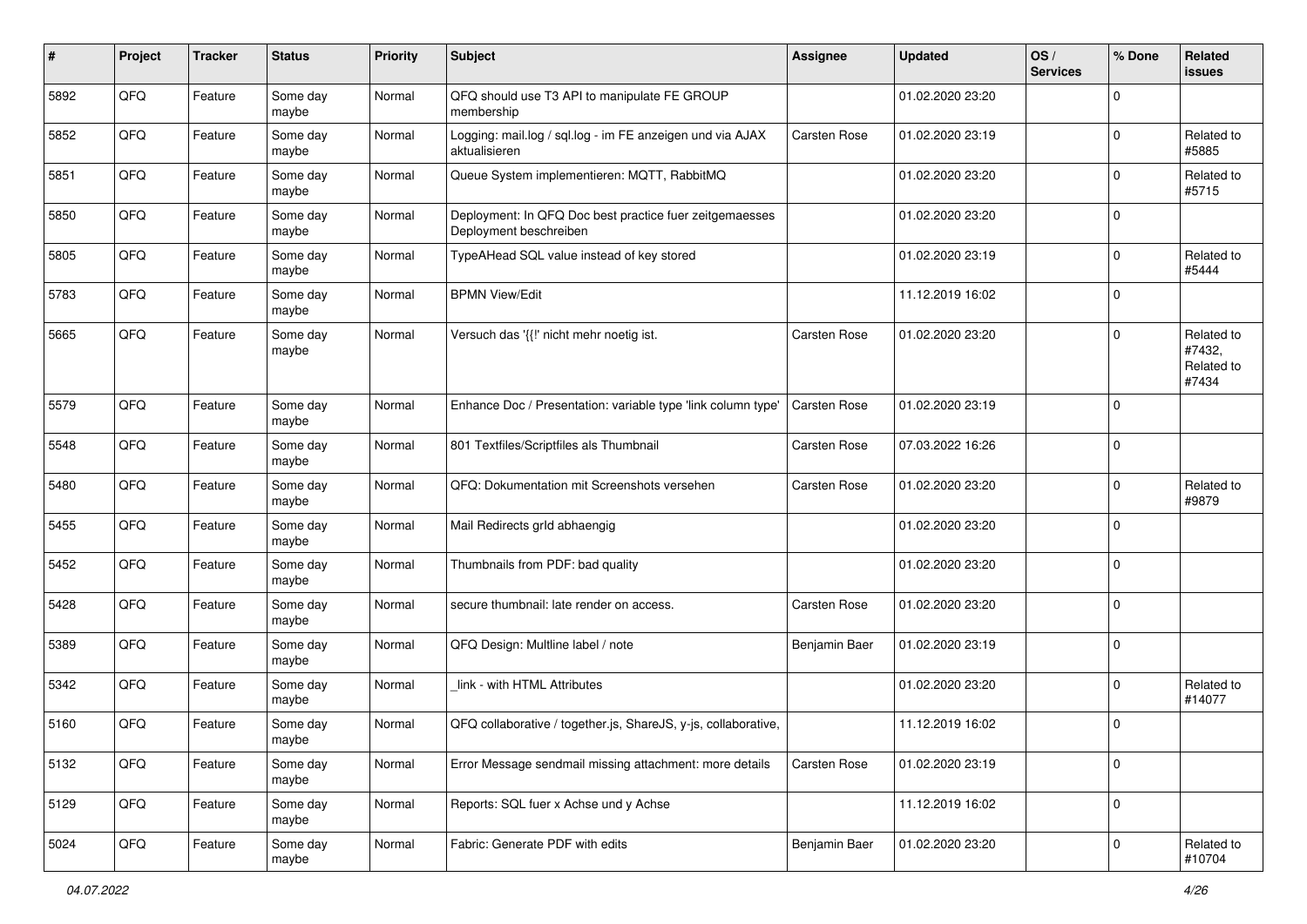| $\pmb{\sharp}$ | <b>Project</b> | <b>Tracker</b> | <b>Status</b>     | <b>Priority</b> | <b>Subject</b>                                                                                                                                                | <b>Assignee</b> | <b>Updated</b>   | OS/<br><b>Services</b> | % Done      | <b>Related</b><br>issues |
|----------------|----------------|----------------|-------------------|-----------------|---------------------------------------------------------------------------------------------------------------------------------------------------------------|-----------------|------------------|------------------------|-------------|--------------------------|
| 4974           | QFQ            | Feature        | Some day<br>maybe | Normal          | Long polling - inform all listening clients of changes                                                                                                        |                 | 11.12.2019 16:02 |                        | $\Omega$    |                          |
| 4956           | QFQ            | Feature        | Some day<br>maybe | Normal          | Sendmail: Benutzerdefinierte Headers                                                                                                                          | Carsten Rose    | 11.12.2019 16:02 |                        | $\mathbf 0$ |                          |
| 4872           | QFQ            | Feature        | Some day<br>maybe | Normal          | Fields of Typo3 page available in STORE_TYPO3                                                                                                                 | Carsten Rose    | 01.02.2020 23:19 |                        | $\mathbf 0$ |                          |
| 4869           | QFQ            | Feature        | Some day<br>maybe | Normal          | Dynamic Update (show, hide, readonly?, required?) for<br><b>Template Group Elements</b>                                                                       | Carsten Rose    | 01.02.2020 23:19 |                        | $\Omega$    | Related to<br>#4865      |
| 4839           | QFQ            | Feature        | Some day<br>maybe | Normal          | qfq-handle in <head> Abschnitt</head>                                                                                                                         | Carsten Rose    | 11.12.2019 16:02 |                        | $\mathbf 0$ |                          |
| 4816           | QFQ            | Feature        | Some day<br>maybe | Normal          | Templates for QFQ Reports (Tables, Radios, )                                                                                                                  |                 | 01.02.2020 23:20 |                        | $\mathbf 0$ |                          |
| 4757           | QFQ            | Feature        | Some day<br>maybe | Normal          | Test subrecord: download links ok? Links ok?                                                                                                                  | Carsten Rose    | 01.02.2020 23:20 |                        | $\Omega$    |                          |
| 4719           | QFQ            | Feature        | Some day<br>maybe | Normal          | Custom Message in Client in case of 'Browser tab close,<br>modification will be lost'                                                                         |                 | 01.02.2020 23:20 |                        | $\mathbf 0$ |                          |
| 4652           | QFQ            | Feature        | Some day<br>maybe | Normal          | UZH CD: Weiterleitung auf benutzerdefinierte 403/404 Seite                                                                                                    | Carsten Rose    | 01.02.2020 23:20 |                        | $\Omega$    |                          |
| 4650           | QFQ            | Feature        | Some day<br>maybe | Normal          | Convert html to doc/rtf                                                                                                                                       | Carsten Rose    | 01.02.2020 23:20 |                        | $\Omega$    | Related to<br>#10704     |
| 4640           | QFQ            | Feature        | Some day<br>maybe | Normal          | Rename System Forms                                                                                                                                           |                 | 01.02.2020 23:20 |                        | $\mathbf 0$ |                          |
| 4627           | QFQ            | Feature        | Some day<br>maybe | Normal          | dbupdate: all tables - check 'create', 'modified' if it is<br>possible to change to default 'CURRENT TIMESTAMP' and<br>modified 'ON UPDATE CURRENT_TIMESTAMP' |                 | 01.02.2020 23:20 |                        | $\mathbf 0$ |                          |
| 4626           | QFQ            | Feature        | Some day<br>maybe | Normal          | Mobile View: 'classBody=qfq-form-right' makes no sense                                                                                                        |                 | 01.02.2020 23:20 |                        | $\mathbf 0$ |                          |
| 4606           | QFQ            | Feature        | Some day<br>maybe | Normal          | link: qualifier to render bootstrap button                                                                                                                    | Carsten Rose    | 01.02.2020 23:19 |                        | $\mathbf 0$ |                          |
| 4551           | QFQ            | Feature        | Some day<br>maybe | Normal          | Set 'pills' via dynamicUpdate to show/hide/disabled                                                                                                           |                 | 01.02.2020 23:20 |                        | $\mathbf 0$ | Related to<br>#3752      |
| 4536           | QFQ            | Feature        | Some day<br>maybe | Normal          | FE upload: problem with delete if mutliple uploads an<br>FE.name="                                                                                            |                 | 01.02.2020 23:20 |                        | $\Omega$    |                          |
| 4446           | QFQ            | Feature        | Some day<br>maybe | Normal          | New FE get same feldContainerId as last modifed FE                                                                                                            |                 | 01.02.2020 23:20 |                        | $\Omega$    |                          |
| 4445           | QFQ            | Feature        | Some day<br>maybe | Normal          | template group: Option to simulate fieldset                                                                                                                   |                 | 28.06.2021 14:11 |                        | $\mathbf 0$ |                          |
| 4444           | QFQ            | Feature        | Some day<br>maybe | Normal          | FE.type=upload: detect mime type                                                                                                                              |                 | 11.12.2019 16:02 |                        | $\Omega$    | Related to<br>#4303      |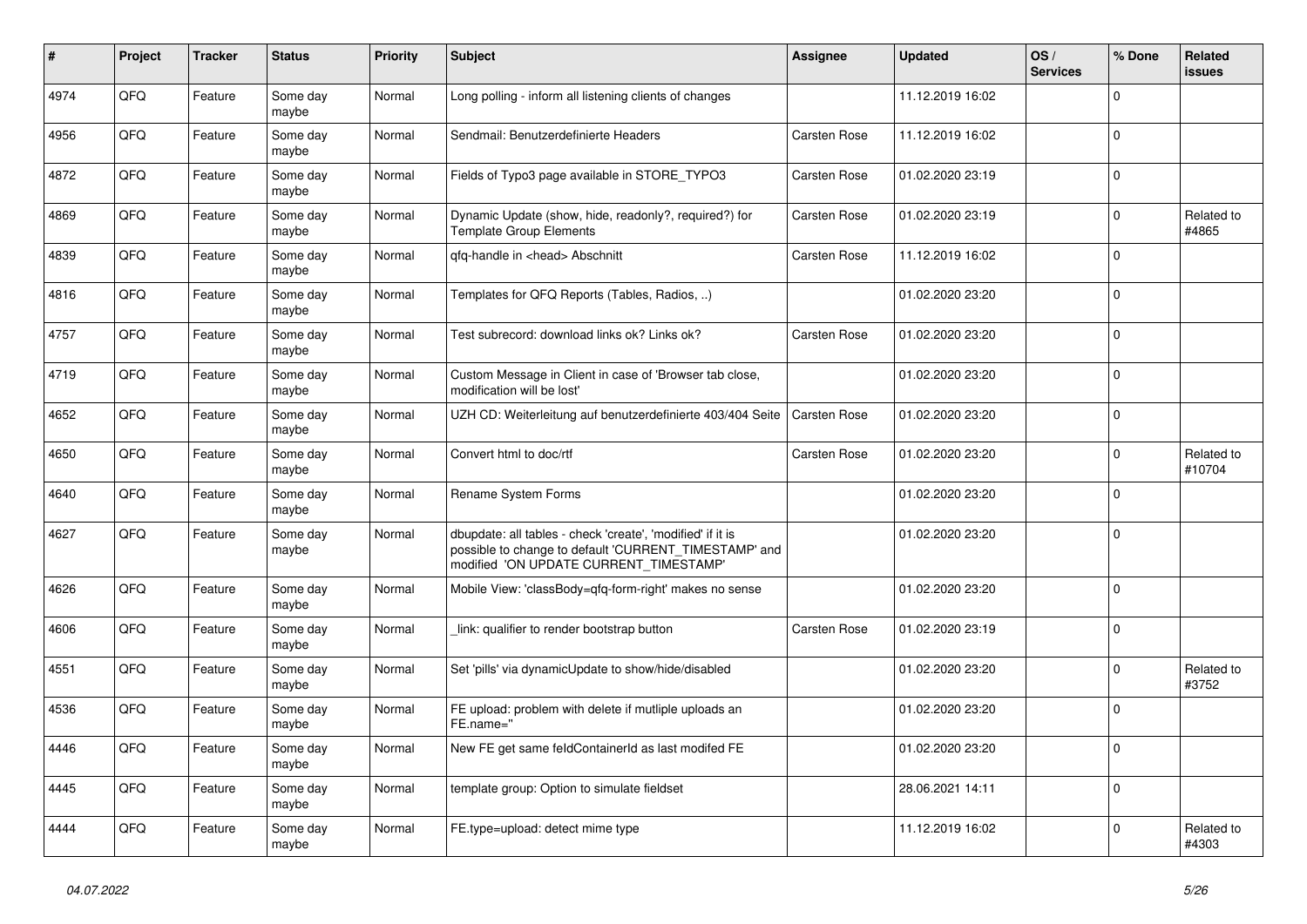| #    | Project | <b>Tracker</b> | <b>Status</b>     | <b>Priority</b> | <b>Subject</b>                                                                                                          | <b>Assignee</b>     | <b>Updated</b>   | OS/<br><b>Services</b> | % Done      | Related<br><b>issues</b>                    |
|------|---------|----------------|-------------------|-----------------|-------------------------------------------------------------------------------------------------------------------------|---------------------|------------------|------------------------|-------------|---------------------------------------------|
| 4443 | QFQ     | Feature        | Some day<br>maybe | Normal          | Form: multiple secondary tables                                                                                         |                     | 01.02.2020 23:20 |                        | $\mathbf 0$ |                                             |
| 4442 | QFQ     | Feature        | Some day<br>maybe | Normal          | Special Column Name: _link - new symbol G (Glyph) to<br>choose any available symbol                                     |                     | 11.12.2019 16:02 |                        | $\mathbf 0$ |                                             |
| 4440 | QFQ     | Feature        | Some day<br>maybe | Normal          | Manual.rst: explain how to. expand PHP Session to 4h                                                                    |                     | 11.12.2019 16:02 |                        | $\mathbf 0$ |                                             |
| 4439 | QFQ     | Feature        | Some day<br>maybe | Normal          | Log: report all actions fired by an FE Element, incl. the<br>original directive (slaveld, sqllnsert, )                  |                     | 01.02.2020 23:20 |                        | $\mathbf 0$ | Related to<br>#4432,<br>Related to<br>#5458 |
| 4435 | QFQ     | Feature        | Some day<br>maybe | Normal          | Report: striptags - specify allowed tags                                                                                |                     | 01.02.2020 23:20 |                        | $\mathbf 0$ |                                             |
| 4433 | QFQ     | Feature        | Some day<br>maybe | Normal          | Log when SIP will be destroyed by QFQ for any (security)<br>reason                                                      |                     | 01.02.2020 23:20 |                        | $\mathbf 0$ | Related to<br>#4432,<br>Related to<br>#5458 |
| 4420 | QFQ     | Feature        | Some day<br>maybe | Normal          | Client: Local Storage - store the changes of a form, local in<br>the browser.                                           | Benjamin Baer       | 11.12.2019 16:02 |                        | $\mathbf 0$ |                                             |
| 4365 | QFQ     | Feature        | Some day<br>maybe | Normal          | Multi Language: new way of config                                                                                       | <b>Carsten Rose</b> | 01.02.2020 23:20 |                        | $\mathbf 0$ |                                             |
| 4349 | QFQ     | Feature        | Some day<br>maybe | Normal          | link download: downloaded external URL to<br>deliver/concatenate - check mimetipe and handle it correctly               | <b>Carsten Rose</b> | 11.12.2019 16:02 |                        | $\mathbf 0$ |                                             |
| 4343 | QFQ     | Feature        | Some day<br>maybe | Normal          | Link: Classifier to add 'attributes'                                                                                    | <b>Carsten Rose</b> | 01.02.2020 23:20 |                        | $\mathbf 0$ | Related to<br>#14077                        |
| 4330 | QFQ     | Feature        | Some day<br>maybe | Normal          | Error Message: report missing {{ / }} in sqlUpdate, sqlInsert,<br>sqlDelete, sqlAfter, sqlBefore in FE action elements. | <b>Carsten Rose</b> | 01.02.2020 23:20 |                        | $\mathbf 0$ |                                             |
| 4259 | QFQ     | Feature        | Some day<br>maybe | Normal          | Instant trigger a cron job                                                                                              | Carsten Rose        | 11.12.2019 16:03 |                        | $\mathbf 0$ |                                             |
| 4258 | QFQ     | Feature        | Some day<br>maybe | High            | System Defaults: Forms                                                                                                  | Carsten Rose        | 03.05.2021 21:14 |                        | $\mathbf 0$ |                                             |
| 4197 | QFQ     | Feature        | Some day<br>maybe | Normal          | Unit Test fuer JSON Stream von QuickFormQuery.php ><br>doForm()                                                         | Carsten Rose        | 11.12.2019 16:03 |                        | $\mathbf 0$ |                                             |
| 4027 | QFQ     | Feature        | Some day<br>maybe | Normal          | Missing: orange 'check' / 'bullet'                                                                                      |                     | 11.12.2019 16:03 |                        | $\mathbf 0$ |                                             |
| 4026 | QFQ     | Feature        | Some day<br>maybe | Normal          | sqlLog.sql: log number of FE.id                                                                                         | Carsten Rose        | 11.12.2019 16:03 |                        | $\mathbf 0$ | Related to<br>#5458                         |
| 3991 | QFQ     | Feature        | Some day<br>maybe | Normal          | report: Columnname '_skipWrap' skips 'fbeg', 'fend'                                                                     | Carsten Rose        | 11.12.2019 16:03 |                        | 0           |                                             |
| 3990 | QFQ     | Feature        | Some day<br>maybe | High            | custom class definition: add space automatically                                                                        | Carsten Rose        | 03.05.2021 21:14 |                        | $\mathbf 0$ |                                             |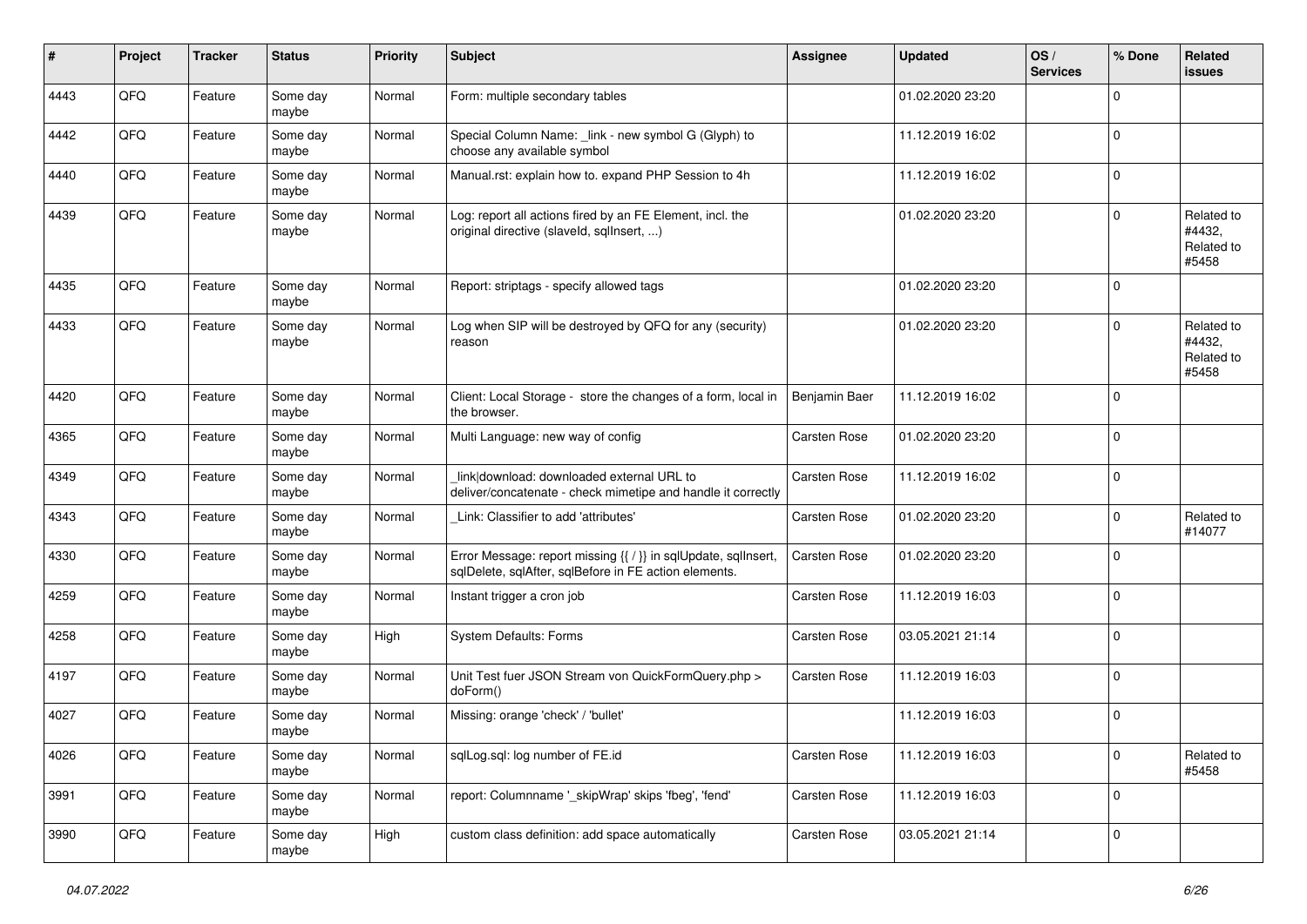| $\#$ | Project | <b>Tracker</b> | <b>Status</b>     | <b>Priority</b> | <b>Subject</b>                                                                                                                                           | <b>Assignee</b>     | <b>Updated</b>   | OS/<br><b>Services</b> | % Done      | Related<br><b>issues</b>                    |
|------|---------|----------------|-------------------|-----------------|----------------------------------------------------------------------------------------------------------------------------------------------------------|---------------------|------------------|------------------------|-------------|---------------------------------------------|
| 3967 | QFQ     | Feature        | Some day<br>maybe | High            | Report: Checkbox, Radio, Dropdown, Input welches ohne<br>Submit funktioniert - 'Inline-Form'                                                             | Carsten Rose        | 03.05.2021 21:14 |                        | $\Omega$    |                                             |
| 3947 | QFQ     | Feature        | Some day<br>maybe | Normal          | Attack detectect: logout current user                                                                                                                    | Carsten Rose        | 11.12.2019 16:03 |                        | $\mathbf 0$ | Related to<br>#5458,<br>Related to<br>#6299 |
| 3942 | QFQ     | Feature        | Some day<br>maybe | Normal          | Action Elemente: neu generierte IDs via FE weitergeben                                                                                                   | Carsten Rose        | 11.12.2019 16:03 |                        | $\mathbf 0$ | Related to<br>#3941                         |
| 3941 | QFQ     | Feature        | Some day<br>maybe | Normal          | sqlAfter: es sollten mehrere moeglich sein                                                                                                               | <b>Carsten Rose</b> | 11.12.2019 16:03 |                        | $\mathbf 0$ | Related to<br>#3942                         |
| 3905 | QFQ     | Feature        | Some day<br>maybe | Normal          | Documentation: Best Practice anhand eines Online<br>Bewerbungstools                                                                                      | Carsten Rose        | 11.12.2019 16:03 |                        | $\mathbf 0$ |                                             |
| 3900 | QFQ     | Feature        | Some day<br>maybe | Normal          | Extend documentation of 'Copy / Paste'                                                                                                                   | Carsten Rose        | 11.12.2019 16:03 |                        | $\mathbf 0$ | Related to<br>#3899                         |
| 3880 | QFQ     | Feature        | Some day<br>maybe | Normal          | Form 'Form': anlegen einer Tabelle                                                                                                                       |                     | 14.01.2021 10:12 |                        | $\mathbf 0$ |                                             |
| 3879 | QFQ     | Feature        | Some day<br>maybe | Normal          | Form 'FormElement': Beim Feld 'name' rechts in der Notiz<br>einen Link einblenden - a) aktuelle Definition anzeigen, b)<br>Spalte in der Tabelle anlegen |                     | 11.12.2019 16:03 |                        | $\mathbf 0$ |                                             |
| 3878 | QFQ     | Feature        | Some day<br>maybe | Normal          | Form 'FormElement': Spalte 'name' typeAhead mit<br>Spaltennamen der Primarytable.                                                                        |                     | 11.12.2019 16:03 |                        | $\mathbf 0$ |                                             |
| 3877 | QFQ     | Feature        | Some day<br>maybe | Normal          | FormEditor: die Felder die aktuell nicht gebraucht werden<br>nur auf readonly/disabled setzen (nicht ausblenden > das<br>irritiert.                      | Carsten Rose        | 11.12.2019 16:03 |                        | $\mathbf 0$ |                                             |
| 3848 | QFQ     | Feature        | Some day<br>maybe | High            | Antivirus check fuer Upload files in qfq?                                                                                                                | <b>Carsten Rose</b> | 03.05.2021 21:14 |                        | $\Omega$    | Related to<br>#4131                         |
| 3708 | QFQ     | Feature        | Some day<br>maybe | Normal          | Form: input - 'specialchars', 'none'  gewisse tags<br>erlauben, andere verbieten                                                                         | Carsten Rose        | 11.12.2019 16:02 |                        | $\mathbf 0$ | Related to<br>#14320                        |
| 3692 | QFQ     | Feature        | Some day<br>maybe | Normal          | QFQ Webseite                                                                                                                                             | Benjamin Baer       | 11.12.2019 16:02 |                        | $\mathbf 0$ | Related to<br>#5033                         |
| 3677 | QFQ     | Feature        | Some day<br>maybe | Normal          | wkhtmltopdf: FE User access prohibited, if client IP changes<br>- \$TYPO3_CONF_VARS[FE][lockIP]                                                          | Carsten Rose        | 11.12.2019 16:02 |                        | $\mathbf 0$ |                                             |
| 3666 | QFQ     | Feature        | Some day<br>maybe | Normal          | a) Performance Messung: mysql_real_escape_string() im<br>Vergleich zu str_replace(), b) doppeltes Aufrufen von<br>mysql_real_escape_string()             | Carsten Rose        | 11.12.2019 16:02 |                        | $\mathbf 0$ |                                             |
| 3646 | QFQ     | Feature        | Some day<br>maybe | Normal          | Moeglichkeit HTML Tags in Reports auszugeben (zu<br>enkodieren: htmlspecialchars)                                                                        |                     | 11.12.2019 16:02 |                        | $\mathbf 0$ | Related to<br>#14320                        |
| 3617 | QFQ     | Feature        | Some day<br>maybe | Normal          | Load javascripts at bottom                                                                                                                               |                     | 11.12.2019 16:02 |                        | $\mathbf 0$ |                                             |
| 3567 | QFQ     | Feature        | Some day<br>maybe | Low             | 'Save', 'Close', 'New' als FormElement                                                                                                                   |                     | 11.12.2019 16:02 |                        | $\mathbf 0$ |                                             |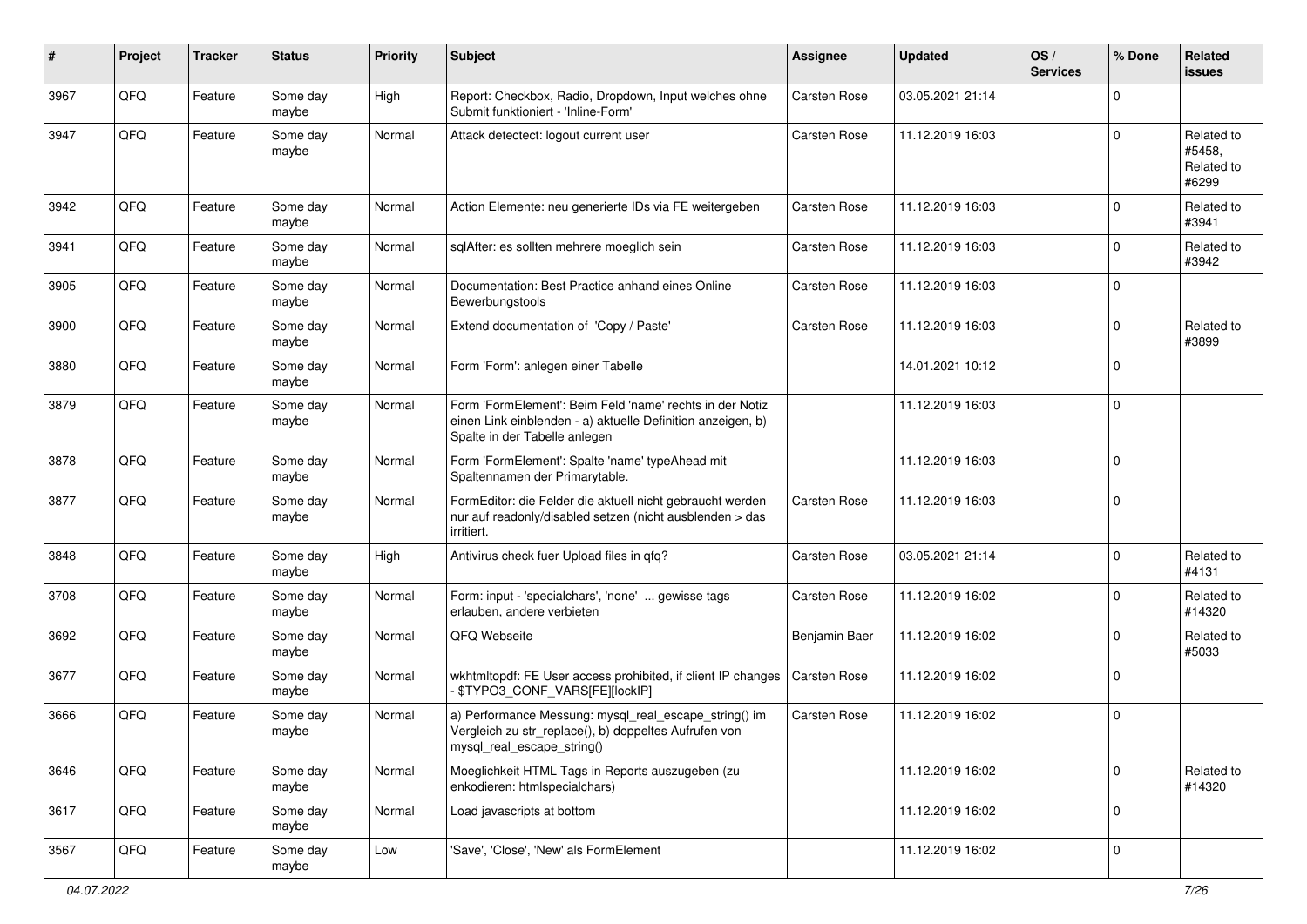| #    | Project | <b>Tracker</b> | <b>Status</b>     | <b>Priority</b> | <b>Subject</b>                                                                                                                    | <b>Assignee</b>     | <b>Updated</b>   | OS/<br><b>Services</b> | % Done      | Related<br>issues                           |
|------|---------|----------------|-------------------|-----------------|-----------------------------------------------------------------------------------------------------------------------------------|---------------------|------------------|------------------------|-------------|---------------------------------------------|
| 3537 | QFQ     | Feature        | Some day<br>maybe | Low             | SHOW COLUMNS FROM tableName - Extend '{{!'<br>definition                                                                          | <b>Carsten Rose</b> | 11.12.2019 16:02 |                        | $\Omega$    |                                             |
| 3495 | QFQ     | Feature        | Some day<br>maybe | Normal          | Predifined Parameter werden nicht in '+' (add new record)<br>SIP gerendert.                                                       |                     | 11.12.2019 16:02 |                        | $\mathbf 0$ |                                             |
| 3458 | QFQ     | Feature        | Some dav<br>maybe | Normal          | Display 'Edit Form Element'-Checkbox on form: should<br>depend on FE Group                                                        | <b>Carsten Rose</b> | 11.12.2019 16:02 |                        | $\Omega$    | Related to<br>#3447                         |
| 3457 | QFQ     | Feature        | Some day<br>maybe | Normal          | LDAP: concat multi values to one single entry                                                                                     | Carsten Rose        | 11.12.2019 16:02 |                        | l 0         |                                             |
| 3415 | QFQ     | Feature        | Some day<br>maybe | Normal          | FE Login Box Templatefile                                                                                                         | Benjamin Baer       | 11.12.2019 16:02 |                        | $\mathbf 0$ |                                             |
| 3402 | QFQ     | Feature        | Some day<br>maybe | Normal          | Syntax Highlighting via CodeMirror                                                                                                | Carsten Rose        | 11.12.2019 16:02 |                        | 100         | Related to<br>#3207                         |
| 3385 | QFQ     | Feature        | Some day<br>maybe | Normal          | templateGroup: insert/update/delete non primary records                                                                           | <b>Carsten Rose</b> | 11.12.2019 16:02 |                        | $\mathbf 0$ |                                             |
| 3350 | QFQ     | Feature        | Some day<br>maybe | Normal          | FormEditor: Hilfetext hinter 'checktype'                                                                                          | <b>Carsten Rose</b> | 11.12.2019 16:02 |                        | l 0         |                                             |
| 3332 | QFQ     | Feature        | Some day<br>maybe | Normal          | Uploads: Thumbnails, Details zum hochgeladenen File                                                                               | Carsten Rose        | 11.12.2019 16:02 |                        | $\mathbf 0$ | Related to<br>#3264,<br>Related to<br>#5333 |
| 3331 | QFQ     | Feature        | Some day<br>maybe | Normal          | Default Tooltip fuer _page? Links: mit Form und Record ID                                                                         | <b>Carsten Rose</b> | 11.12.2019 16:02 |                        | l 0         |                                             |
| 3291 | QFQ     | Feature        | Some day<br>maybe | Normal          | AutoCron websiteToken                                                                                                             | <b>Carsten Rose</b> | 11.12.2019 16:02 |                        | l 0         | Related to<br>#4250                         |
| 3285 | QFQ     | Feature        | Some day<br>maybe | Normal          | Zeichenlimit pro Feld: textarea / editor                                                                                          | <b>Carsten Rose</b> | 11.12.2019 16:02 |                        | $\Omega$    |                                             |
| 3273 | QFQ     | Feature        | Some day<br>maybe | Low             | Dirty Flag in Form                                                                                                                | Carsten Rose        | 11.12.2019 16:02 |                        | ١o          |                                             |
| 3267 | QFQ     | Feature        | Some day<br>maybe | Normal          | 2 Forms auf einer Seite: real + Read only                                                                                         | Carsten Rose        | 11.12.2019 16:03 |                        | $\Omega$    |                                             |
| 3216 | QFQ     | Feature        | Some day<br>maybe | Normal          | dynamic update für checkbox label2                                                                                                | <b>Carsten Rose</b> | 11.12.2019 16:03 |                        | $\Omega$    | Related to<br>#2081                         |
| 2995 | QFQ     | Feature        | Some day<br>maybe | Normal          | Dropdown JQuery Plugin: 'chosen' - Moeglichkeit um Select   Carsten Rose<br>Listen mehr Funktion zu geben. Kein Bootstrap noetig. |                     | 11.12.2019 16:03 |                        | $\Omega$    |                                             |
| 2950 | QFG     | Feature        | Some day<br>maybe | Normal          | Inhalt QFQ Records als File                                                                                                       |                     | 11.12.2019 16:03 |                        | l O         |                                             |
| 2084 | QFG     | Feature        | Some day<br>maybe | Normal          | Mailto mit encryption: Subrecord                                                                                                  | <b>Carsten Rose</b> | 11.12.2019 16:03 |                        | l 0         | Related to<br>#2082                         |
| 1946 | QFG     | Feature        | Some day<br>maybe | Normal          | Kontrolle ob der ReadOnly Modus bei den<br>Formularelementen korrekt implementiert ist                                            | Carsten Rose        | 11.12.2019 16:03 |                        | l O         |                                             |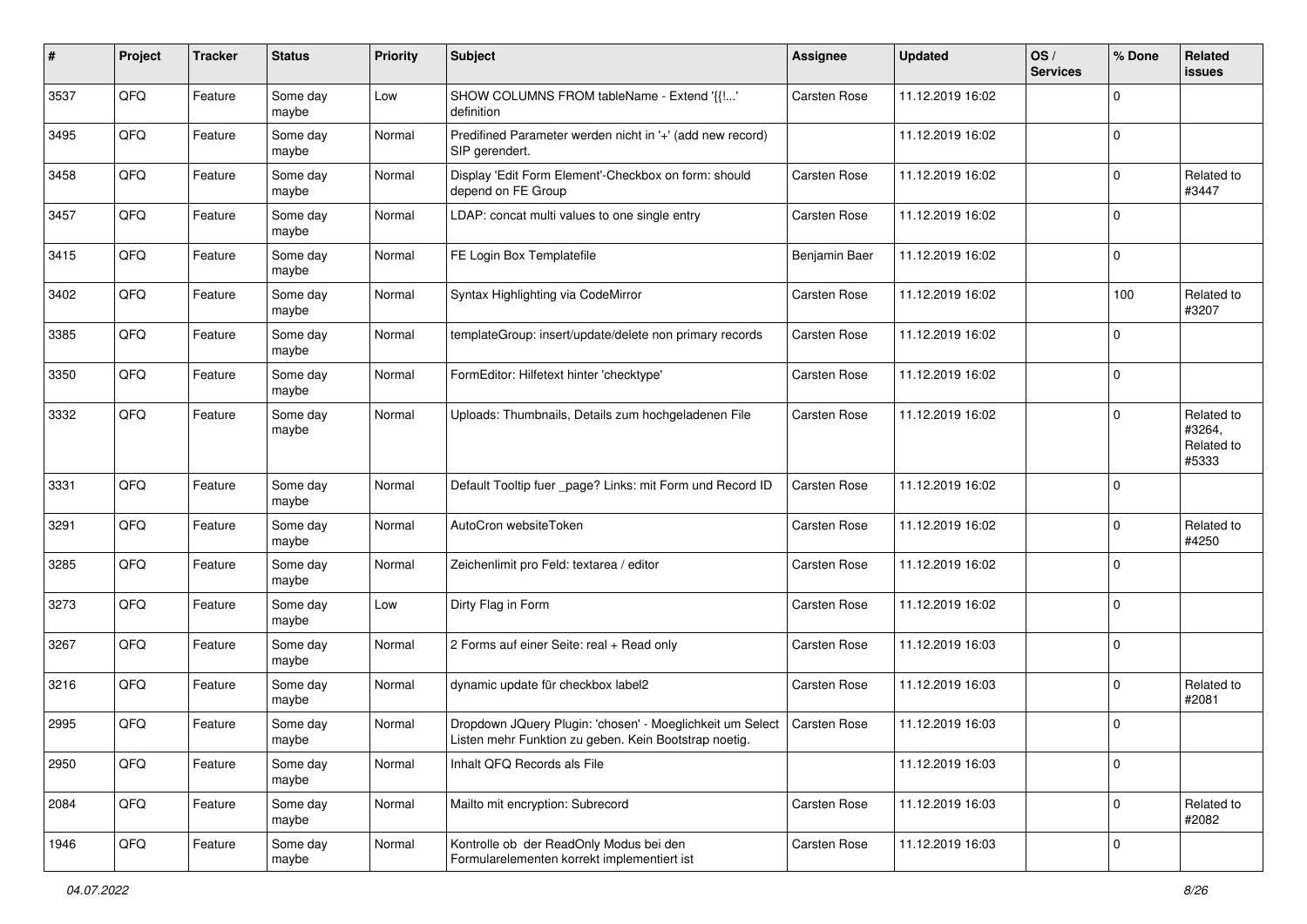| #    | Project | <b>Tracker</b> | <b>Status</b>     | Priority | <b>Subject</b>                                                                                              | Assignee            | <b>Updated</b>   | OS/<br><b>Services</b> | % Done       | Related<br><b>issues</b> |
|------|---------|----------------|-------------------|----------|-------------------------------------------------------------------------------------------------------------|---------------------|------------------|------------------------|--------------|--------------------------|
| 1635 | QFQ     | Feature        | Some day<br>maybe | Normal   | QFQ Extension content record: weitere Optionen<br>einblenden.                                               | <b>Carsten Rose</b> | 11.12.2019 16:03 |                        | $\Omega$     |                          |
| 1623 | QFQ     | Feature        | Some day<br>maybe | Normal   | RealURL                                                                                                     |                     | 11.12.2019 16:03 |                        | 30           |                          |
| 1510 | QFQ     | Feature        | Some day<br>maybe | Normal   | jquery von google laden, falls das nicht geht lokal                                                         |                     | 11.12.2019 16:03 |                        | $\Omega$     |                          |
| 1253 | QFQ     | Feature        | Some day<br>maybe | Normal   | QF: Colorpicker                                                                                             |                     | 11.12.2019 16:03 |                        | $\Omega$     |                          |
| 1251 | QFQ     | Feature        | Some day<br>maybe | Normal   | QF: Combo                                                                                                   |                     | 11.12.2019 16:03 |                        | I٥           |                          |
| 1234 | QFQ     | Feature        | Some day<br>maybe | Normal   | QF: Record numbering: Im Grid soll in Spalte 1optional die<br>laufende Nummer der Records angezeigt werden. |                     | 01.02.2020 23:20 |                        | l o          |                          |
| 955  | QFQ     | Feature        | Some day<br>maybe | Normal   | QF: Notizen vor/nach dem Form                                                                               |                     | 01.02.2020 23:20 |                        | l 0          |                          |
| 880  | QFQ     | Feature        | Some day<br>maybe | Urgent   | Security: PHP, SQL Injection, XSS                                                                           |                     | 03.05.2021 21:14 |                        | $\Omega$     | Related to<br>#14320     |
| 9669 | QFQ     | Bug            | Some day<br>maybe | Normal   | Checkbox / Template Group: radio/checkbox visible broken<br>after 'add'                                     | Carsten Rose        | 16.06.2021 13:47 |                        | $\Omega$     | Related to<br>#8091      |
| 9281 | QFQ     | Bug            | Some day<br>maybe | Normal   | Allow STRICT_TRANS_TABLES                                                                                   | <b>Carsten Rose</b> | 02.01.2021 18:43 |                        | $\Omega$     |                          |
| 9126 | QFQ     | Bug            | Some day<br>maybe | Normal   | hidden Form elements are present in page source                                                             |                     | 02.01.2021 18:41 |                        | $\mathbf{0}$ |                          |
| 9024 | QFQ     | <b>Bug</b>     | Some day<br>maybe | Normal   | QFQ Einarbeitung                                                                                            |                     | 01.02.2020 15:56 |                        | $\Omega$     |                          |
| 9020 | QFQ     | <b>Bug</b>     | Some day<br>maybe | Normal   | radio mit buttonClass und dynamicUpdate lassen sich nicht<br>kombinieren                                    |                     | 11.12.2019 16:01 |                        | l 0          |                          |
| 8106 | QFQ     | <b>Bug</b>     | Some day<br>maybe | Normal   | Dynamic Update: Feld kann nicht auf empty zurückgesetzt<br>werden                                           | Carsten Rose        | 11.12.2019 16:01 |                        | $\Omega$     |                          |
| 7456 | QFQ     | <b>Bug</b>     | Some day<br>maybe | Low      | Todos in Code: solve or make ticket                                                                         | Carsten Rose        | 16.09.2021 15:10 |                        | $\Omega$     |                          |
| 7402 | QFQ     | <b>Bug</b>     | Some day<br>maybe | Normal   | thumbnail cache: outdated picture when permission denied<br>and permission resolved.                        |                     | 01.02.2020 23:20 |                        | l o          |                          |
| 7281 | QFQ     | <b>Bug</b>     | Some day<br>maybe | Normal   | Subrecords: on large screen separator line too short                                                        |                     | 01.02.2020 23:19 |                        | $\Omega$     |                          |
| 7101 | QFQ     | <b>Bug</b>     | Some day<br>maybe | Normal   | 'form' in SIP and 'report' - breaks                                                                         |                     | 01.02.2020 23:20 |                        | l 0          |                          |
| 5991 | QFQ     | Bug            | Some day<br>maybe | Normal   | URLs with ' ' or long parameter are problematic                                                             | <b>Carsten Rose</b> | 01.02.2020 23:19 |                        | I٥           |                          |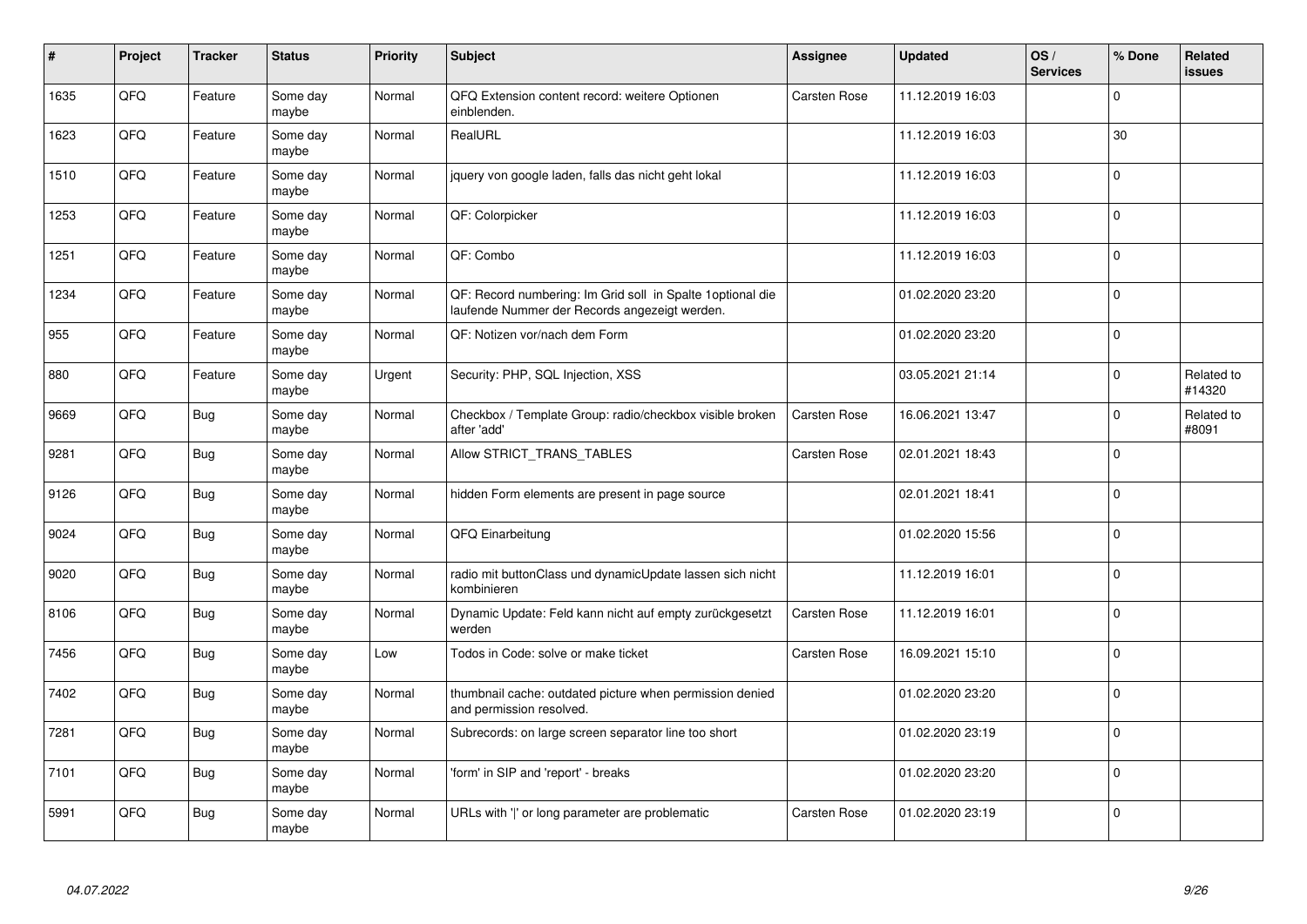| $\vert$ # | Project | <b>Tracker</b> | <b>Status</b>     | <b>Priority</b> | Subject                                                                                                                                                  | Assignee            | <b>Updated</b>   | OS/<br><b>Services</b> | % Done       | Related<br><b>issues</b>                       |
|-----------|---------|----------------|-------------------|-----------------|----------------------------------------------------------------------------------------------------------------------------------------------------------|---------------------|------------------|------------------------|--------------|------------------------------------------------|
| 5877      | QFQ     | <b>Bug</b>     | Some day<br>maybe | Normal          | FE.type=note:bsColumn strange behaviour                                                                                                                  |                     | 01.02.2020 23:19 |                        | $\Omega$     |                                                |
| 5768      | QFQ     | Bug            | Some day<br>maybe | Normal          | '{{pageLanguage:T}}' missing if QFQ is called via api                                                                                                    | <b>Carsten Rose</b> | 01.02.2020 23:19 |                        | l 0          |                                                |
| 5706      | QFQ     | <b>Bug</b>     | Some day<br>maybe | Normal          | upload: fileDestination needs to be sanatized                                                                                                            | Carsten Rose        | 01.02.2020 23:19 |                        | $\Omega$     |                                                |
| 5557      | QFQ     | <b>Bug</b>     | Some day<br>maybe | Normal          | Form load: STORE_RECORD filled, but should be empty                                                                                                      | Carsten Rose        | 01.02.2020 23:19 |                        | $\mathbf 0$  |                                                |
| 5021      | QFQ     | <b>Bug</b>     | Some day<br>maybe | Normal          | FE.typ=extra - during save displays error 'datum2' already<br>filled in STORE_SIP - the value is stored nevertheless                                     | Carsten Rose        | 01.02.2020 23:19 |                        | $\mathbf 0$  | Related to<br>#3875                            |
| 4771      | QFQ     | <b>Bug</b>     | Some day<br>maybe | Normal          | qfq: select-down-values empty after save (edit-form for<br>program administrators)                                                                       | Carsten Rose        | 01.02.2020 23:20 |                        | $\Omega$     | Related to<br>#4549, Has<br>duplicate<br>#4282 |
| 4659      | QFQ     | Bug            | Some day<br>maybe | Normal          | infoButtonExtra                                                                                                                                          | Carsten Rose        | 01.02.2020 23:20 |                        | $\Omega$     |                                                |
| 4651      | QFQ     | Bug            | Some day<br>maybe | Normal          | "Loading document" Modal wird angezeigt bei uzhcd type=2<br>Ansicht                                                                                      | <b>Carsten Rose</b> | 01.02.2020 23:20 |                        | $\Omega$     |                                                |
| 4583      | QFQ     | <b>Bug</b>     | Some day<br>maybe | Normal          | Dynamic Update bei TypeAhead Feldern                                                                                                                     | Carsten Rose        | 01.02.2020 23:19 |                        | $\Omega$     |                                                |
| 4549      | QFQ     | <b>Bug</b>     | Some day<br>maybe | Normal          | TemplateGroups: FE.type SELECT loose selected value<br>after save                                                                                        | Carsten Rose        | 01.02.2020 23:20 |                        | $\Omega$     | Related to<br>#4548,<br>Related to<br>#4771    |
| 4546      | QFQ     | <b>Bug</b>     | Some day<br>maybe | Normal          | NH: SIP storage is destroyed                                                                                                                             |                     | 01.02.2020 23:20 |                        | $\Omega$     |                                                |
| 4528      | QFQ     | <b>Bug</b>     | Some day<br>maybe | Normal          | extraButtonLock mit SQLAhead Bug                                                                                                                         | Carsten Rose        | 01.02.2020 23:19 |                        | $\mathbf 0$  |                                                |
| 4454      | QFQ     | <b>Bug</b>     | Some day<br>maybe | Normal          | Required Elements: multiple elements in a row - whole row<br>marked if only one input is empty.                                                          | Benjamin Baer       | 01.02.2020 23:20 |                        | $\mathbf 0$  |                                                |
| 4441      | QFQ     | <b>Bug</b>     | Some day<br>maybe | Normal          | \$_SERVER Vars sollten nur aus dem Store genommen<br>werden - Code entsprechend anpassen.                                                                |                     | 11.12.2019 16:02 |                        | l 0          |                                                |
| 4398      | QFQ     | <b>Bug</b>     | Some day<br>maybe | Normal          | Typeahead: mouse click in a prefilled input opens a single<br>item dropdown with the current value - click on it seems to<br>set the value, not the key. | Benjamin Baer       | 01.02.2020 23:20 |                        | $\Omega$     | Related to<br>#4457                            |
| 4328      | QFQ     | <b>Bug</b>     | Some day<br>maybe | Normal          | Error Message: Show FE name/number on problems in FE                                                                                                     | Carsten Rose        | 01.02.2020 23:20 |                        | $\mathbf{0}$ |                                                |
| 4293      | QFG     | <b>Bug</b>     | Some day<br>maybe | Normal          | Download broken if token 'd:' is missing - but no error<br>message                                                                                       | Carsten Rose        | 11.12.2019 16:03 |                        | $\mathbf 0$  | Related to<br>#7514                            |
| 4279      | QFQ     | Bug            | Some day<br>maybe | High            | config.linkVars lost                                                                                                                                     | Carsten Rose        | 03.05.2021 21:14 |                        | l 0          |                                                |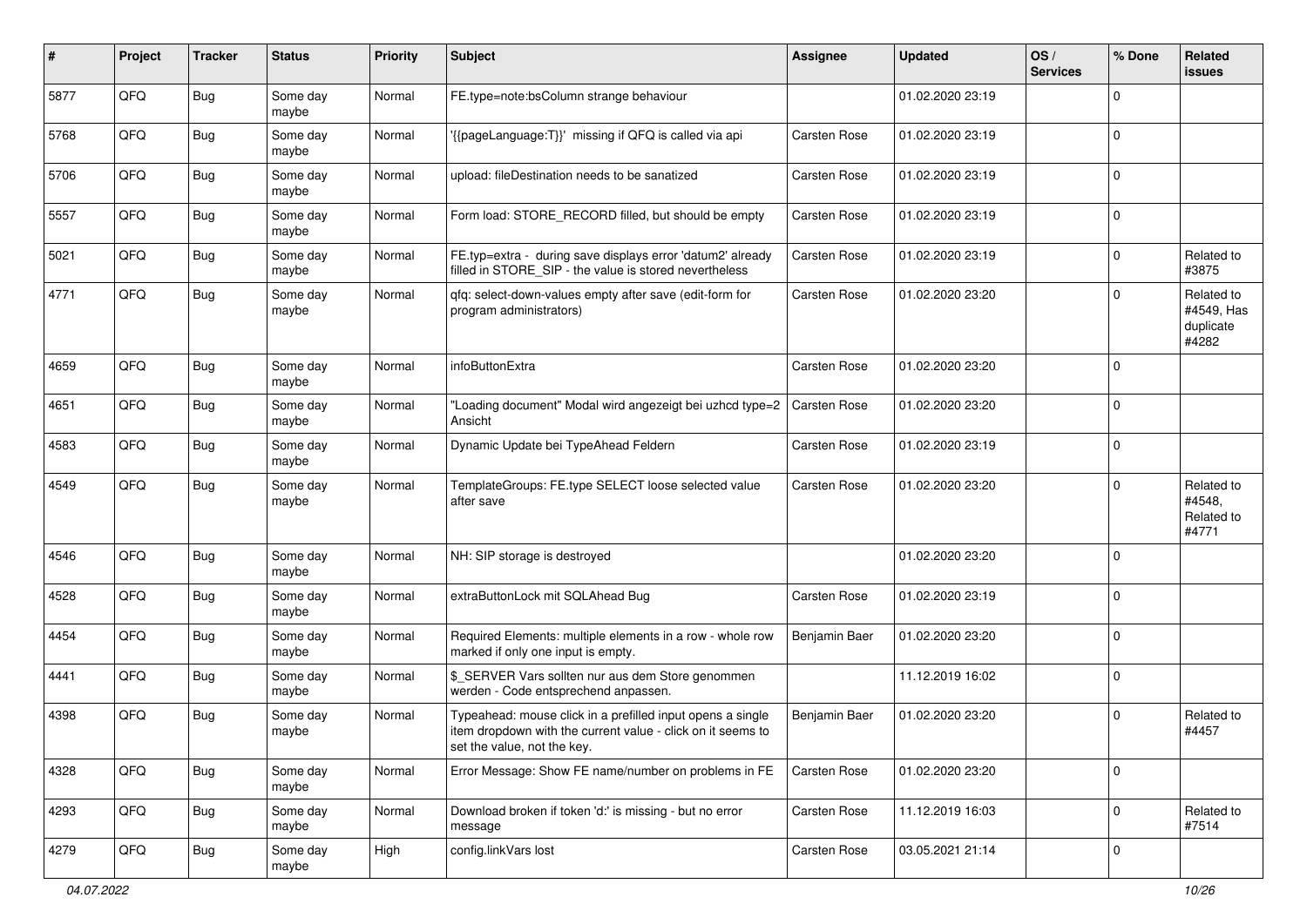| ∦     | Project | <b>Tracker</b> | <b>Status</b>     | <b>Priority</b> | <b>Subject</b>                                                                                                                | Assignee            | <b>Updated</b>   | OS/<br><b>Services</b> | % Done      | Related<br><b>issues</b> |
|-------|---------|----------------|-------------------|-----------------|-------------------------------------------------------------------------------------------------------------------------------|---------------------|------------------|------------------------|-------------|--------------------------|
| 4138  | QFQ     | <b>Bug</b>     | Some day<br>maybe | Normal          | _style fehlt                                                                                                                  |                     | 11.12.2019 16:03 |                        | $\Omega$    |                          |
| 4122  | QFQ     | Bug            | Some day<br>maybe | Normal          | file: Render Mode hat keinen Effekt                                                                                           |                     | 11.12.2019 16:03 |                        | $\mathbf 0$ |                          |
| 4092  | QFQ     | <b>Bug</b>     | Some day<br>maybe | Normal          | 1) Logging verbessern wann welches FE warum<br>ausgefuehrt wird, 2) Documentation: Best Practice Template<br>Group            | Carsten Rose        | 01.02.2020 23:19 |                        | $\Omega$    | Related to<br>#3504      |
| 4008  | QFQ     | Bug            | Some day<br>maybe | Normal          | FormElemen.type=sendmail: wrong 'TO' if 'real<br>name <rea@mail.to>' is used</rea@mail.to>                                    | Carsten Rose        | 11.12.2019 16:03 |                        | $\mathbf 0$ |                          |
| 3895  | QFQ     | <b>Bug</b>     | Some day<br>maybe | Normal          | typeahead pedantic: on lehrkredit Idap webpass - if only one<br>person is in dropdown, such person can't be selected          | <b>Carsten Rose</b> | 11.12.2019 16:03 |                        | $\mathbf 0$ |                          |
| 3882  | QFQ     | <b>Bug</b>     | Some day<br>maybe | Normal          | templateGroup: disable 'add' if limit is reached - funktioniert<br>nicht wenn bereits records existierten                     | Carsten Rose        | 11.12.2019 16:03 |                        | $\Omega$    |                          |
| 3811  | QFQ     | <b>Bug</b>     | Some day<br>maybe | Normal          | Dynamic Update: extraButtonInfo - Text aktualisieren                                                                          | Carsten Rose        | 11.12.2019 16:03 |                        | $\mathbf 0$ | Related to<br>#11517     |
| 3750  | QFQ     | <b>Bug</b>     | Some day<br>maybe | Normal          | FE in a row: if one violates check, all are red                                                                               | Carsten Rose        | 11.12.2019 16:03 |                        | $\Omega$    |                          |
| 3682  | QFQ     | Bug            | Some day<br>maybe | Normal          | Dynamic update: Radio buttons                                                                                                 | Carsten Rose        | 11.12.2019 16:02 |                        | $\mathsf 0$ |                          |
| 3613  | QFQ     | <b>Bug</b>     | Some day<br>maybe | Normal          | note /note unchecked -> note div (col-md) wird weiterhin<br>aerendert                                                         | Elias Villiger      | 01.02.2020 23:19 |                        | 100         |                          |
| 3588  | QFQ     | <b>Bug</b>     | Some day<br>maybe | Normal          | templateGroup: versteckte Elemente werden weiterhin<br>gespeichert.                                                           | Carsten Rose        | 11.12.2019 16:02 |                        | $\Omega$    |                          |
| 3570  | QFQ     | <b>Bug</b>     | Some day<br>maybe | High            | Formular mit prmitnew permitEdit=Always wird nicht<br>aufgerufen (ist leer)                                                   | Carsten Rose        | 03.05.2021 21:14 |                        | $\mathbf 0$ |                          |
| 3349  | QFQ     | <b>Bug</b>     | Some day<br>maybe | Normal          | config.qfq.ini: a) vertraegt keine '=' im Value (z.B. Passwort).<br>b) Values sollten in ticks einschliessbar sein (spaces, ) | Carsten Rose        | 11.12.2019 16:02 |                        | $\Omega$    |                          |
| 3130  | QFQ     | Bug            | Some day<br>maybe | Normal          | Debug Info's nicht korrekt nach 'New > Save'.                                                                                 | Carsten Rose        | 11.12.2019 16:03 |                        | $\mathsf 0$ | Related to<br>#3253      |
| 3109  | QFQ     | Bug            | Some day<br>maybe | High            | RealUrl: Links werden nicht korrekt gerendert                                                                                 | Carsten Rose        | 03.05.2021 21:14 |                        | $\mathbf 0$ |                          |
| 3061  | QFQ     | <b>Bug</b>     | Some day<br>maybe | High            | winstitute: mysql connection durcheinander - nmhp17<br>(ag7)/QFQ arbeitet mit DB/Tabellen von biostat.                        | Carsten Rose        | 03.05.2021 21:14 |                        | $\Omega$    |                          |
| 2643  | QFQ     | Bug            | Some day<br>maybe | Normal          | Zend / PHP Webinars anschauen                                                                                                 | Carsten Rose        | 01.02.2020 15:56 |                        | $\Omega$    |                          |
| 2063  | QFQ     | <b>Bug</b>     | Some day<br>maybe | Normal          | Pills auf 'inaktiv' setzen falls keine Element auf dem Pill<br>sichtbar sind.                                                 | Benjamin Baer       | 11.12.2019 16:03 |                        | $\Omega$    | Related to<br>#3752      |
| 13572 | QFQ     | Feature        | Feedback          | Normal          | Form Load: misleading error message on trying to load non<br>existent primary record                                          | Enis Nuredini       | 16.05.2022 23:16 |                        | 100         |                          |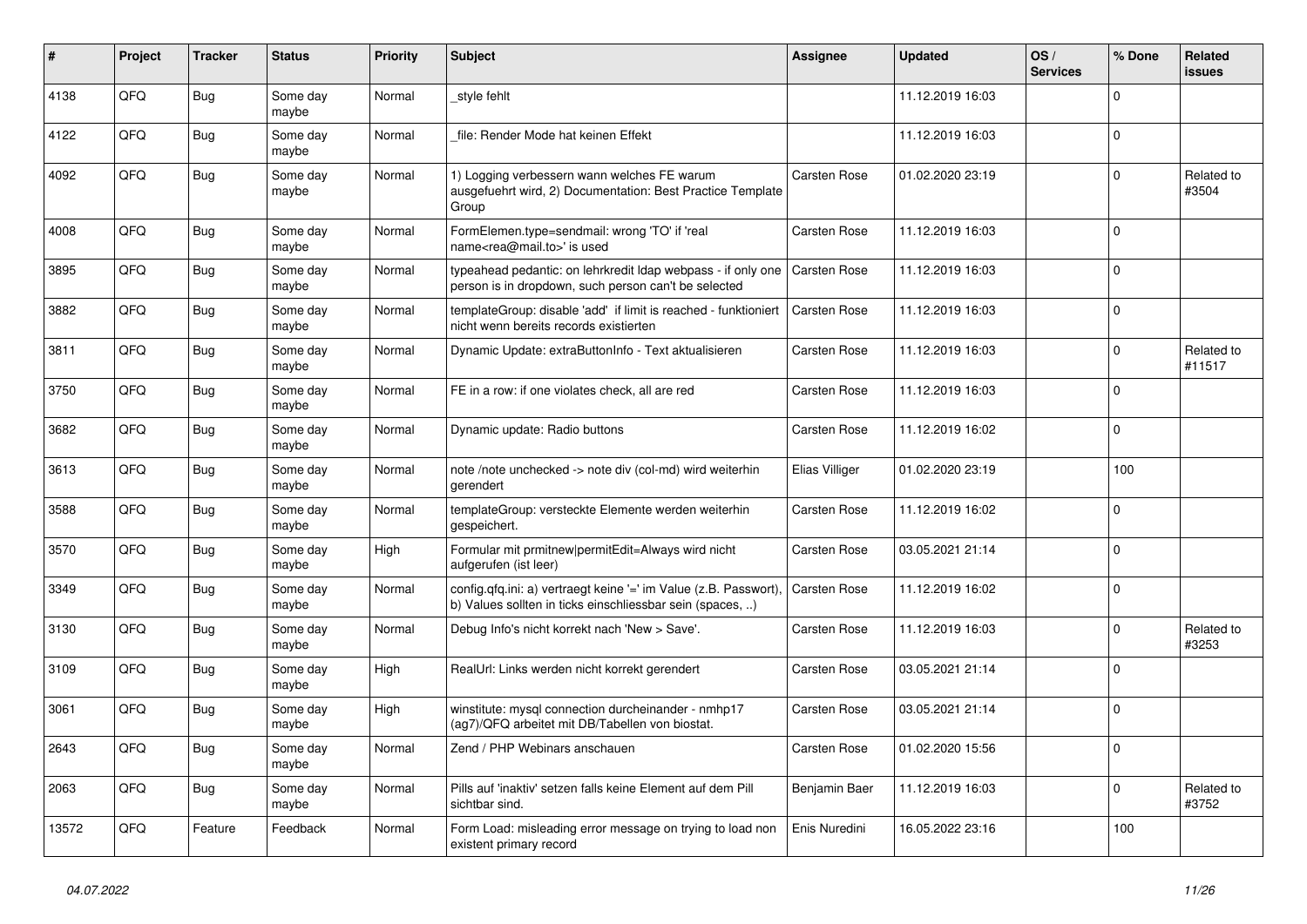| $\pmb{\sharp}$ | Project | <b>Tracker</b> | <b>Status</b>              | <b>Priority</b> | Subject                                                                            | Assignee          | <b>Updated</b>   | OS/<br><b>Services</b> | % Done              | Related<br><b>issues</b>                                                                                                                                              |
|----------------|---------|----------------|----------------------------|-----------------|------------------------------------------------------------------------------------|-------------------|------------------|------------------------|---------------------|-----------------------------------------------------------------------------------------------------------------------------------------------------------------------|
| 12584          | QFQ     | Feature        | Feedback                   | Normal          | T3 v10 migration script: replace alias-patterns (v11)                              | Carsten Rose      | 28.05.2022 11:12 |                        | 100                 |                                                                                                                                                                       |
| 10782          | QFQ     | Feature        | Feedback                   | Normal          | Tiny MCE: Image Upload                                                             | Enis Nuredini     | 16.05.2022 23:16 |                        | $\mathbf 0$         | Related to<br>#12452                                                                                                                                                  |
| 10124          | QFQ     | Feature        | Feedback                   | Normal          | gfg AAI-Login                                                                      | Karin Niffeler    | 07.05.2020 09:36 |                        | $\mathsf 0$         |                                                                                                                                                                       |
| 9548           | QFQ     | Feature        | Feedback                   | High            | FormElement: Pattern mismatch - optional report only on<br>focus lost              | Benjamin Baer     | 03.05.2021 21:14 |                        | $\mathbf 0$         |                                                                                                                                                                       |
| 9052           | QFQ     | Feature        | Feedback                   | High            | Report: CodeMirror with SQL Syntax Highlight in FE                                 | Enis Nuredini     | 08.06.2022 10:25 |                        | $\mathsf 0$         |                                                                                                                                                                       |
| 5894           | QFQ     | Feature        | Feedback                   | Normal          | Typeahead in Report: show/hide rows dynamically                                    | Carsten Rose      | 18.02.2022 08:50 |                        | $\mathsf{O}\xspace$ | Related to<br>#5893.<br>Related to<br>#5885                                                                                                                           |
| 13767          | QFQ     | <b>Bug</b>     | Feedback                   | Normal          | date/time-picker: required shows up/down button orange                             | Enis Nuredini     | 16.05.2022 23:16 |                        | $\mathbf 0$         |                                                                                                                                                                       |
| 12546          | QFQ     | <b>Bug</b>     | Feedback                   | Normal          | Branch 'Development' - Unit Tests mit dirty workaround<br>angepasst                | Carsten Rose      | 19.03.2022 17:48 |                        | $\mathbf 0$         |                                                                                                                                                                       |
| 11630          | QFQ     | <b>Bug</b>     | Feedback                   | High            | Bitte check ob CALL() in 20.11.0 noch so funktioniert wie in<br>20.4.1             | Enis Nuredini     | 28.05.2022 13:45 |                        | $\Omega$            | Related to<br>#11325                                                                                                                                                  |
| 11347          | QFQ     | <b>Bug</b>     | Feedback                   | Normal          | If Bedingungen funktionieren nicht korrekt                                         | Christoph Fuchs   | 21.03.2021 20:37 |                        | $\mathbf 0$         |                                                                                                                                                                       |
| 9898           | QFQ     | <b>Bug</b>     | Feedback                   | Normal          | Formular trotz Timeout gespeichert                                                 | Benjamin Baer     | 01.02.2020 15:56 |                        | $\pmb{0}$           |                                                                                                                                                                       |
| 9535           | QFQ     | <b>Bug</b>     | Feedback                   | Normal          | Report:  AS '_vertical' - column to wide - vertical >> rot45,<br>rot <sub>90</sub> | Benjamin Baer     | 01.02.2020 15:56 |                        | $\mathbf 0$         |                                                                                                                                                                       |
| 8316           | QFQ     | Bug            | Feedback                   | Normal          | Documentation/Behaviour for Nested Queries and<br>Record-Store confusing           | Nicola Chiapolini | 20.11.2019 09:14 |                        | $\mathbf 0$         |                                                                                                                                                                       |
| 13566          | QFQ     | Feature        | Ready to sync<br>(develop) | Normal          | Delete config-example.gfg.php file                                                 | Carsten Rose      | 23.12.2021 09:25 |                        | $\pmb{0}$           |                                                                                                                                                                       |
| 14320          | QFQ     | Feature        | In Progress                | Normal          | Allow specific HTML Tags and Attributes: general, TinyMCE                          | Enis Nuredini     | 04.07.2022 14:09 |                        | $\mathbf 0$         | Related to<br>#12664,<br>Related to<br>#12039,<br>Related to<br>#11702,<br>Related to<br>#7239,<br>Related to<br>#3708,<br>Related to<br>#3646,<br>Related to<br>#880 |
| 13330          | QFQ     | Feature        | In Progress                | Normal          | Multi Form: Upload                                                                 | Carsten Rose      | 07.11.2021 12:40 |                        | 50                  | Related to<br>#9706                                                                                                                                                   |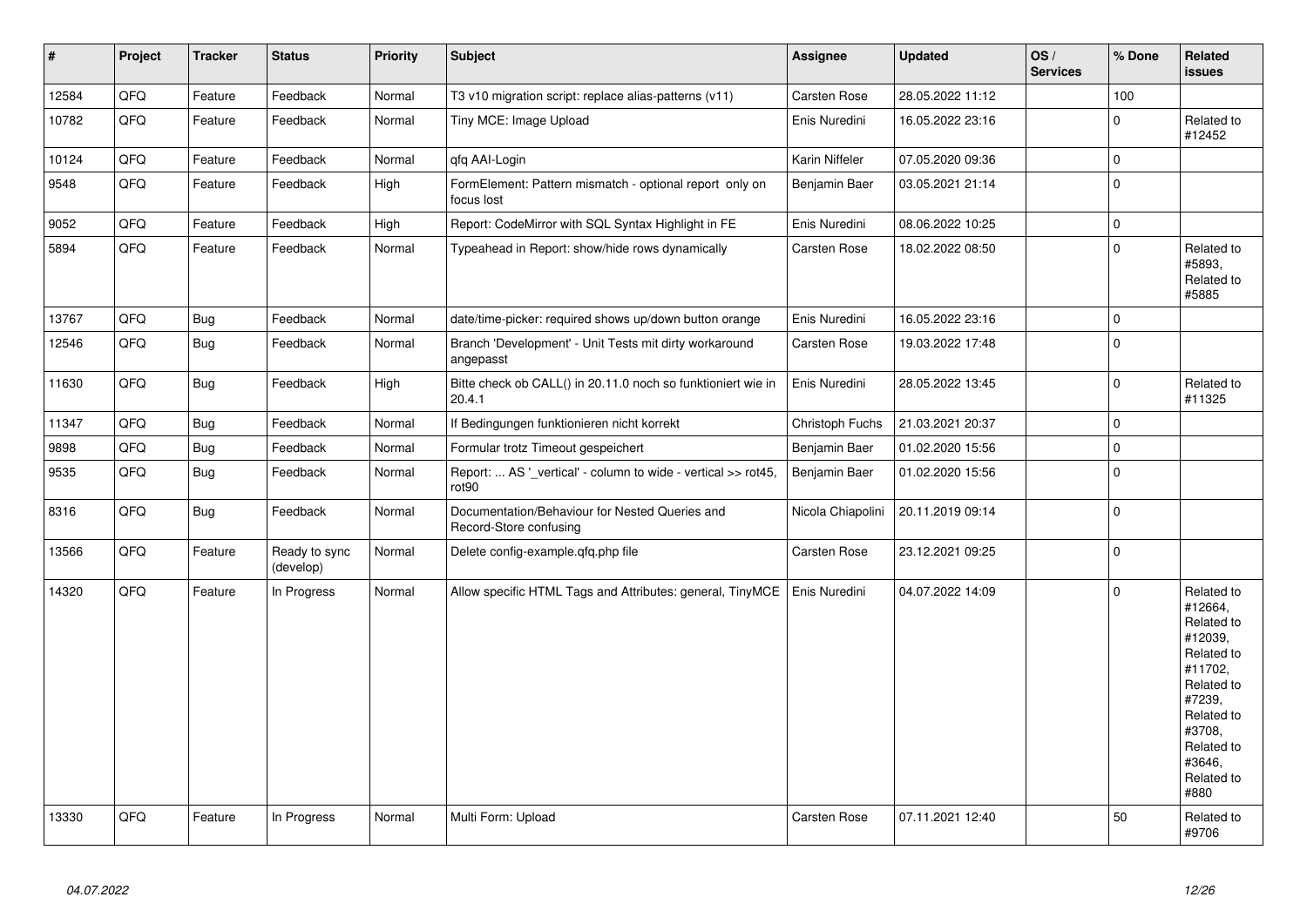| #     | Project | <b>Tracker</b> | <b>Status</b> | <b>Priority</b> | Subject                                          | <b>Assignee</b>     | <b>Updated</b>   | OS/<br><b>Services</b> | % Done      | Related<br><b>issues</b>                                                                                                       |
|-------|---------|----------------|---------------|-----------------|--------------------------------------------------|---------------------|------------------|------------------------|-------------|--------------------------------------------------------------------------------------------------------------------------------|
| 12440 | QFQ     | Feature        | In Progress   | Normal          | Typo3 V10 upgrade (durchfuehren und testen)      | Carsten Rose        | 21.03.2022 09:53 |                        | 50          | Related to<br>#12357,<br>Related to<br>#12067,<br>Related to<br>#10661                                                         |
| 12439 | QFQ     | Feature        | In Progress   | Normal          | TinyMCE Paste from Word & Character Count/Limit  | Carsten Rose        | 05.05.2021 22:15 |                        | $\mathbf 0$ |                                                                                                                                |
| 11980 | QFQ     | Feature        | In Progress   | Normal          | protected verzeichnis MUSS geschützt werden      | Carsten Rose        | 07.09.2021 13:30 |                        | $\mathbf 0$ |                                                                                                                                |
| 11076 | QFQ     | Feature        | In Progress   | Normal          | SELECT  AS _websocket                            | Carsten Rose        | 30.08.2020 17:49 |                        | $\mathbf 0$ |                                                                                                                                |
| 10793 | QFQ     | Feature        | In Progress   | Normal          | <b>Update NPM Packages</b>                       | Carsten Rose        | 07.09.2021 13:25 |                        | 30          |                                                                                                                                |
| 10443 | QFQ     | Feature        | In Progress   | Normal          | Konzept_api / _live                              | Carsten Rose        | 07.05.2020 09:39 |                        | $\mathbf 0$ |                                                                                                                                |
| 9517  | QFQ     | Feature        | In Progress   | High            | Input multiple tags with typeahead               | Carsten Rose        | 03.05.2021 21:14 |                        | 40          | Related to<br>#10150                                                                                                           |
| 6250  | QFQ     | Feature        | In Progress   | Normal          | Enhance layout: a) Subrecord, b) Subrecord-Title | <b>Carsten Rose</b> | 01.02.2020 23:22 |                        | $\mathbf 0$ | Related to<br>#5391                                                                                                            |
| 5695  | QFQ     | Feature        | In Progress   | Normal          | Multiform                                        | Carsten Rose        | 02.01.2021 18:38 |                        | $\mathbf 0$ |                                                                                                                                |
| 4194  | QFQ     | Feature        | In Progress   | Normal          | Bootstrap 4 ist jetzt offiziel                   |                     | 03.05.2021 20:47 |                        | $\mathbf 0$ | Related to<br>#10114                                                                                                           |
| 14323 | QFQ     | <b>Bug</b>     | In Progress   | Normal          | Report: render=both single - no impact           | <b>Carsten Rose</b> | 19.06.2022 18:31 |                        | $\mathbf 0$ |                                                                                                                                |
| 14175 | QFQ     | Bug            | In Progress   | Normal          | Opening a form with no QFQ Session cookie fails  | Carsten Rose        | 03.06.2022 10:40 |                        | $\mathbf 0$ |                                                                                                                                |
| 12508 | QFQ     | <b>Bug</b>     | In Progress   | High            | qfq Form: sendMail                               | Karin Niffeler      | 19.03.2022 17:48 |                        | $\mathbf 0$ |                                                                                                                                |
| 11517 | QFQ     | Bug            | In Progress   | Normal          | extraButtonInfo Broken for multiple FormElements | Carsten Rose        | 12.05.2022 13:12 |                        | $\pmb{0}$   | Related to<br>#7890,<br>Related to<br>#3811, Has<br>duplicate<br>#10905, Has<br>duplicate<br>#10553, Has<br>duplicate<br>#6779 |
| 10661 | QFQ     | Bug            | In Progress   | Normal          | Typo3 Warnungen                                  | Carsten Rose        | 07.09.2021 13:23 |                        | $\mathbf 0$ | Related to<br>#12440                                                                                                           |
| 9789  | QFO     | Bug            | In Progress   | High            | Record Lock: release to early on 'leave page'    | Carsten Rose        | 10.01.2022 09:25 |                        | 100         | Related to<br>#10081,<br>Related to<br>#9173,<br>Related to<br>#8702                                                           |
| 9691  | QFQ     | <b>Bug</b>     | In Progress   | Normal          | Checkbox: dynamic update > readonly              | Carsten Rose        | 01.02.2020 23:22 |                        | 50          | Related to<br>#9834                                                                                                            |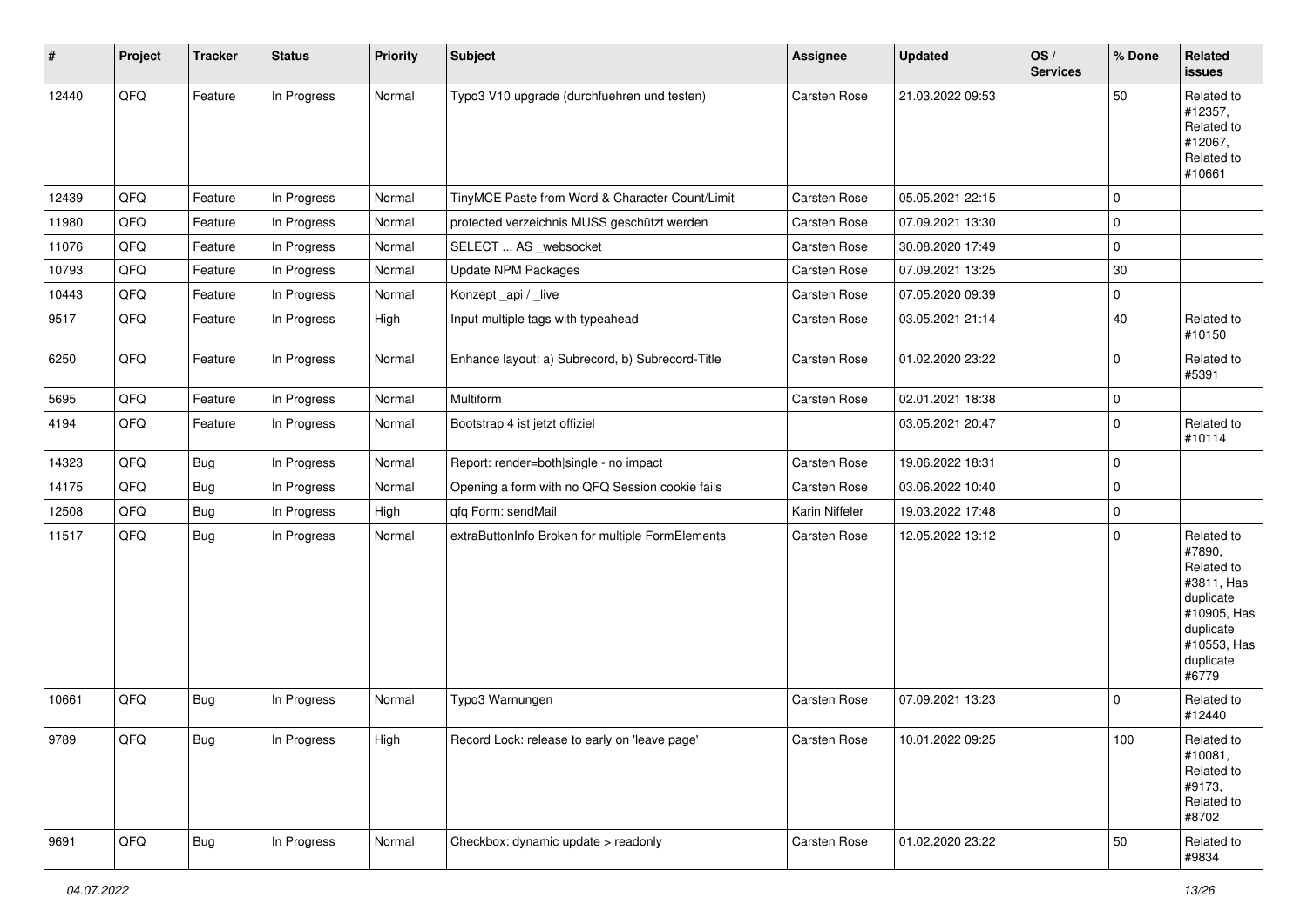| #     | Project | <b>Tracker</b> | <b>Status</b> | <b>Priority</b> | <b>Subject</b>                                                                                    | Assignee      | <b>Updated</b>   | OS/<br><b>Services</b> | % Done              | Related<br><b>issues</b>                                                    |
|-------|---------|----------------|---------------|-----------------|---------------------------------------------------------------------------------------------------|---------------|------------------|------------------------|---------------------|-----------------------------------------------------------------------------|
| 12262 | QFQ     | Feature        | ToDo          | Normal          | Form buttons on top: more customable                                                              | Enis Nuredini | 17.06.2022 10:44 |                        | $\Omega$            | Related to<br>#13945, Has<br>duplicate<br>#4046, Has<br>duplicate<br>#10080 |
| 7602  | QFQ     | Feature        | ToDo          | High            | Multi Select: with checkboxes                                                                     | Benjamin Baer | 22.03.2022 09:07 |                        | $\mathsf{O}\xspace$ |                                                                             |
| 13899 | QFQ     | Bug            | ToDo          | Normal          | Selenium: zum laufen bringen                                                                      | Enis Nuredini | 25.03.2022 10:24 |                        | $\mathsf 0$         |                                                                             |
| 12463 | QFQ     | <b>Bug</b>     | ToDo          | High            | QFQ Function: 'function' and 'sql' on same level - output of<br>sql is shown two times.           | Carsten Rose  | 15.12.2021 16:31 |                        | $\mathbf 0$         |                                                                             |
| 12395 | QFQ     | <b>Bug</b>     | ToDo          | High            | QFQ Function: Result two times shown                                                              | Carsten Rose  | 18.02.2022 08:59 |                        | $\mathbf 0$         |                                                                             |
| 14371 | QFQ     | Feature        | Priorize      | Normal          | LDAP via REPORT                                                                                   | Carsten Rose  | 19.06.2022 16:37 |                        | $\mathsf{O}\xspace$ |                                                                             |
| 14290 | QFQ     | Feature        | Priorize      | Normal          | FormEditor: Show Table Definition                                                                 | Carsten Rose  | 19.06.2022 16:37 |                        | $\mathsf{O}\xspace$ |                                                                             |
| 13900 | QFQ     | Feature        | Priorize      | Normal          | Selenium: Check das Cookie/PDF funktioniert                                                       | Enis Nuredini | 25.03.2022 12:45 |                        | $\mathbf 0$         |                                                                             |
| 12504 | QFQ     | Feature        | Priorize      | Normal          | sql.log: report fe.id                                                                             | Carsten Rose  | 05.05.2021 22:09 |                        | $\mathsf{O}\xspace$ |                                                                             |
| 12503 | QFQ     | Feature        | Priorize      | Normal          | Detect dangerous UPDATE statement with missing WHERE                                              | Carsten Rose  | 05.05.2021 22:09 |                        | $\pmb{0}$           |                                                                             |
| 12452 | QFQ     | Feature        | Priorize      | Normal          | BaseURL: alsways with '/' at the end                                                              | Carsten Rose  | 19.06.2022 13:45 |                        | $\mathbf 0$         | Related to<br>#10782                                                        |
| 11320 | QFQ     | Feature        | Priorize      | Normal          | Typo3 Version 10 support                                                                          | Carsten Rose  | 05.05.2021 22:09 |                        | $\mathbf 0$         |                                                                             |
| 10569 | QFQ     | Feature        | Priorize      | Normal          | link_blank more safe                                                                              | Enis Nuredini | 25.03.2022 12:44 |                        | $\mathbf 0$         |                                                                             |
| 10015 | QFQ     | Feature        | Priorize      | Normal          | Monospace in Textarea                                                                             | Carsten Rose  | 03.02.2020 13:40 |                        | $\pmb{0}$           |                                                                             |
| 10012 | QFQ     | Feature        | Priorize      | Normal          | redirectAllMailTo: {{beEmail:T}}                                                                  | Carsten Rose  | 08.05.2021 09:54 |                        | $\mathbf 0$         | Related to<br>#12412,<br>Related to<br>#12413,<br>Related to<br>#10011      |
| 10011 | QFQ     | Feature        | Priorize      | Normal          | Offer new STORE_TYPO3 Variable 'beUser', 'beEmail'                                                | Carsten Rose  | 08.05.2021 09:51 |                        | $\Omega$            | Related to<br>#10012,<br>Related to<br>#12511                               |
| 10005 | QFQ     | Feature        | Priorize      | Normal          | Report / special column name:  AS calendar                                                        | Carsten Rose  | 03.06.2020 17:28 |                        | $\Omega$            |                                                                             |
| 10003 | QFQ     | Feature        | Priorize      | Normal          | fieldset: stronger visualize group                                                                | Benjamin Baer | 12.02.2020 08:13 |                        | $\mathbf 0$         |                                                                             |
| 9968  | QFQ     | Feature        | Priorize      | Normal          | Tooltip in Links for Developer                                                                    | Carsten Rose  | 01.02.2020 23:17 |                        | $\pmb{0}$           |                                                                             |
| 9928  | QFQ     | Feature        | Priorize      | Normal          | SpecialColumnName: a) Deprecated: ' AS "_+tag " ', b)<br>New: ' AS "_ <tag1><tag2>"</tag2></tag1> | Carsten Rose  | 01.02.2020 23:17 |                        | $\mathbf 0$         | Related to<br>#9929                                                         |
| 9900  | QFQ     | Feature        | Priorize      | Normal          | Generic API Call: tt-content record >> JSON                                                       | Carsten Rose  | 01.02.2020 10:13 |                        | $\mathbf 0$         |                                                                             |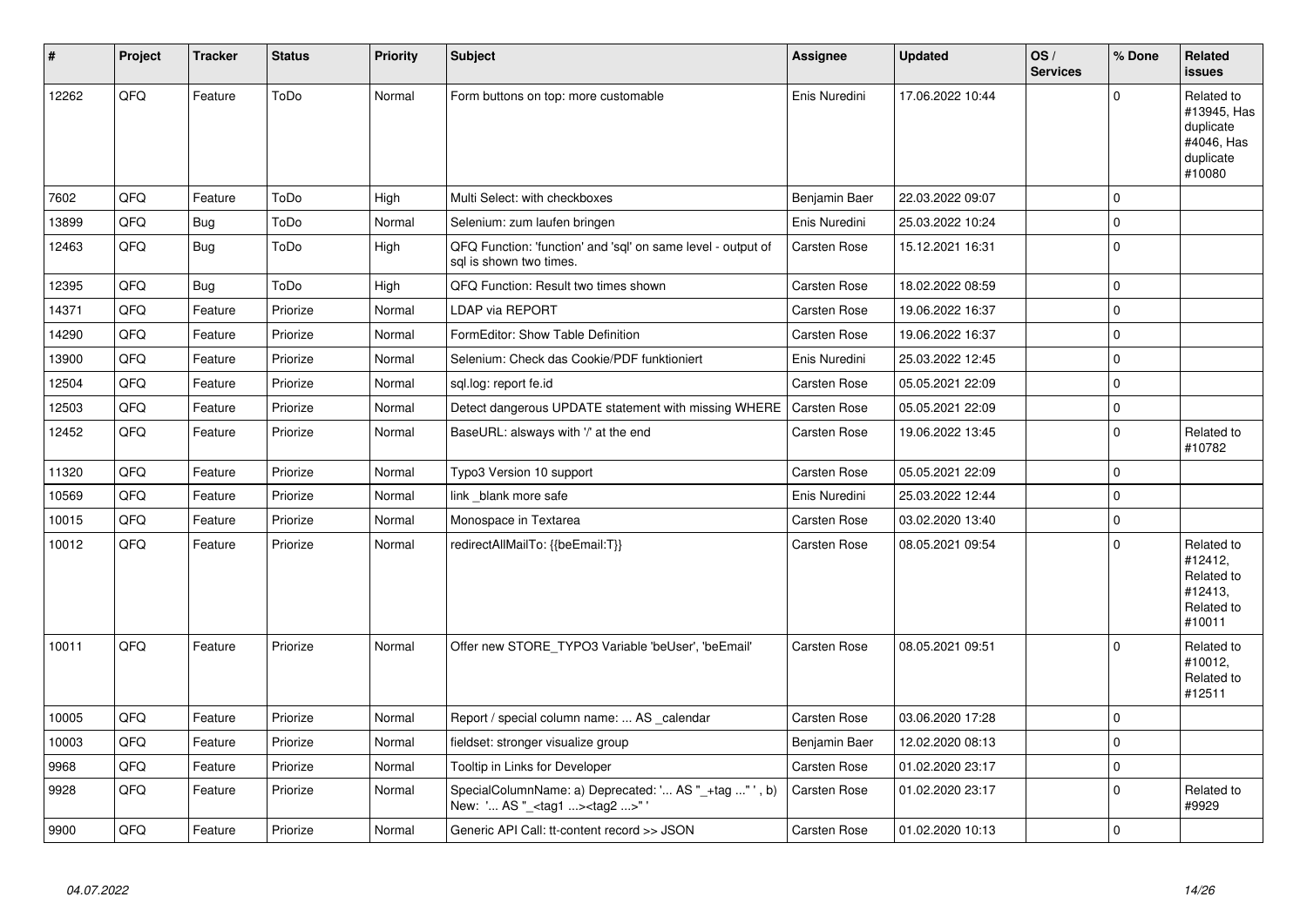| $\pmb{\sharp}$ | Project | <b>Tracker</b> | <b>Status</b> | <b>Priority</b> | <b>Subject</b>                                                            | Assignee            | <b>Updated</b>   | OS/<br><b>Services</b> | % Done      | Related<br><b>issues</b>                        |
|----------------|---------|----------------|---------------|-----------------|---------------------------------------------------------------------------|---------------------|------------------|------------------------|-------------|-------------------------------------------------|
| 9668           | QFQ     | Feature        | Priorize      | Normal          | Form.mode: rename 'hidden' to 'hide'                                      | <b>Carsten Rose</b> | 05.05.2021 22:14 |                        | $\mathbf 0$ | Related to<br>#6437                             |
| 9394           | QFQ     | Feature        | Priorize      | Normal          | REST: allow for non numerical ids in get requests                         | <b>Carsten Rose</b> | 05.05.2021 22:10 |                        | l o         |                                                 |
| 9346           | QFQ     | Feature        | Priorize      | Normal          | beforeSave: check if an upload is given                                   | Carsten Rose        | 11.06.2021 21:18 |                        | I٥          |                                                 |
| 9135           | QFQ     | Feature        | Priorize      | Normal          | Progress Bar generic / replace old hourglass download<br>popup            | Benjamin Baer       | 03.01.2022 07:43 |                        | ١o          |                                                 |
| 8963           | QFQ     | Feature        | Priorize      | Normal          | Setting values in a store: flexible way                                   | <b>Carsten Rose</b> | 05.05.2021 22:10 |                        | l O         | Related to<br>#8975                             |
| 8585           | QFQ     | Feature        | Priorize      | Normal          | Enhance Error message for 'unknown form'                                  | <b>Carsten Rose</b> | 01.02.2020 10:13 |                        | $\mathbf 0$ |                                                 |
| 8584           | QFQ     | Feature        | Priorize      | Normal          | FE 'Action' - never assign to Container (except Template)<br>Group)       | Carsten Rose        | 01.02.2020 10:13 |                        | ١o          |                                                 |
| 8277           | QFQ     | Feature        | Priorize      | Normal          | fe.parameter.default=                                                     | Carsten Rose        | 01.02.2020 23:17 |                        | $\Omega$    | Related to<br>#8113                             |
| 8204           | QFQ     | Feature        | Priorize      | High            | Position 'required mark'                                                  | Carsten Rose        | 16.06.2021 13:44 |                        | $\mathbf 0$ |                                                 |
| 8082           | QFQ     | Feature        | Priorize      | High            | Contact form without saving record                                        | Carsten Rose        | 07.12.2021 15:20 |                        | $\Omega$    | Related to<br>#8587,<br><b>Blocks</b><br>#11850 |
| 8044           | QFQ     | Feature        | Priorize      | Normal          | Transaction: a) Form, b) Report                                           | Carsten Rose        | 05.05.2021 22:14 |                        | $\Omega$    | Related to<br>#8043                             |
| 8034           | QFQ     | Feature        | Priorize      | Normal          | FormElement 'data': 22.22.2222 should not be accepted                     | <b>Carsten Rose</b> | 01.02.2020 10:13 |                        | l o         |                                                 |
| 7965           | QFQ     | Feature        | Priorize      | Normal          | Input type 'text' with visual format - currency                           | Benjamin Baer       | 03.01.2022 07:45 |                        | $\Omega$    |                                                 |
| 7730           | QFQ     | Feature        | Priorize      | Normal          | SELECT Box: title in between                                              | Benjamin Baer       | 01.02.2020 23:22 |                        | l 0         |                                                 |
| 7630           | QFQ     | Feature        | Priorize      | Normal          | detailed error message for simple upload                                  | Carsten Rose        | 01.02.2020 10:13 |                        | $\Omega$    |                                                 |
| 7522           | QFQ     | Feature        | Priorize      | Normal          | Inserting default index.html to folder (Avoid Apache<br>Indexing)         | Carsten Rose        | 01.02.2020 10:13 |                        | l 0         |                                                 |
| 7290           | QFQ     | Feature        | Priorize      | Normal          | FormEditor: title as textarea if LEN(title)>60                            | <b>Carsten Rose</b> | 01.02.2020 10:13 |                        | ١o          | Blocked by<br>#7682                             |
| 7217           | QFQ     | Feature        | Priorize      | Normal          | Download: notice User if ` sip=?` is missing                              | <b>Carsten Rose</b> | 01.02.2020 10:13 |                        | l 0         |                                                 |
| 6998           | QFQ     | Feature        | Priorize      | Normal          | Form: with debug=on show column information as tooltip of<br>column label | Carsten Rose        | 01.02.2020 10:13 |                        | I٥          |                                                 |
| 6870           | QFQ     | Feature        | Priorize      | Normal          | Click on '_link' triggers an API call                                     | Benjamin Baer       | 03.01.2022 08:25 |                        | I٥          |                                                 |
| 6801           | QFQ     | Feature        | Priorize      | Normal          | Fabric: Maximize / Fulllscreen                                            | Benjamin Baer       | 21.03.2022 09:56 |                        | I٥          |                                                 |
| 6224           | QFO     | Feature        | Priorize      | Normal          | Dynamic update: fade in/out fields                                        | Benjamin Baer       | 21.03.2022 09:50 |                        | I٥          |                                                 |
| 5942           | QFQ     | Feature        | Priorize      | Normal          | 'L' and 'type': append to links, generate via 'link' by using<br>'u. .    | Carsten Rose        | 01.02.2020 10:13 |                        | ١o          |                                                 |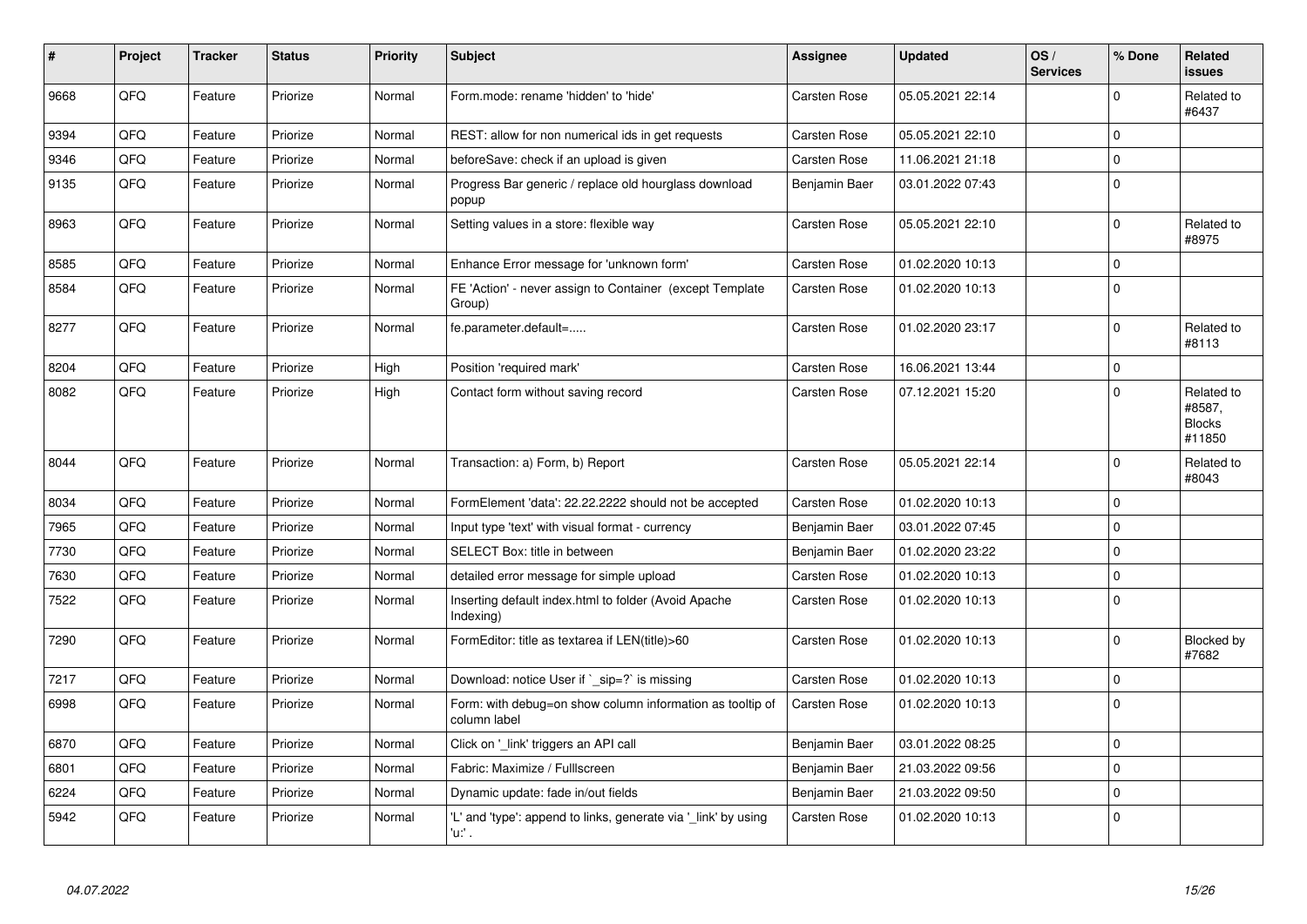| ∦     | Project | <b>Tracker</b> | <b>Status</b> | <b>Priority</b> | Subject                                                                                                  | <b>Assignee</b>     | <b>Updated</b>   | OS/<br><b>Services</b> | % Done      | Related<br><b>issues</b>                                                |
|-------|---------|----------------|---------------|-----------------|----------------------------------------------------------------------------------------------------------|---------------------|------------------|------------------------|-------------|-------------------------------------------------------------------------|
| 5562  | QFQ     | Feature        | Priorize      | Normal          | Drag'n'Drop fuer Uploads                                                                                 | Benjamin Baer       | 21.03.2022 09:52 |                        | $\mathbf 0$ | Related to<br>#9706                                                     |
| 5366  | QFQ     | Feature        | Priorize      | Normal          | Saving with keyboard shortcuts                                                                           | Benjamin Baer       | 21.03.2022 09:47 |                        | $\mathbf 0$ |                                                                         |
| 3867  | QFQ     | Feature        | Priorize      | Normal          | Readonly Formular: Template Groups add/delete<br>ausbeldnen                                              | Carsten Rose        | 05.05.2021 22:12 |                        | $\mathbf 0$ |                                                                         |
| 14283 | QFQ     | Bug            | Priorize      | Normal          | HEIC / HEIF convert doesn't trigger                                                                      | Carsten Rose        | 19.06.2022 16:37 |                        | $\mathbf 0$ |                                                                         |
| 13943 | QFQ     | <b>Bug</b>     | Priorize      | Normal          | unable to find formgroup                                                                                 | Enis Nuredini       | 28.05.2022 11:03 |                        | $\mathbf 0$ |                                                                         |
| 12325 | QFQ     | Bug            | Priorize      | Normal          | MultiDB form.dblndex not working for report syntax                                                       | Carsten Rose        | 07.09.2021 13:37 |                        | $\mathbf 0$ | Related to<br>#12145,<br>Related to<br>#12314                           |
| 9975  | QFQ     | <b>Bug</b>     | Priorize      | Normal          | Dropdown Menu: 'r:3' broken                                                                              | Carsten Rose        | 01.02.2020 10:13 |                        | $\mathbf 0$ |                                                                         |
| 9958  | QFQ     | Bug            | Priorize      | Normal          | Broken subrecord query: no error message                                                                 | Carsten Rose        | 05.02.2021 15:15 |                        | $\mathbf 0$ |                                                                         |
| 9947  | QFQ     | Bug            | Priorize      | Normal          | Unwanted error message if missing 'typeAheadSqlPrefetch'                                                 | Carsten Rose        | 01.02.2020 10:13 |                        | $\mathbf 0$ |                                                                         |
| 9862  | QFQ     | Bug            | Priorize      | Normal          | Failed writing to sql mail qfq.log should throw an exception                                             | Carsten Rose        | 01.02.2020 10:13 |                        | $\mathbf 0$ |                                                                         |
| 9834  | QFQ     | <b>Bug</b>     | Priorize      | Normal          | Input elements with tag 'disabled' are missing on<br>form-submit: server option 'processReadOnly' broken | Carsten Rose        | 07.12.2021 16:43 |                        | $\mathbf 0$ | Related to<br>#9691,<br>Related to<br>#5305, Has<br>duplicate<br>#12331 |
| 9534  | QFQ     | <b>Bug</b>     | Priorize      | Urgent          | FE.type=upload: 'Unknown Mode: ID"                                                                       | <b>Carsten Rose</b> | 03.05.2021 21:14 |                        | $\mathbf 0$ | Related to<br>#9532                                                     |
| 9173  | QFQ     | <b>Bug</b>     | Priorize      | Urgent          | Stale Record Lock: Firefox                                                                               | Carsten Rose        | 03.05.2021 21:14 |                        | $\mathbf 0$ | Related to<br>#9789                                                     |
| 9121  | QFQ     | <b>Bug</b>     | Priorize      | High            | sip links have r and __dbIndexData set                                                                   | <b>Carsten Rose</b> | 12.06.2021 10:41 |                        | $\mathbf 0$ |                                                                         |
| 8037  | QFQ     | <b>Bug</b>     | Priorize      | Normal          | FE.type=upload (advanced mode): {{slaveld:V}} missing<br>during dynamic update                           | Carsten Rose        | 01.02.2020 10:13 |                        | $\mathbf 0$ |                                                                         |
| 7656  | QFQ     | Bug            | Priorize      | Normal          | FE with required, 'pattern' and 'extraButtonLock': always<br>complain about missing value                | Carsten Rose        | 01.02.2020 10:13 |                        | $\mathbf 0$ |                                                                         |
| 7616  | QFQ     | <b>Bug</b>     | Priorize      | Normal          | Selectlist with Enum & Dynamic Update                                                                    | Carsten Rose        | 01.02.2020 10:13 |                        | $\mathbf 0$ |                                                                         |
| 6574  | QFQ     | <b>Bug</b>     | Priorize      | Normal          | qfq.log: Fehlermeldung wurde angezeigt, aber nicht geloggt                                               | Carsten Rose        | 01.02.2020 10:13 |                        | $\mathbf 0$ |                                                                         |
| 6566  | QFO     | <b>Bug</b>     | Priorize      | Normal          | Link Function 'delete': provided parameter missing on page<br>reload                                     | Benjamin Baer       | 03.01.2022 08:08 |                        | $\mathbf 0$ |                                                                         |
| 6140  | QFQ     | <b>Bug</b>     | Priorize      | Normal          | QFQ DnD Sort: Locked fields                                                                              | Benjamin Baer       | 21.03.2022 09:56 |                        | $\mathbf 0$ |                                                                         |
| 6116  | QFQ     | <b>Bug</b>     | Priorize      | High            | value of checkbox not saved                                                                              | Carsten Rose        | 07.12.2021 17:19 |                        | $\mathbf 0$ |                                                                         |
| 4457  | QFQ     | <b>Bug</b>     | Priorize      | Normal          | typeahead: pressing return to select an item, saves the form<br>and closes the form.                     | Benjamin Baer       | 03.01.2022 08:01 |                        | 0           | Related to<br>#4398                                                     |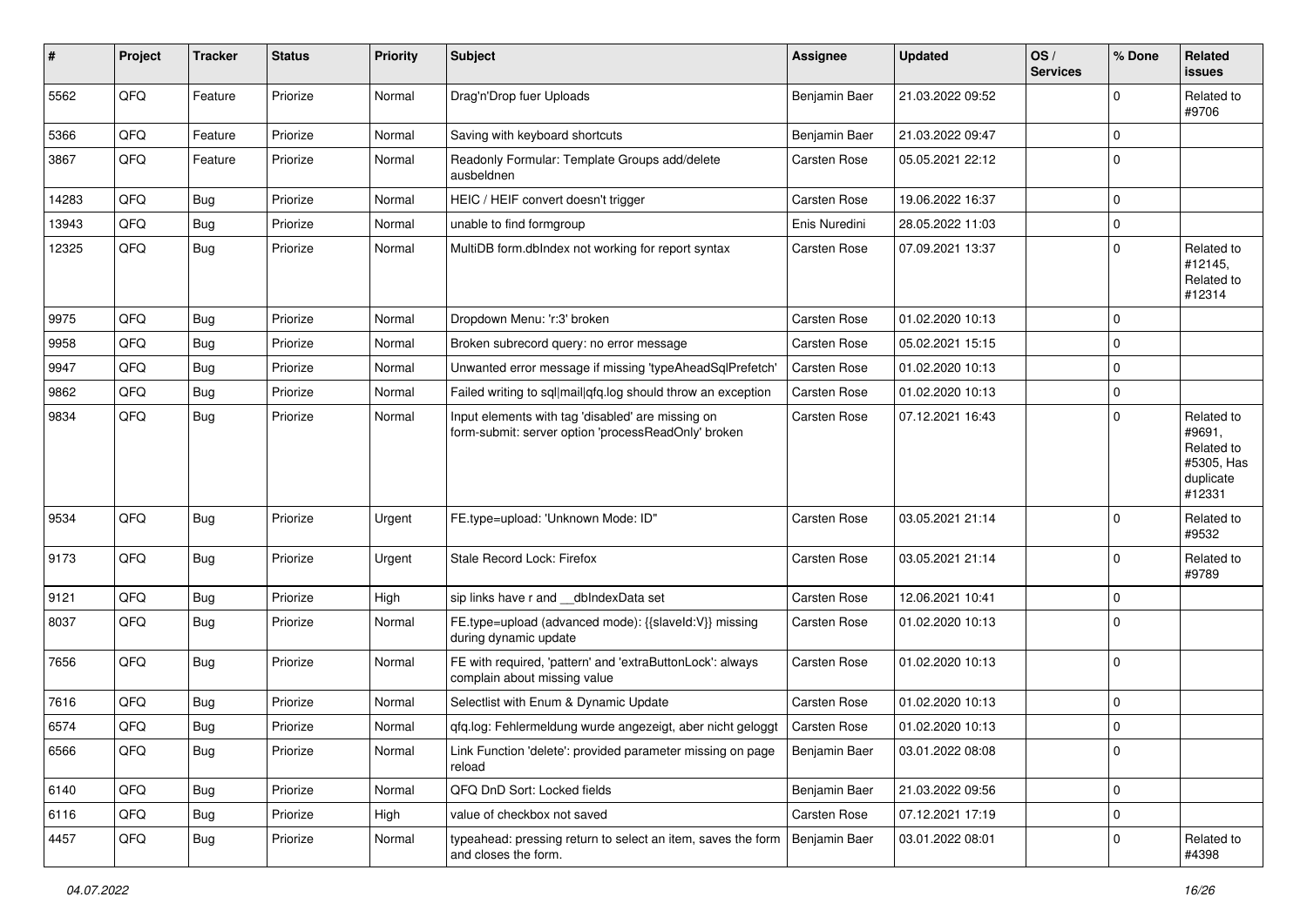| $\vert$ # | Project | <b>Tracker</b> | <b>Status</b> | <b>Priority</b> | <b>Subject</b>                                                                                                                        | <b>Assignee</b>        | <b>Updated</b>   | OS/<br><b>Services</b> | % Done      | Related<br><b>issues</b>                                               |
|-----------|---------|----------------|---------------|-----------------|---------------------------------------------------------------------------------------------------------------------------------------|------------------------|------------------|------------------------|-------------|------------------------------------------------------------------------|
| 3782      | QFQ     | Bug            | Priorize      | Normal          | Bei fehlerhafter Eingabe (z.B. Datum) sollte das erwartete<br>Format angezeigt werden                                                 | <b>Carsten Rose</b>    | 01.02.2020 10:13 |                        | $\mathbf 0$ |                                                                        |
| 2665      | QFQ     | <b>Bug</b>     | Priorize      | Normal          | Dynamic Update funktioniert nicht, wenn beim<br>entsprechenden FormElement eine size angegeben ist.                                   | Benjamin Baer          | 03.01.2022 08:12 |                        | 30          |                                                                        |
| 14376     | QFQ     | Feature        | <b>New</b>    | Normal          | QFQ Bootstrap: if missing, create stored procedures                                                                                   | Enis Nuredini          | 19.06.2022 16:37 |                        | $\mathbf 0$ |                                                                        |
| 14227     | QFQ     | Feature        | <b>New</b>    | Normal          | Selenium Konkurrenz: cypress.io                                                                                                       | Enis Nuredini          | 28.05.2022 11:02 |                        | $\mathbf 0$ |                                                                        |
| 14187     | QFQ     | Feature        | <b>New</b>    | High            | qfq.log: show current URL                                                                                                             | Carsten Rose           | 28.05.2022 11:02 |                        | $\mathbf 0$ | Related to<br>#13933,<br>Related to<br>#12532,<br>Related to<br>#11893 |
| 14185     | QFQ     | Feature        | New           | Normal          | External/Autocron.php - better suitable directory                                                                                     | Support: System        | 28.05.2022 11:03 |                        | $\mathbf 0$ |                                                                        |
| 14090     | QFQ     | Feature        | <b>New</b>    | Normal          | Nützliche script funktionen                                                                                                           | <b>Carsten Rose</b>    | 28.05.2022 11:03 |                        | $\mathbf 0$ |                                                                        |
| 14028     | QFQ     | Feature        | <b>New</b>    | Normal          | Required notification: visual nicer                                                                                                   | Enis Nuredini          | 28.05.2022 11:01 |                        | $\mathbf 0$ |                                                                        |
| 13945     | QFQ     | Feature        | <b>New</b>    | Normal          | As link: content before/after link                                                                                                    | Enis Nuredini          | 28.05.2022 11:01 |                        | $\pmb{0}$   | Related to<br>#12262                                                   |
| 13843     | QFQ     | Feature        | <b>New</b>    | Normal          | Create JWT via QFQ                                                                                                                    | Carsten Rose           | 19.03.2022 17:42 |                        | $\mathbf 0$ |                                                                        |
| 13841     | QFQ     | Feature        | <b>New</b>    | Normal          | Create PDF via iText - evaluate                                                                                                       | <b>Carsten Rose</b>    | 19.03.2022 17:42 |                        | $\mathbf 0$ |                                                                        |
| 13757     | QFQ     | Feature        | <b>New</b>    | High            | QR / Bar-Code Plugin                                                                                                                  | Enis Nuredini          | 19.03.2022 17:43 |                        | $\mathbf 0$ |                                                                        |
| 13700     | QFQ     | Feature        | <b>New</b>    | Normal          | Redesign qfq.io Seite                                                                                                                 | Carsten Rose           | 19.03.2022 17:43 |                        | $\pmb{0}$   |                                                                        |
| 13609     | QFQ     | Feature        | <b>New</b>    | Normal          | QFQ Introduction: Seite aufloesen                                                                                                     | Philipp<br>Gröbelbauer | 28.05.2022 11:02 |                        | $\Omega$    |                                                                        |
| 13467     | QFQ     | Feature        | <b>New</b>    | Normal          | ChangeLog Generator                                                                                                                   | Carsten Rose           | 19.03.2022 17:46 |                        | $\mathbf 0$ | Related to<br>#11460                                                   |
| 13354     | QFQ     | Feature        | <b>New</b>    | Normal          | Using Websocket in QFQ                                                                                                                | Carsten Rose           | 10.11.2021 15:47 |                        | $\pmb{0}$   |                                                                        |
| 12679     | QFQ     | Feature        | New           | Normal          | tablesorter: custom column width                                                                                                      | Carsten Rose           | 16.06.2021 11:10 |                        | $\mathbf 0$ |                                                                        |
| 12664     | QFQ     | Feature        | New           | Normal          | TinyMCE: report/remove malicous HTML/JS Code                                                                                          | Carsten Rose           | 19.03.2022 17:47 |                        | $\mathbf 0$ | Related to<br>#14320                                                   |
| 12632     | QFQ     | Feature        | <b>New</b>    | Normal          | TinyMCE: Prepare CSS classes for images                                                                                               | <b>Carsten Rose</b>    | 04.06.2021 14:35 |                        | 100         | Blocked by<br>#12186                                                   |
| 12603     | QFQ     | Feature        | <b>New</b>    | Normal          | Dropdown (Select), Radio, checkbox:<br>itemListAlways={{!SELECT key, value}}                                                          | Carsten Rose           | 19.03.2022 17:47 |                        | $\Omega$    |                                                                        |
| 12556     | QFQ     | Feature        | <b>New</b>    | Normal          | Pills Title: colored = static or dynamic on allrequiredgiven                                                                          | Benjamin Baer          | 19.03.2022 17:49 |                        | $\mathbf 0$ |                                                                        |
| 12544     | QFQ     | Feature        | New           | High            | a) ' AS _link' new also as ' AS _format', b) sortierung via<br>'display: none;', c) '_format' benoeitgt nicht zwingend<br>u/U/p/m/z/d | Carsten Rose           | 14.12.2021 16:03 |                        | $\mathbf 0$ |                                                                        |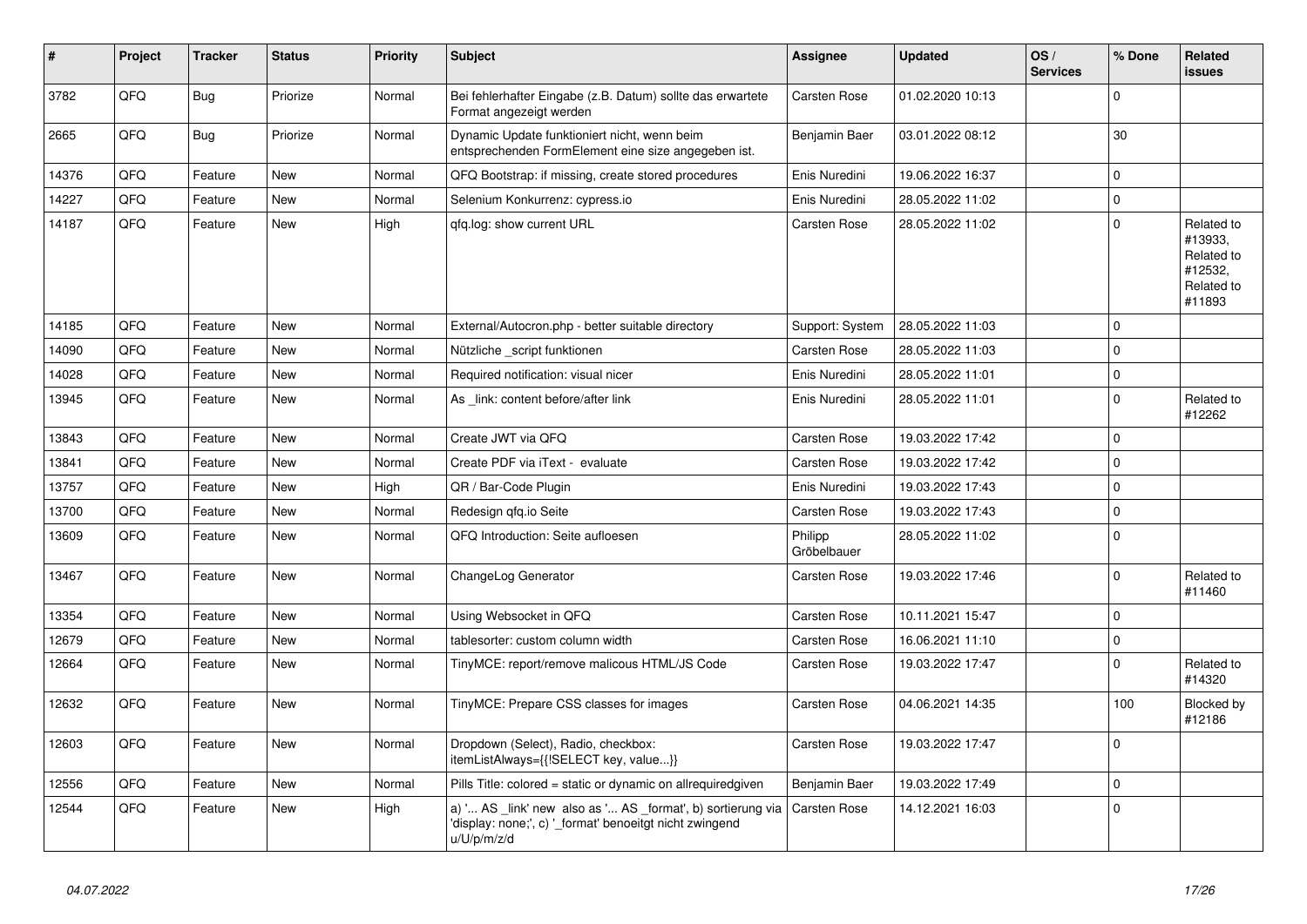| #     | Project | <b>Tracker</b> | <b>Status</b> | <b>Priority</b> | <b>Subject</b>                                                                                                 | Assignee            | <b>Updated</b>   | OS/<br><b>Services</b> | % Done      | Related<br><b>issues</b>                                              |
|-------|---------|----------------|---------------|-----------------|----------------------------------------------------------------------------------------------------------------|---------------------|------------------|------------------------|-------------|-----------------------------------------------------------------------|
| 12532 | QFQ     | Feature        | <b>New</b>    | High            | SIP-Parameter bei Seitenaufruf in Browser-Console<br>anzeigen                                                  | Carsten Rose        | 07.12.2021 17:19 |                        | $\Omega$    | Related to<br>#11893.<br>Related to<br>#14187                         |
| 12490 | QFQ     | Feature        | <b>New</b>    | Normal          | Loading Plugins in QFQ - see what tinymce does. (lazy<br>loading)                                              | Benjamin Baer       | 08.06.2022 10:37 |                        | $\Omega$    | Related to<br>#12611.<br>Related to<br>#10013,<br>Related to<br>#7732 |
| 12480 | QFQ     | Feature        | <b>New</b>    | Normal          | If QFQ upgrade is running, block further request                                                               | <b>Carsten Rose</b> | 03.05.2021 20:45 |                        | $\Omega$    |                                                                       |
| 12477 | QFQ     | Feature        | <b>New</b>    | Normal          | Support for refactoring: Form, FormElement, diverse<br>Tabellen/Spalten, tt-content Records                    | Carsten Rose        | 03.05.2021 20:45 |                        | $\Omega$    |                                                                       |
| 12476 | QFQ     | Feature        | <b>New</b>    | Normal          | clearMe: a) should trigger 'dirty', b) sticky on textarea resize                                               | Benjamin Baer       | 04.01.2022 08:40 |                        | $\Omega$    | Related to<br>#9528                                                   |
| 12474 | QFQ     | Feature        | New           | Normal          | Check BaseConfigURL if it is given and the the last char is                                                    | Carsten Rose        | 03.05.2021 20:45 |                        | $\mathbf 0$ |                                                                       |
| 12465 | QFQ     | Feature        | <b>New</b>    | Normal          | QFQ Function: use in FE to fill StoreRecord                                                                    | Carsten Rose        | 05.05.2021 21:58 |                        | $\mathbf 0$ |                                                                       |
| 12413 | QFQ     | Feature        | New           | Normal          | STORE TYPO3: enhance for {{be users.email:T}},<br>{{fe users.email:T}}                                         | Carsten Rose        | 03.05.2021 20:45 |                        | $\Omega$    | Related to<br>#12412,<br>Related to<br>#10012                         |
| 12412 | QFQ     | Feature        | <b>New</b>    | Normal          | Action/Escape qualifier 'e' (empty), '0': if given, an empty<br>string (or '0') will be treated as 'not found' | Carsten Rose        | 08.05.2021 09:40 |                        | $\Omega$    | Related to<br>#12413,<br>Related to<br>#10012                         |
| 12400 | QFQ     | Feature        | New           | Normal          | Tutorial ist in QFQ Doku, Wird in der Suche gefunden, es<br>gibt aber kein Menupunkt - Inhalt ueberpruefen     | Carsten Rose        | 03.05.2021 20:45 |                        | $\Omega$    |                                                                       |
| 12330 | QFQ     | Feature        | <b>New</b>    | Normal          | Copy to input field / text area / TinyMCE                                                                      | Carsten Rose        | 07.04.2021 09:01 |                        | $\mathbf 0$ |                                                                       |
| 12269 | QFQ     | Feature        | <b>New</b>    | Normal          | 2FA - Login                                                                                                    | <b>Carsten Rose</b> | 03.05.2021 20:45 |                        | $\mathbf 0$ |                                                                       |
| 12186 | QFQ     | Feature        | New           | High            | TinyMCE Config für Objekte                                                                                     | Carsten Rose        | 07.12.2021 17:19 |                        | $\mathbf 0$ | <b>Blocks</b><br>#12632                                               |
| 12163 | QFQ     | Feature        | New           | Normal          | Checkbox: table wrap                                                                                           | <b>Carsten Rose</b> | 03.05.2021 20:51 |                        | $\mathbf 0$ |                                                                       |
| 12162 | QFQ     | Feature        | New           | Normal          | FE.type=sendmail: personalized mailing (several mails) via<br>template                                         | Carsten Rose        | 03.05.2021 20:45 |                        | $\pmb{0}$   |                                                                       |
| 12156 | QFQ     | Feature        | <b>New</b>    | Normal          | Form: Optional disable 'leave page'                                                                            |                     | 03.05.2021 20:45 |                        | $\mathbf 0$ |                                                                       |
| 12146 | QFQ     | Feature        | New           | Normal          | Autocron Job: Anzeigen wann der naechste Job<br>ausgefuehrt wird, resp das er nicht ausgefuehrt wird           | Carsten Rose        | 15.03.2021 15:23 |                        | $\mathbf 0$ |                                                                       |
| 12135 | QFQ     | Feature        | <b>New</b>    | Normal          | Subrecord: Notiz                                                                                               |                     | 24.04.2021 16:58 |                        | $\Omega$    |                                                                       |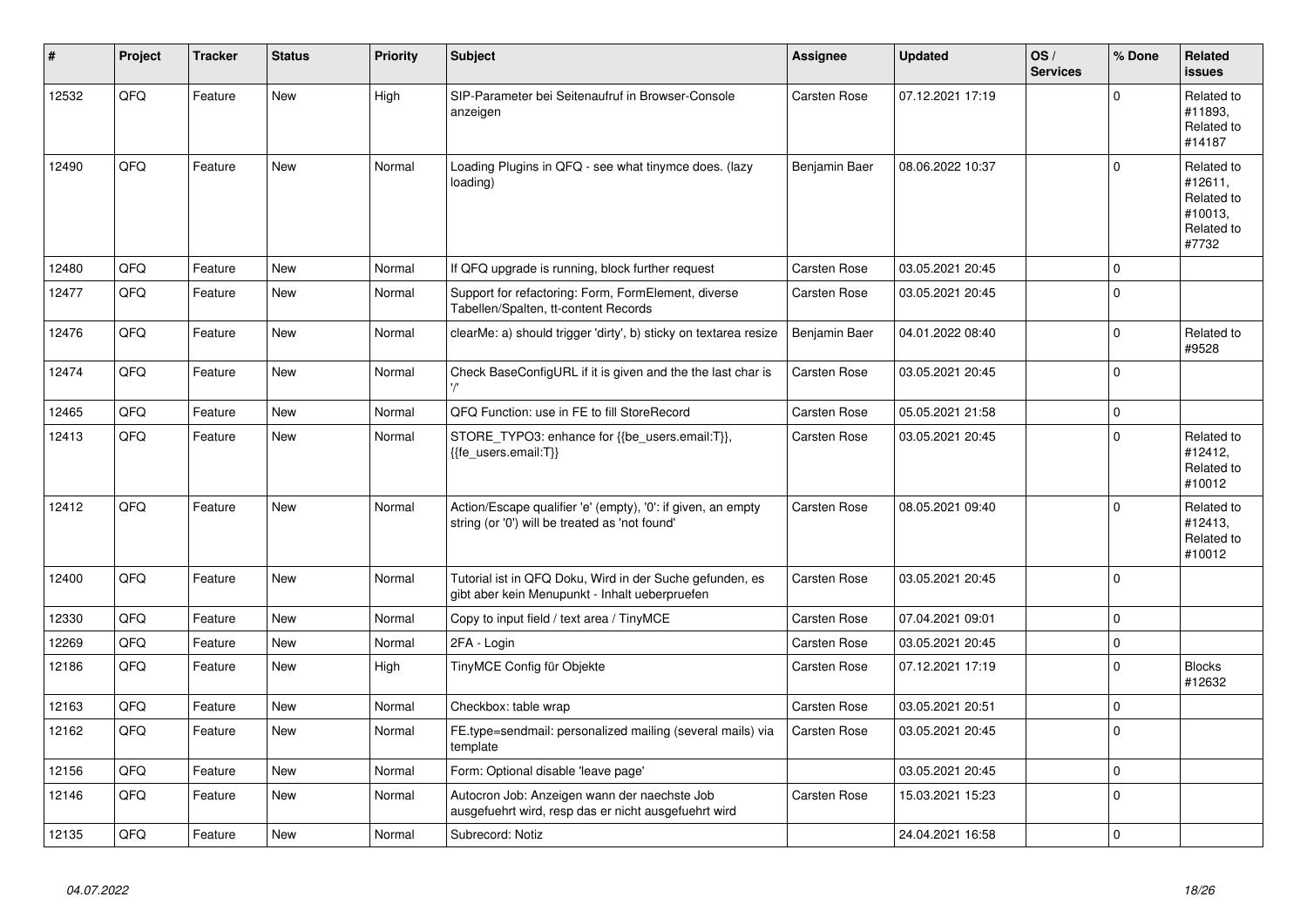| #     | Project | <b>Tracker</b> | <b>Status</b> | <b>Priority</b> | Subject                                                                                              | Assignee                                               | <b>Updated</b>   | OS/<br><b>Services</b> | % Done      | Related<br>issues                             |                      |
|-------|---------|----------------|---------------|-----------------|------------------------------------------------------------------------------------------------------|--------------------------------------------------------|------------------|------------------------|-------------|-----------------------------------------------|----------------------|
| 12119 | QFQ     | Feature        | New           | Normal          | AS paged: error message missing if there ist no 'r'<br>argument.                                     | Carsten Rose                                           | 03.05.2021 20:51 |                        | $\mathbf 0$ |                                               |                      |
| 12109 | QFQ     | Feature        | New           | Normal          | Donwload Link: Plain, SIP, Persistent Link, Peristent SIP -<br>new notation                          | Carsten Rose                                           | 03.05.2021 20:45 |                        | $\mathbf 0$ | Related to<br>#12085                          |                      |
| 12039 | QFQ     | Feature        | <b>New</b>    | Normal          | Missing htmlSpecialChar() in pre processing on form submit                                           |                                                        | 18.02.2021 00:09 |                        | $\mathbf 0$ | Related to<br>#14320                          |                      |
| 12038 | QFQ     | Feature        | New           | Normal          | a) STORE_VAR: filenameOnlyStripUniq, b) SP:<br>QSTRIPUNIQ()                                          |                                                        | 17.02.2021 23:55 |                        | $\mathbf 0$ |                                               |                      |
| 12024 | QFQ     | Feature        | <b>New</b>    | Normal          | Excel Export: text columns by default decode<br>htmlspeciachar()                                     | Carsten Rose                                           | 17.02.2021 23:55 |                        | $\mathbf 0$ | Related to<br>#12022                          |                      |
| 12023 | QFQ     | Feature        | <b>New</b>    | Normal          | MySQL Stored Precdure: QDECODESPECIALCHAR()                                                          | Carsten Rose                                           | 16.02.2021 11:16 |                        | $\mathbf 0$ | Related to<br>#12022                          |                      |
| 11955 | QFQ     | Feature        | <b>New</b>    | Normal          | subrecord: new title option to set <th> attributes - e.g. to<br/>customize tablesorter options.</th> | attributes - e.g. to<br>customize tablesorter options. | Carsten Rose     | 03.05.2021 20:47       |             | $\mathbf 0$                                   | Related to<br>#11775 |
| 11893 | QFQ     | Feature        | <b>New</b>    | High            | Broken SIP: a) only report one time, b) only report in main<br>column                                | Carsten Rose                                           | 12.05.2021 12:13 |                        | $\mathbf 0$ | Related to<br>#12532,<br>Related to<br>#14187 |                      |
| 11892 | QFQ     | Feature        | New           | Normal          | tablesorter: columns with links are hard to order - new<br>qualifier 'Y: <ord>'</ord>                | Enis Nuredini                                          | 23.03.2022 09:22 |                        | $\mathbf 0$ |                                               |                      |
| 11850 | QFQ     | Feature        | New           | Urgent          | Wizard Form: basierend auf einer Tabelle eine Form<br>anlegen.                                       |                                                        | 03.05.2021 21:12 |                        | $\mathbf 0$ | Blocked by<br>#8082                           |                      |
| 11775 | QFQ     | Feature        | <b>New</b>    | Normal          | Subrecord Tooltip pro Feld                                                                           | Carsten Rose                                           | 18.12.2020 15:22 |                        | $\mathbf 0$ | Related to<br>#11955                          |                      |
| 11747 | QFQ     | Feature        | <b>New</b>    | Normal          | Maintenance Page with Redirect                                                                       | Carsten Rose                                           | 03.05.2021 20:47 |                        | $\mathbf 0$ | Related to<br>#11741                          |                      |
| 11716 | QFQ     | Feature        | New           | Normal          | Form an beliebiger Stelle im Report anzeigen                                                         |                                                        | 09.12.2020 09:47 |                        | $\mathbf 0$ |                                               |                      |
| 11702 | QFQ     | Feature        | New           | Normal          | HTML Special Char makes no sense for 'allbut' if '&' is<br>forbidden                                 | Carsten Rose                                           | 07.12.2021 16:35 |                        | $\mathbf 0$ | Related to<br>#5112,<br>Related to<br>#14320  |                      |
| 11535 | QFQ     | Feature        | <b>New</b>    | Normal          | Ability to create SQL columns in frontend QFQ forms                                                  |                                                        | 17.11.2020 12:11 |                        | $\mathbf 0$ |                                               |                      |
| 11534 | QFQ     | Feature        | <b>New</b>    | Normal          | Report: Action on selected rows - Table batchprocessing<br>feature                                   |                                                        | 18.11.2020 08:15 |                        | $\mathbf 0$ |                                               |                      |
| 11523 | QFQ     | Feature        | New           | Normal          | Mit dynamic Update erkennen, ob Upload gemacht wurde                                                 | Carsten Rose                                           | 13.11.2020 15:07 |                        | $\mathbf 0$ | Related to<br>#9533                           |                      |
| 11516 | QFQ     | Feature        | New           | Normal          | Multi Page Form (Previous/Next Buttons)                                                              | Carsten Rose                                           | 16.03.2021 17:52 |                        | $\mathbf 0$ |                                               |                      |
| 11504 | QFQ     | Feature        | New           | Normal          | Dynamic Update: Button text update for 'Save',' Close' &<br>'Delete'                                 | Carsten Rose                                           | 12.11.2020 23:44 |                        | $\mathbf 0$ |                                               |                      |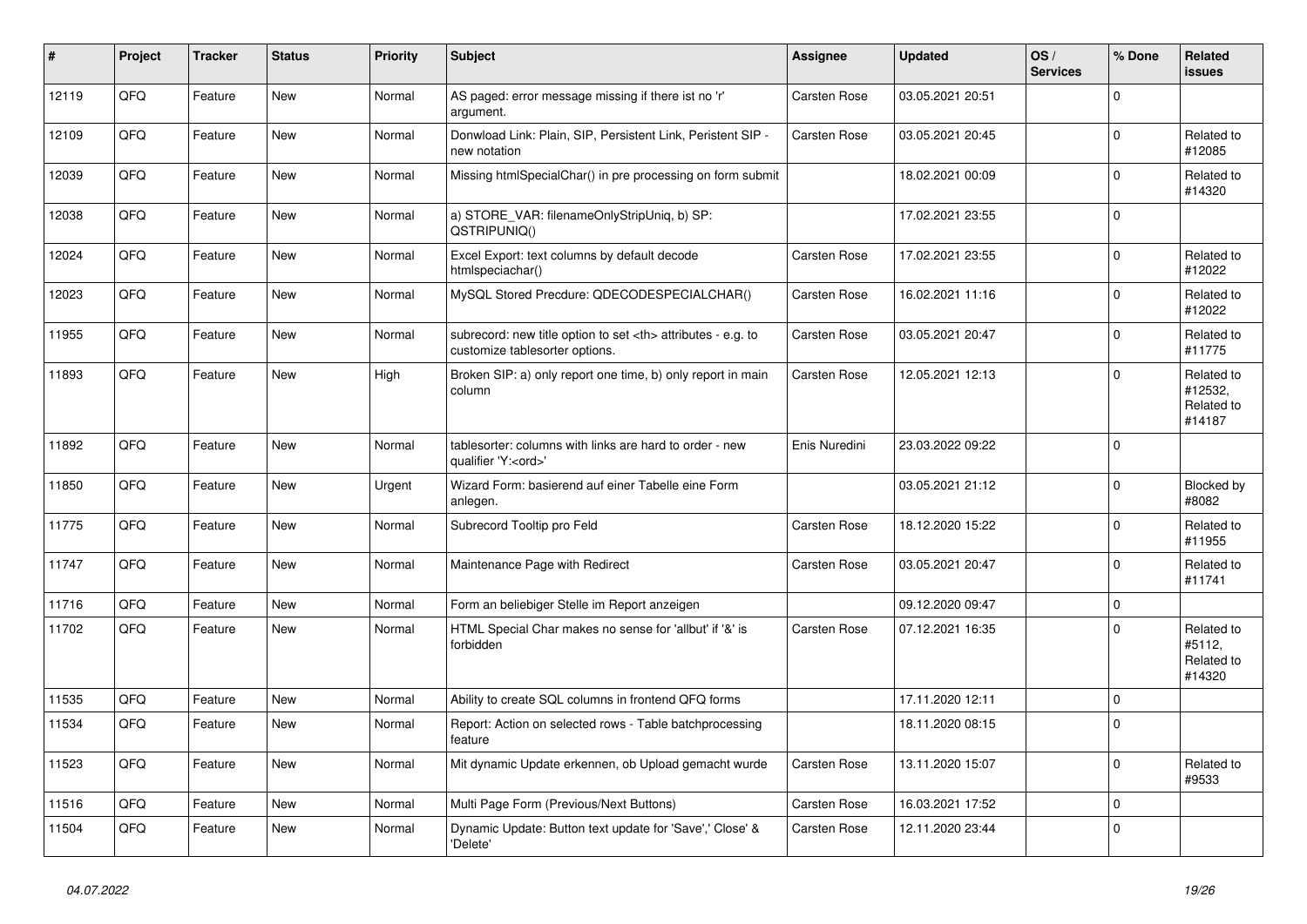| ∦     | Project | <b>Tracker</b> | <b>Status</b> | <b>Priority</b> | Subject                                                                                                                               | Assignee            | <b>Updated</b>   | OS/<br><b>Services</b> | % Done      | Related<br><b>issues</b>                    |
|-------|---------|----------------|---------------|-----------------|---------------------------------------------------------------------------------------------------------------------------------------|---------------------|------------------|------------------------|-------------|---------------------------------------------|
| 11460 | QFQ     | Feature        | New           | Normal          | Easier creation of changelog: gitchangelog                                                                                            | <b>Carsten Rose</b> | 12.06.2021 10:20 |                        | $\Omega$    | Related to<br>#13467                        |
| 11080 | QFQ     | Feature        | New           | Normal          | Send MQTT messages                                                                                                                    | <b>Carsten Rose</b> | 29.08.2020 19:49 |                        | $\mathbf 0$ |                                             |
| 10996 | QFQ     | Feature        | <b>New</b>    | Normal          | Download video via sip: no seek                                                                                                       | <b>Carsten Rose</b> | 12.08.2020 14:18 |                        | $\mathbf 0$ |                                             |
| 10979 | QFQ     | Feature        | New           | Normal          | Ajax Calls an API - dataReport                                                                                                        | Carsten Rose        | 11.05.2022 12:15 |                        | $\Omega$    |                                             |
| 10976 | QFQ     | Feature        | New           | Normal          | Excel Export Verbesserungen                                                                                                           | <b>Carsten Rose</b> | 06.08.2020 10:56 |                        | $\Omega$    |                                             |
| 10874 | QFQ     | Feature        | New           | Normal          | Erstellen eines Foreign Keys in der Tabelle "FormElement"                                                                             |                     | 13.07.2020 10:11 |                        | 0           |                                             |
| 10819 | QFQ     | Feature        | New           | Normal          | Persistent SIP - second try                                                                                                           | <b>Carsten Rose</b> | 29.06.2020 23:02 |                        | $\mathbf 0$ | Related to<br>#6261                         |
| 10763 | QFQ     | Feature        | <b>New</b>    | Normal          | form accessed and submitted despite logout?                                                                                           |                     | 16.06.2020 11:43 |                        | $\mathbf 0$ |                                             |
| 10714 | QFQ     | Feature        | New           | Normal          | multi Table Form                                                                                                                      | Carsten Rose        | 16.03.2021 18:44 |                        | $\mathbf 0$ |                                             |
| 10593 | QFQ     | Feature        | New           | Normal          | label2: text behind input element                                                                                                     | <b>Carsten Rose</b> | 16.05.2020 10:57 |                        | $\mathbf 0$ |                                             |
| 10463 | QFQ     | Feature        | New           | Normal          | Report link: expliztes setzen von HTML Tags (Bedarf fuer<br>'data-selenium' & 'id')                                                   | Enis Nuredini       | 23.03.2022 09:23 |                        | $\mathbf 0$ | Related to<br>#7648                         |
| 10384 | QFQ     | Feature        | New           | Normal          | Parameter Exchange QFQ Instances                                                                                                      |                     | 07.05.2020 09:38 |                        | 0           |                                             |
| 10345 | QFQ     | Feature        | New           | Normal          | Templates - Patterns QFQ Style                                                                                                        |                     | 03.05.2021 21:01 |                        | $\mathbf 0$ | Related to<br>#10713                        |
| 10119 | QFQ     | Feature        | New           | Normal          | Dropdown (selectlist) & TypeAhead: format and catagorize<br>list                                                                      | <b>Carsten Rose</b> | 07.05.2020 09:36 |                        | $\mathbf 0$ |                                             |
| 10115 | QFQ     | Feature        | <b>New</b>    | Normal          | TypeAhead: static list                                                                                                                | <b>Carsten Rose</b> | 26.02.2020 16:42 |                        | 100         |                                             |
| 10114 | QFQ     | Feature        | New           | High            | Symbol (Link): 'G:' (Glyphicon) replaced by 'i:' (icon)                                                                               |                     | 07.12.2021 17:19 |                        | $\Omega$    | Related to<br>#3797,<br>Related to<br>#4194 |
| 10080 | QFQ     | Feature        | <b>New</b>    | Normal          | Popup on 'save' / 'close': configure dialog (answer<br>yes/no/cancle/)                                                                | Carsten Rose        | 28.03.2021 20:52 |                        | $\Omega$    | Is duplicate<br>of #12262                   |
| 10014 | QFQ     | Feature        | New           | Normal          | Manual.rst: describe behaviour and process order of<br>fillStoreVar, slaveId, sqlBefore,                                              | Carsten Rose        | 01.02.2020 22:31 |                        | $\Omega$    |                                             |
| 9983  | QFQ     | Feature        | New           | Normal          | Report Notation: new keyword 'range'                                                                                                  | Carsten Rose        | 01.02.2020 15:55 |                        | 0           |                                             |
| 9927  | QFQ     | Feature        | New           | Normal          | QFQ Update: a) Update nur machen wenn BE User<br>eingeloggt ist., b) Bei Fehler genaue Meldung welcher<br>Updateschritt Probleme hat. | <b>Carsten Rose</b> | 22.01.2020 12:59 |                        | $\mathbf 0$ |                                             |
| 9853  | QFQ     | Feature        | New           | Normal          | Check das SQL / QFQ / Mail Logfile geschrieben wird                                                                                   |                     | 09.01.2020 11:15 |                        | $\mathbf 0$ |                                             |
| 9811  | QFQ     | Feature        | New           | Normal          | Report: tag every n'th row                                                                                                            | Carsten Rose        | 01.02.2020 23:22 |                        | $\mathbf 0$ |                                             |
| 9781  | QFQ     | Feature        | New           | Normal          | Button: CSS class to make buttons smaller                                                                                             | Carsten Rose        | 01.02.2020 23:22 |                        | 0           |                                             |
| 9777  | QFQ     | Feature        | New           | Normal          | Logging QFQ Variables                                                                                                                 | Carsten Rose        | 16.12.2019 17:17 |                        | 0           |                                             |
| 9707  | QFQ     | Feature        | New           | Normal          | SIP security: encode pageld and check pageld on decode                                                                                | Carsten Rose        | 01.02.2020 23:22 |                        | 0           |                                             |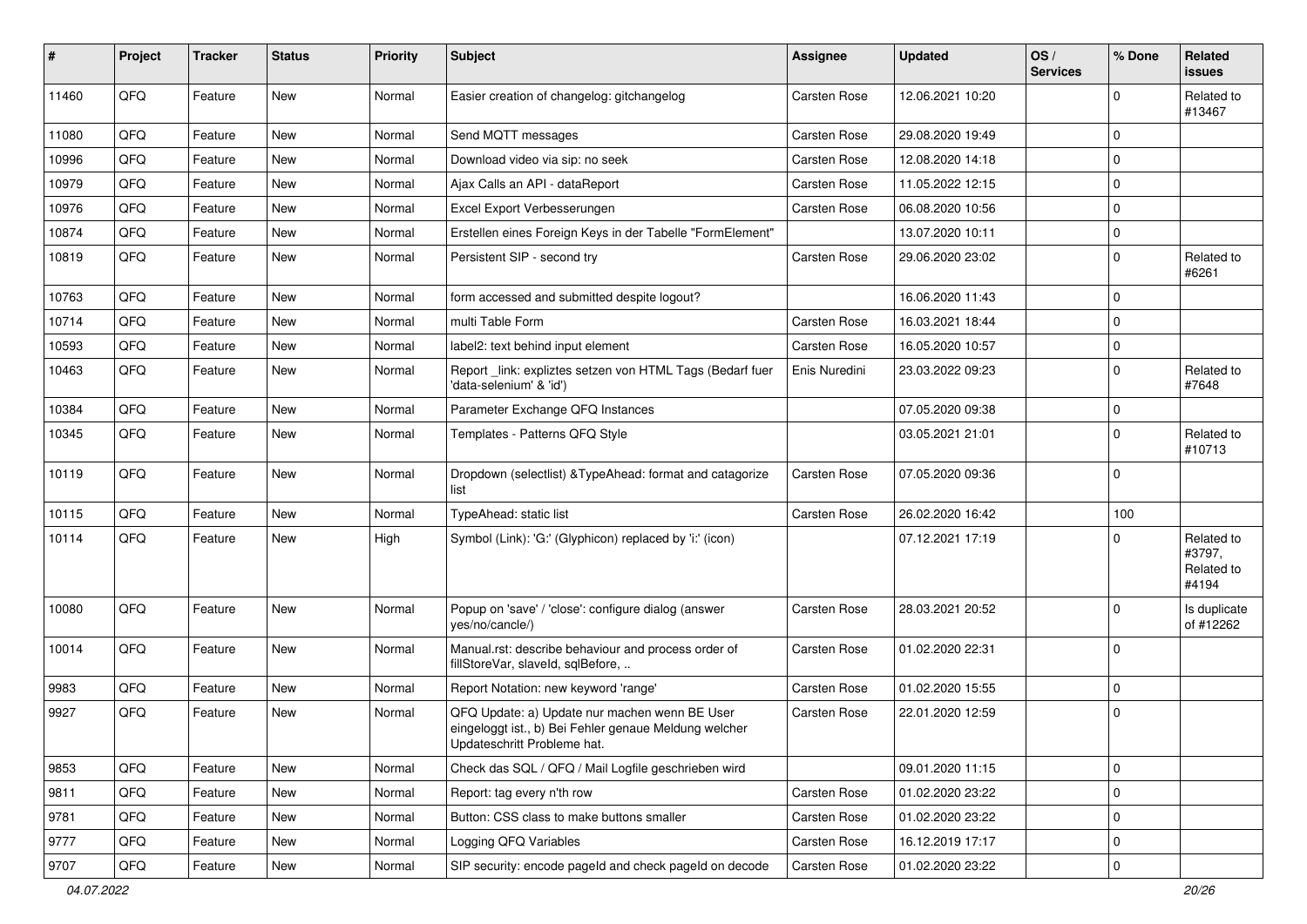| #    | Project | <b>Tracker</b> | <b>Status</b> | <b>Priority</b> | Subject                                                                                                | <b>Assignee</b>     | <b>Updated</b>   | OS/<br><b>Services</b> | % Done      | Related<br><b>issues</b>                                             |
|------|---------|----------------|---------------|-----------------|--------------------------------------------------------------------------------------------------------|---------------------|------------------|------------------------|-------------|----------------------------------------------------------------------|
| 9706 | QFQ     | Feature        | New           | Normal          | Multi File Upload (hidden template group)                                                              | Carsten Rose        | 01.02.2020 23:22 |                        | $\Omega$    | Related to<br>#7521,<br>Related to<br>#5562,<br>Related to<br>#13330 |
| 9602 | QFQ     | Feature        | <b>New</b>    | Normal          | Form definition as JSON                                                                                | <b>Carsten Rose</b> | 01.02.2020 23:21 |                        | $\mathbf 0$ | Related to<br>#9600                                                  |
| 9537 | QFQ     | Feature        | <b>New</b>    | Normal          | FormEditor: Edit fieldset in FrontEnd                                                                  | Carsten Rose        | 01.02.2020 23:22 |                        | $\mathbf 0$ |                                                                      |
| 9352 | QFQ     | Feature        | New           | Normal          | FE 'Native' fire slaveld, sqlAfter, sqlIns                                                             | Carsten Rose        | 01.02.2020 23:22 |                        | $\mathbf 0$ |                                                                      |
| 9348 | QFQ     | Feature        | <b>New</b>    | Normal          | defaultThumbnailSize: pre render thumbnails                                                            | Carsten Rose        | 12.06.2021 09:05 |                        | $\mathbf 0$ |                                                                      |
| 9221 | QFQ     | Feature        | <b>New</b>    | Normal          | typeAhead: Zeichenlimite ausschalten                                                                   | Carsten Rose        | 29.06.2022 22:36 |                        | $\mathbf 0$ |                                                                      |
| 9208 | QFQ     | Feature        | New           | Normal          | Manage 'recent' records                                                                                | Carsten Rose        | 01.02.2020 23:22 |                        | $\mathbf 0$ |                                                                      |
| 9136 | QFQ     | Feature        | New           | Normal          | Create ZIP files with dynamic PDFs                                                                     | Carsten Rose        | 01.02.2020 23:22 |                        | $\mathbf 0$ |                                                                      |
| 9129 | QFQ     | Feature        | <b>New</b>    | Normal          | sqlValidate: Message as notification, not as error                                                     | Carsten Rose        | 01.02.2020 23:22 |                        | $\mathbf 0$ | Related to<br>#9128                                                  |
| 9128 | QFQ     | Feature        | <b>New</b>    | Normal          | Error Message: not replaced variables- a) replace back to<br>'{{', b) underline                        | Carsten Rose        | 01.02.2020 23:22 |                        | $\mathbf 0$ | Related to<br>#9129                                                  |
| 8975 | QFQ     | Feature        | <b>New</b>    | Normal          | Report Notation: 2.0                                                                                   | Carsten Rose        | 01.02.2020 23:22 |                        | $\mathbf 0$ | Related to<br>#8963                                                  |
| 8962 | QFQ     | Feature        | <b>New</b>    | High            | allow for form fields with identical names                                                             | Carsten Rose        | 03.05.2021 21:14 |                        | $\mathbf 0$ |                                                                      |
| 8806 | QFQ     | Feature        | New           | Normal          | SQL Function nl2br                                                                                     | Carsten Rose        | 01.02.2020 23:22 |                        | $\mathbf 0$ |                                                                      |
| 8719 | QFQ     | Feature        | <b>New</b>    | Normal          | extraButtonLock: add support for 0/1                                                                   | Carsten Rose        | 01.02.2020 23:22 |                        | $\mathbf 0$ |                                                                      |
| 8702 | QFQ     | Feature        | New           | Normal          | Load Record which is locked: missing user info                                                         | Carsten Rose        | 11.12.2019 16:16 |                        | $\mathbf 0$ | Related to<br>#9789                                                  |
| 8336 | QFQ     | Feature        | <b>New</b>    | Normal          | Form > modified > Close New: a) Optional disable popup, b)<br>custom text, c) mode on save: close stay | Carsten Rose        | 01.02.2020 23:22 |                        | $\mathbf 0$ | Related to<br>#8335                                                  |
| 8217 | QFQ     | Feature        | <b>New</b>    | Normal          | if-elseif-else construct                                                                               | Carsten Rose        | 16.03.2021 18:41 |                        | $\mathbf 0$ | Related to<br>#10716                                                 |
| 8187 | QFQ     | Feature        | <b>New</b>    | Normal          | Subrecord: enable/hide new button - make new/edit/delete<br>customizeable.                             | Carsten Rose        | 06.03.2021 18:44 |                        | $\mathbf 0$ | Related to<br>#11326                                                 |
| 8089 | QFQ     | Feature        | New           | Normal          | Copy/Paste for FormElements                                                                            | Carsten Rose        | 01.02.2020 23:22 |                        | $\mathbf 0$ |                                                                      |
| 7924 | QFQ     | Feature        | New           | Normal          | Radio/Checkbox with Tooltip                                                                            | Carsten Rose        | 01.02.2020 23:22 |                        | $\mathbf 0$ |                                                                      |
| 7920 | QFQ     | Feature        | New           | Normal          | FE: Syntax Highlight, Zeinlenumbruch                                                                   | Carsten Rose        | 01.02.2020 10:03 |                        | $\mathbf 0$ |                                                                      |
| 7850 | QFQ     | Feature        | New           | High            | Upload records: non 'pathFileName' column                                                              | Carsten Rose        | 03.05.2021 21:14 |                        | $\mathbf 0$ |                                                                      |
| 7812 | QFQ     | Feature        | New           | Normal          | FE 'Subrecord' - new option 'subrecordShowFilter',<br>'subrecordPaging'                                | Carsten Rose        | 01.02.2020 23:22 |                        | $\mathbf 0$ |                                                                      |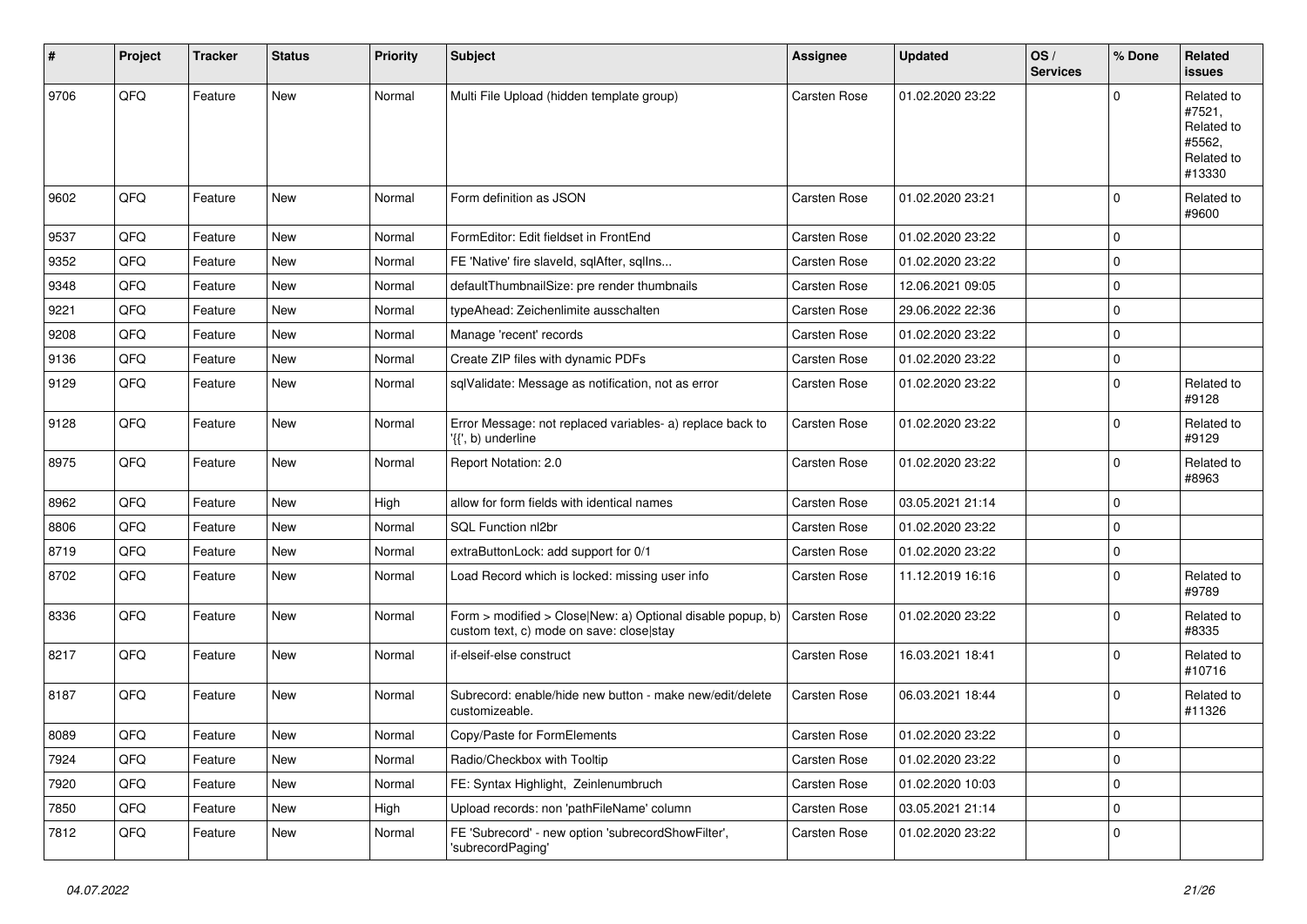| #    | Project | <b>Tracker</b> | <b>Status</b> | <b>Priority</b> | Subject                                                                                                                    | Assignee            | <b>Updated</b>   | OS/<br><b>Services</b> | % Done       | Related<br>issues                           |
|------|---------|----------------|---------------|-----------------|----------------------------------------------------------------------------------------------------------------------------|---------------------|------------------|------------------------|--------------|---------------------------------------------|
| 7683 | QFQ     | Feature        | New           | Normal          | Special column names in '{{ SELECT  AS _link }}' should<br>be detected                                                     | <b>Carsten Rose</b> | 01.02.2020 23:21 |                        | $\Omega$     |                                             |
| 7681 | QFQ     | Feature        | New           | Normal          | Optional switch off 'check for modified record'                                                                            | Carsten Rose        | 01.02.2020 23:21 |                        | $\Omega$     |                                             |
| 7660 | QFQ     | Feature        | <b>New</b>    | Normal          | IMAP: import mails to DB, move / delete mails                                                                              | Carsten Rose        | 01.02.2020 09:52 |                        | $\Omega$     |                                             |
| 7521 | QFQ     | Feature        | New           | Normal          | TemplateGroup: fe.type=upload                                                                                              | Carsten Rose        | 01.02.2020 23:21 |                        | $\Omega$     | Related to<br>#9706                         |
| 7520 | QFQ     | Feature        | New           | Normal          | QR Code:  AS _qr ( AS _link)                                                                                               | Carsten Rose        | 01.02.2020 23:22 |                        | $\mathbf{0}$ |                                             |
| 7519 | QFQ     | Feature        | New           | Normal          | Select: Multi                                                                                                              | Carsten Rose        | 01.02.2020 23:22 |                        | $\Omega$     |                                             |
| 7481 | QFQ     | Feature        | New           | Normal          | Detect 'BaseUrl' automatically                                                                                             | Carsten Rose        | 01.02.2020 23:21 |                        | $\Omega$     |                                             |
| 7480 | QFQ     | Feature        | New           | Normal          | Record History (Undo / Redo)                                                                                               | Carsten Rose        | 11.12.2019 16:16 |                        | $\mathbf 0$  | Related to<br>#2361                         |
| 7342 | QFQ     | Feature        | <b>New</b>    | Normal          | add content = hide_this                                                                                                    | <b>Carsten Rose</b> | 01.02.2020 23:21 |                        | $\Omega$     |                                             |
| 7280 | QFQ     | Feature        | New           | Normal          | recently used table                                                                                                        | Carsten Rose        | 01.02.2020 23:21 |                        | $\mathbf 0$  |                                             |
| 7239 | QFQ     | Feature        | New           | Normal          | TinyMCE: html tag whitelist                                                                                                | Carsten Rose        | 01.02.2020 23:21 |                        | $\mathbf 0$  | Related to<br>#14320                        |
| 7175 | QFQ     | Feature        | New           | Normal          | Upload: md5 hash as filename                                                                                               | Carsten Rose        | 01.02.2020 23:21 |                        | $\Omega$     |                                             |
| 7119 | QFQ     | Feature        | New           | Normal          | Upload: scaleDownWidth, scaleDownHeight                                                                                    | Carsten Rose        | 01.02.2020 23:21 |                        | $\Omega$     |                                             |
| 7109 | QFQ     | Feature        | New           | Normal          | Dynamic Updates: row/element hide                                                                                          | Carsten Rose        | 01.02.2020 23:22 |                        | $\Omega$     | Has<br>duplicate<br>#4081                   |
| 7102 | QFQ     | Feature        | <b>New</b>    | Normal          | Comment sign in report: '#' and '--'                                                                                       | Carsten Rose        | 01.02.2020 23:21 |                        | $\Omega$     |                                             |
| 7099 | QFQ     | Feature        | New           | Normal          | Redesign FormEditor                                                                                                        | Carsten Rose        | 01.02.2020 23:21 |                        | $\mathbf 0$  |                                             |
| 6855 | QFQ     | Feature        | New           | Normal          | With {{feUser:U}}!={{feUser:T}}: Save / Delete: only possible<br>with {{feUserSave:U}}='yes' and '{{feUserDelete:U}}='yes' | <b>Carsten Rose</b> | 01.02.2020 23:21 |                        | l 0          |                                             |
| 6765 | QFQ     | Feature        | <b>New</b>    | Normal          | Moeglichkeit via QFQ eigene Logs zu schreiben                                                                              | Carsten Rose        | 01.02.2020 23:21 |                        | l 0          |                                             |
| 6723 | QFQ     | Feature        | New           | Normal          | Report QFQ Installation and Version                                                                                        | Carsten Rose        | 12.06.2021 09:07 |                        | $\mathbf 0$  |                                             |
| 6609 | QFQ     | Feature        | New           | Normal          | Formlet: JSON API erweitern                                                                                                | Carsten Rose        | 01.02.2020 23:21 |                        | 50           |                                             |
| 6602 | QFQ     | Feature        | <b>New</b>    | Normal          | Formlet: in Report auf Mausklick ein mini-form oeffnen                                                                     | <b>Carsten Rose</b> | 11.12.2019 16:16 |                        | $\Omega$     |                                             |
| 6594 | QFQ     | Feature        | New           | Normal          | Excel: on download, check if there is a valid sip                                                                          | Carsten Rose        | 01.02.2020 23:21 |                        | $\mathbf 0$  |                                             |
| 6437 | QFQ     | Feature        | New           | Normal          | Neuer Mode Button bei FormElementen                                                                                        | Carsten Rose        | 01.02.2020 23:21 |                        |              | Related to<br>#9668.<br>Blocked by<br>#9678 |
| 6292 | QFQ     | Feature        | New           | Normal          | Download: File speichern mit Hash aber original Filename in   Carsten Rose<br>der Datenbank vermerken fuer Downloads       |                     | 01.02.2020 23:21 |                        | l O          |                                             |
| 6289 | QFQ     | Feature        | New           | Normal          | Form: Log                                                                                                                  | Carsten Rose        | 01.02.2020 23:21 |                        | l 0          |                                             |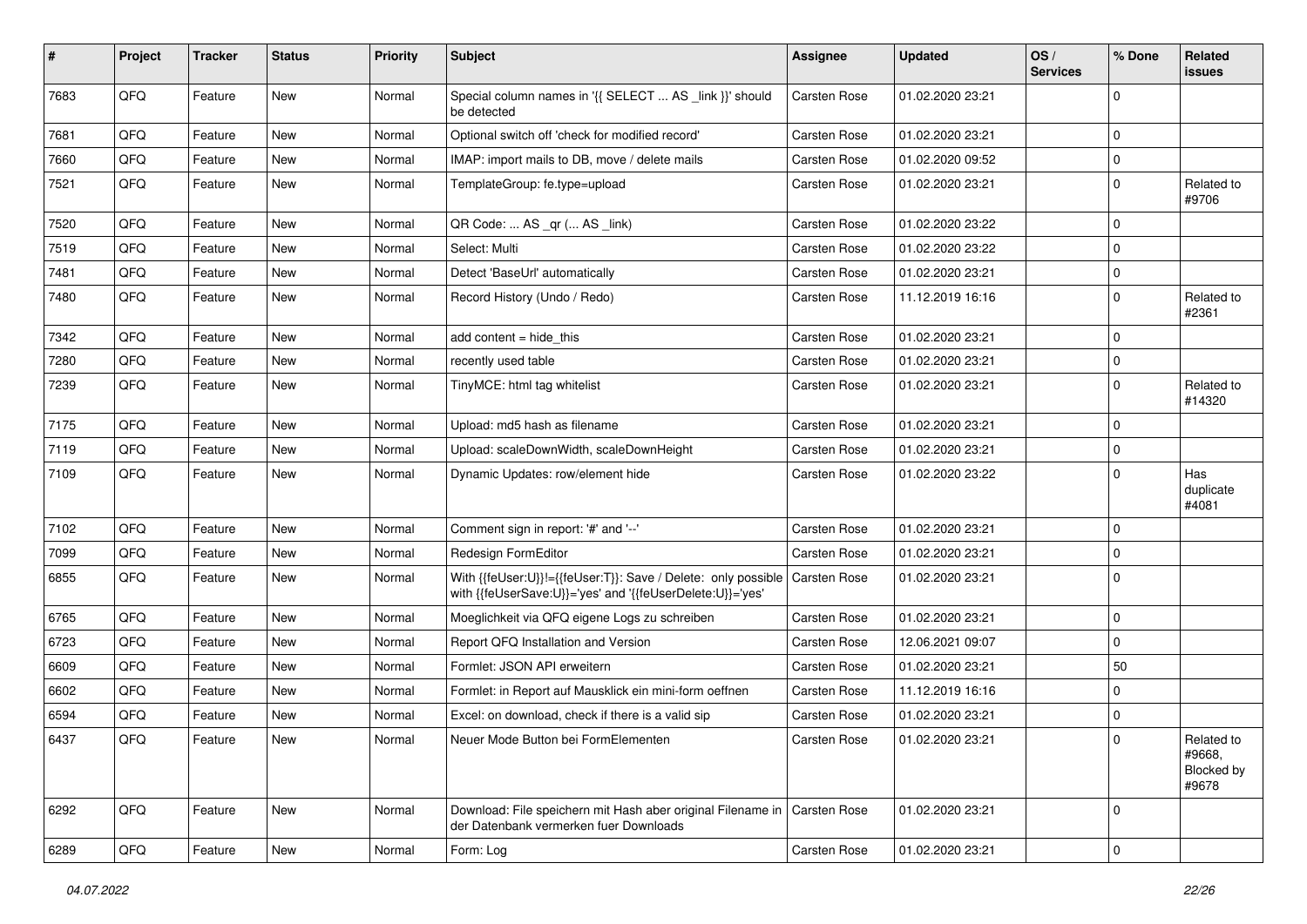| #     | Project | <b>Tracker</b> | <b>Status</b> | <b>Priority</b> | Subject                                                                                                | <b>Assignee</b> | <b>Updated</b>   | OS/<br><b>Services</b> | % Done              | Related<br><b>issues</b>                     |
|-------|---------|----------------|---------------|-----------------|--------------------------------------------------------------------------------------------------------|-----------------|------------------|------------------------|---------------------|----------------------------------------------|
| 6261  | QFQ     | Feature        | New           | Normal          | Persistent SIP                                                                                         | Carsten Rose    | 12.06.2021 09:07 |                        | $\Omega$            | Related to<br>#10819                         |
| 5782  | QFQ     | Feature        | <b>New</b>    | Normal          | NextCloud API                                                                                          | Carsten Rose    | 01.02.2020 10:02 |                        | $\mathbf 0$         |                                              |
| 5715  | QFQ     | Feature        | <b>New</b>    | High            | PDF Caching                                                                                            | Carsten Rose    | 03.05.2021 21:14 |                        | $\mathbf 0$         | Related to<br>#5851,<br>Related to<br>#6357  |
| 5345  | QFQ     | Feature        | <b>New</b>    | Normal          | Report: UPDATE / INSERT / DELETE statements should<br>trigger subqueries, depending on the result.     | Carsten Rose    | 27.05.2020 16:11 |                        | $\mathbf 0$         |                                              |
| 5131  | QFQ     | Feature        | <b>New</b>    | Normal          | Activate Spin Gear ('wait/busy' indicator) via LINK attribute                                          | Carsten Rose    | 01.02.2020 23:21 |                        | $\mathbf 0$         |                                              |
| 4413  | QFQ     | Feature        | New           | Normal          | fieldset: show/hidden, modeSql, dynamicUpdate                                                          | Carsten Rose    | 09.02.2022 15:19 |                        | $\mathbf 0$         |                                              |
| 4250  | QFQ     | Feature        | <b>New</b>    | Normal          | AutoCron in QFQ via PHP                                                                                | Carsten Rose    | 01.02.2020 23:21 |                        | $\mathbf 0$         | Related to<br>#3292,<br>Related to<br>#3291  |
| 4082  | QFQ     | Feature        | New           | Normal          | Dynamic Update: modeSql - useful default                                                               | Carsten Rose    | 01.02.2020 23:22 |                        | $\mathbf 0$         |                                              |
| 4050  | QFQ     | Feature        | New           | Normal          | sql.log: 1) FormElement ID which causes a specific action,<br>2) Result in the same row.               | Carsten Rose    | 15.04.2020 11:35 |                        | $\mathbf 0$         | Related to<br>#5458                          |
| 4023  | QFQ     | Feature        | <b>New</b>    | Normal          | prepared statements - FE action: salveld, sqllnsert,<br>sqlUpdate, sqlDelete, sqlBefore, sqlAfter      | Carsten Rose    | 11.12.2019 16:15 |                        | $\mathbf 0$         |                                              |
| 4018  | QFQ     | Feature        | <b>New</b>    | Normal          | typeahead: long query parameter / answer triggers 'Attack<br>detected' and purges current SIP storage. | Carsten Rose    | 29.06.2022 22:46 |                        | $\mathbf 0$         | Related to<br>#9077                          |
| 3864  | QFQ     | Feature        | New           | Normal          | Encrypt / decrypt field                                                                                | Enis Nuredini   | 30.06.2022 16:29 |                        | $\mathbf 0$         |                                              |
| 3727  | QFQ     | Feature        | <b>New</b>    | High            | Security: Session Hijacking erschweren                                                                 | Carsten Rose    | 03.05.2021 21:14 |                        | $\mathsf{O}\xspace$ |                                              |
| 3504  | QFQ     | Feature        | <b>New</b>    | Normal          | Logging: welche Action FEs werden wann wie ausgefuehrt                                                 | Carsten Rose    | 01.02.2020 23:21 |                        | $\mathbf 0$         | Related to<br>#5458,<br>Related to<br>#4092  |
| 3432  | QFQ     | Feature        | <b>New</b>    | Normal          | subrecord: dynamicUpdate                                                                               | Carsten Rose    | 11.06.2020 21:10 |                        | $\mathbf 0$         | Related to<br>#5691                          |
| 2361  | QFQ     | Feature        | New           | Normal          | Logging wer/wann/wo welches Formular aufgerufen hat                                                    | Carsten Rose    | 11.12.2019 16:15 |                        | $\mathbf 0$         | Related to<br>#4432,<br>Related to<br>#7480  |
| 14377 | QFQ     | <b>Bug</b>     | New           | Normal          | Documentation > General Tips: white page after migration                                               | Enis Nuredini   | 19.06.2022 16:37 |                        | $\mathbf 0$         |                                              |
| 14322 | QFQ     | Bug            | New           | Normal          | Form Load: by default no scroll (save & close should be<br>visible)                                    | Enis Nuredini   | 15.06.2022 14:12 |                        | $\mathbf 0$         | Related to<br>#14321,<br>Related to<br>#6232 |
| 14305 | QFQ     | Bug            | New           | Normal          | Inline Report editing does not create history entries                                                  | Carsten Rose    | 10.06.2022 11:55 |                        | 0                   |                                              |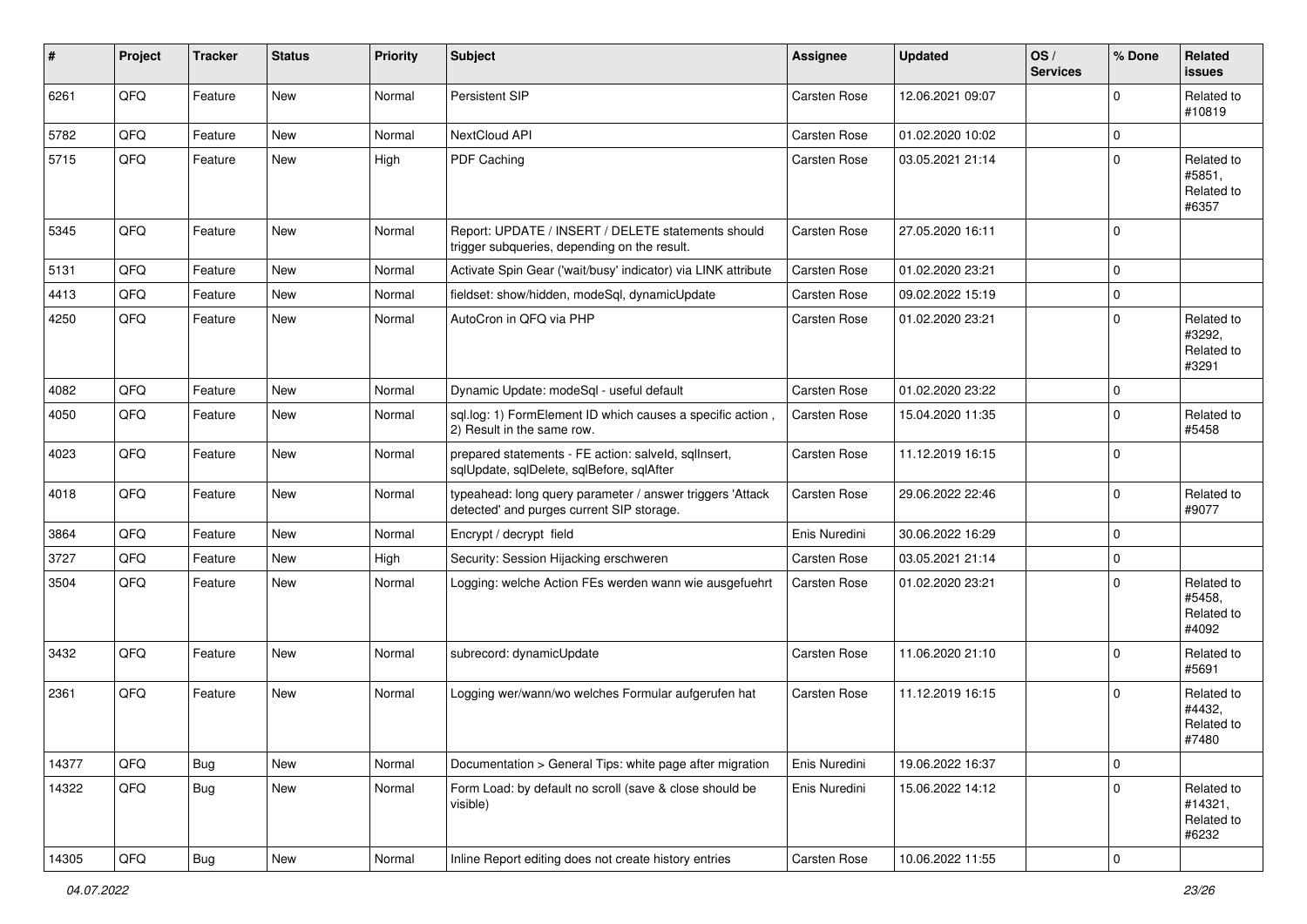| #     | Project | <b>Tracker</b> | <b>Status</b> | <b>Priority</b> | <b>Subject</b>                                                                                                                                      | Assignee            | <b>Updated</b>   | OS/<br><b>Services</b> | % Done      | Related<br><b>issues</b>                    |
|-------|---------|----------------|---------------|-----------------|-----------------------------------------------------------------------------------------------------------------------------------------------------|---------------------|------------------|------------------------|-------------|---------------------------------------------|
| 14304 | QFQ     | Bug            | <b>New</b>    | Normal          | table sorter view safer does not work                                                                                                               | Carsten Rose        | 10.06.2022 11:49 |                        | $\mathbf 0$ |                                             |
| 14233 | QFQ     | Bug            | <b>New</b>    | Normal          | AS link: question - HTML is not rendered                                                                                                            | Carsten Rose        | 28.05.2022 11:02 |                        | $\mathbf 0$ |                                             |
| 14091 | QFQ     | Bug            | <b>New</b>    | Normal          | inconsistent template path for twig                                                                                                                 | Carsten Rose        | 19.04.2022 18:36 |                        | $\pmb{0}$   |                                             |
| 14077 | QFQ     | Bug            | <b>New</b>    | Normal          | As link: Attribute 'class' missing by r:1 and r:3 - but should<br>set                                                                               | <b>Carsten Rose</b> | 28.05.2022 11:02 |                        | $\mathbf 0$ | Related to<br>#5342,<br>Related to<br>#4343 |
| 13716 | QFQ     | <b>Bug</b>     | <b>New</b>    | Hiah            | Firefox ask to store username/password                                                                                                              | Enis Nuredini       | 30.05.2022 09:31 |                        | $\Omega$    | Related to<br>#13827                        |
| 13706 | QFQ     | Bug            | <b>New</b>    | Normal          | Wrong CheckType in FieldElement LastStatus of Form Cron                                                                                             | <b>Carsten Rose</b> | 21.01.2022 18:20 |                        | $\mathbf 0$ |                                             |
| 13659 | QFQ     | Bug            | <b>New</b>    | Normal          | wrong sanitize class applied to R-store                                                                                                             | Carsten Rose        | 15.01.2022 14:23 |                        | $\mathbf 0$ |                                             |
| 13647 | QFQ     | Bug            | <b>New</b>    | Normal          | Autofocus funktioniert nicht auf Chrome                                                                                                             | Benjamin Baer       | 19.03.2022 17:44 |                        | $\mathbf 0$ |                                             |
| 13592 | QFQ     | Bug            | <b>New</b>    | Normal          | QFQ Build Queue: das vergeben von Tags klappt nicht. Es<br>werden keine Releases gebaut.                                                            | <b>Carsten Rose</b> | 19.03.2022 17:45 |                        | $\mathbf 0$ |                                             |
| 13528 | QFQ     | <b>Bug</b>     | <b>New</b>    | Normal          | gfg.io > releases: es wird kein neues Release angelegt                                                                                              | Benjamin Baer       | 19.03.2022 17:46 |                        | $\mathbf 0$ |                                             |
| 13460 | QFQ     | Bug            | <b>New</b>    | Normal          | Doc: Password set/reset  password should not processed<br>with 'html encode'                                                                        | <b>Carsten Rose</b> | 19.03.2022 17:46 |                        | $\mathbf 0$ |                                             |
| 13451 | QFQ     | <b>Bug</b>     | <b>New</b>    | Normal          | Character Counter / Max Character: Problem in Safari                                                                                                | <b>Carsten Rose</b> | 15.04.2022 17:18 |                        | $\Omega$    |                                             |
| 13332 | QFQ     | <b>Bug</b>     | <b>New</b>    | Normal          | Multi Form: Required Felder werden visuell nicht markiert.                                                                                          | <b>Carsten Rose</b> | 19.03.2022 17:47 |                        | $\pmb{0}$   |                                             |
| 13331 | QFQ     | <b>Bug</b>     | <b>New</b>    | Normal          | Multi Form: Clear Icon misplaced                                                                                                                    | <b>Carsten Rose</b> | 19.03.2022 17:47 |                        | $\Omega$    |                                             |
| 12989 | QFQ     | <b>Bug</b>     | <b>New</b>    | Normal          | empty string does not trigger dynamic update                                                                                                        | Enis Nuredini       | 28.05.2022 11:09 |                        | $\mathbf 0$ |                                             |
| 12974 | QFQ     | <b>Bug</b>     | <b>New</b>    | High            | Sanitize Queries in Action-Elements                                                                                                                 | Carsten Rose        | 07.12.2021 17:19 |                        | $\Omega$    |                                             |
| 12716 | QFQ     | <b>Bug</b>     | <b>New</b>    | Normal          | template group: Pattern only applied to first instance                                                                                              | Carsten Rose        | 19.03.2022 17:47 |                        | $\mathbf 0$ |                                             |
| 12714 | QFQ     | <b>Bug</b>     | <b>New</b>    | Normal          | Conversion of GIF to PDF broken when GIF contains Alpha.                                                                                            | Carsten Rose        | 19.03.2022 17:49 |                        | $\mathbf 0$ |                                             |
| 12702 | QFQ     | <b>Bug</b>     | <b>New</b>    | High            | templateGroup: broken in multiDb Setup                                                                                                              | Carsten Rose        | 14.12.2021 16:02 |                        | $\mathbf 0$ |                                             |
| 12670 | QFQ     | <b>Bug</b>     | New           | High            | Dropdown-Menu classes können nicht mehr angegeben<br>werden                                                                                         | <b>Carsten Rose</b> | 07.12.2021 17:19 |                        | $\mathbf 0$ |                                             |
| 12581 | QFQ     | Bug            | New           | Normal          | Form.forward=close: Record 'new' in new browser tab ><br>save (& close) >> Form is not reloaded with new created<br>record id and stays in mode=new | <b>Carsten Rose</b> | 19.03.2022 17:48 |                        | $\mathbf 0$ |                                             |
| 12545 | QFQ     | <b>Bug</b>     | <b>New</b>    | Urgent          | sql.log not created / updated                                                                                                                       | <b>Carsten Rose</b> | 14.12.2021 16:02 |                        | $\pmb{0}$   |                                             |
| 12520 | QFQ     | Bug            | <b>New</b>    | Normal          | Switch FE User: still active even FE User session expired                                                                                           | Carsten Rose        | 19.03.2022 17:48 |                        | $\pmb{0}$   |                                             |
| 12513 | QFQ     | <b>Bug</b>     | <b>New</b>    | High            | Implement server side check of maxlength                                                                                                            | Carsten Rose        | 07.12.2021 17:19 |                        | $\pmb{0}$   |                                             |
| 12512 | QFQ     | Bug            | <b>New</b>    | Normal          | Some MySQL Installation can't use 'stored procedures'                                                                                               | Carsten Rose        | 19.03.2022 17:48 |                        | $\mathbf 0$ |                                             |
| 12468 | QFQ     | Bug            | <b>New</b>    | Urgent          | Form: update Form.title after save                                                                                                                  | <b>Carsten Rose</b> | 03.05.2021 21:12 |                        | $\pmb{0}$   |                                             |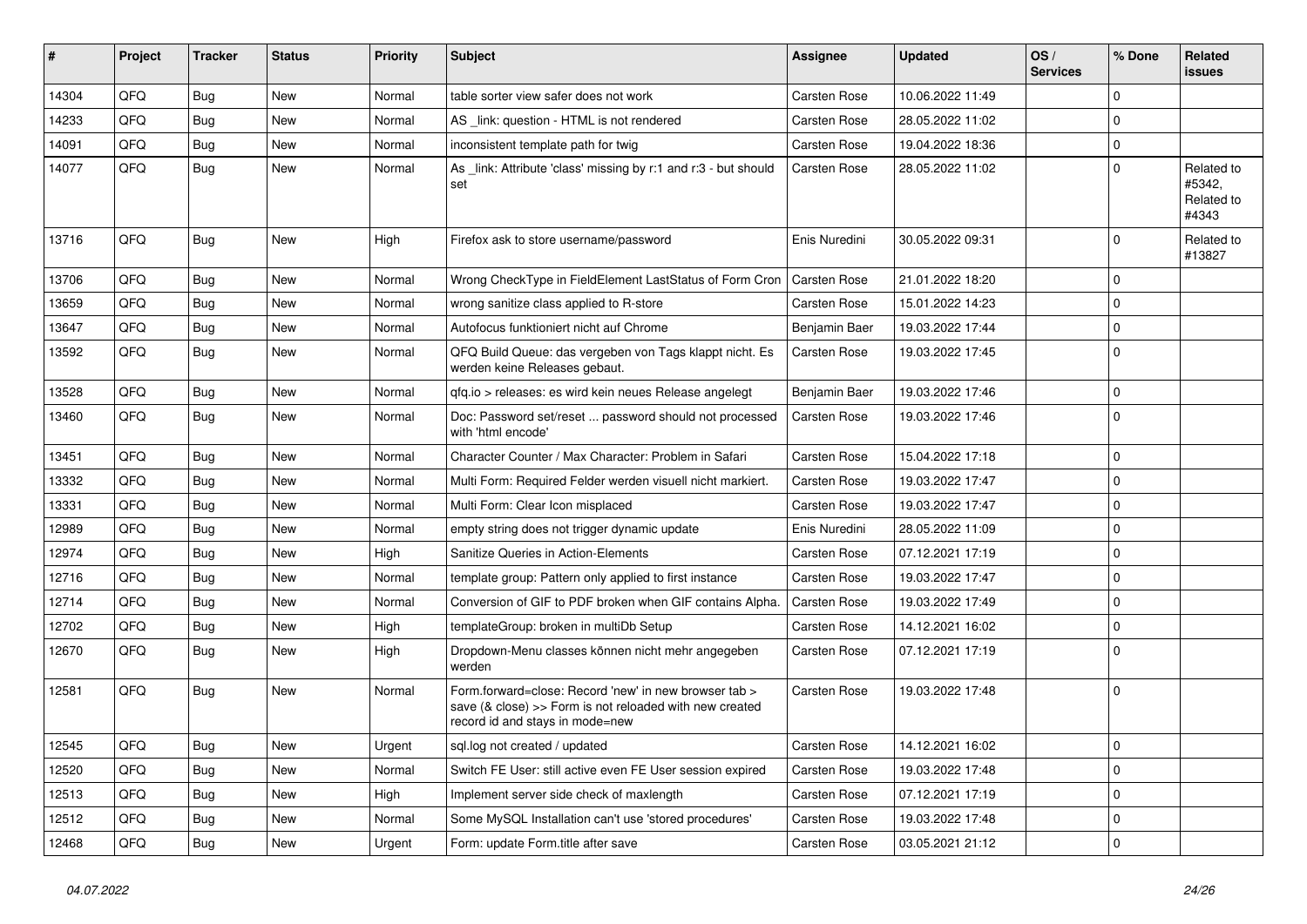| #     | Project | <b>Tracker</b> | <b>Status</b> | <b>Priority</b> | Subject                                                                             | <b>Assignee</b>     | <b>Updated</b>   | OS/<br><b>Services</b> | % Done      | Related<br><b>issues</b>                                             |
|-------|---------|----------------|---------------|-----------------|-------------------------------------------------------------------------------------|---------------------|------------------|------------------------|-------------|----------------------------------------------------------------------|
| 12327 | QFQ     | <b>Bug</b>     | <b>New</b>    | Normal          | Copy to clipboard: Glyphicon can not be changed                                     | Carsten Rose        | 27.12.2021 17:59 |                        | $\Omega$    |                                                                      |
| 12187 | QFQ     | <b>Bug</b>     | <b>New</b>    | Normal          | Trigger FormAsFile() via Report: probably problem with<br>multi DB setup            | Carsten Rose        | 20.03.2021 21:20 |                        | $\Omega$    |                                                                      |
| 12133 | QFQ     | <b>Bug</b>     | <b>New</b>    | Normal          | NPM, phpSpreadSheet aktualisieren                                                   | Carsten Rose        | 15.03.2021 09:04 |                        | $\mathbf 0$ |                                                                      |
| 12066 | QFQ     | <b>Bug</b>     | <b>New</b>    | High            | enterAsSubmit: Forward wird nicht ausgeführt                                        | Enis Nuredini       | 29.05.2022 09:23 |                        | $\Omega$    |                                                                      |
| 12045 | QFQ     | Bug            | New           | Normal          | templateGroup afterSave FE: Aufruf ohne<br>sglHonorFormElements funktioniert nicht  | Carsten Rose        | 18.02.2021 16:33 |                        | $\Omega$    |                                                                      |
| 12040 | QFQ     | <b>Bug</b>     | <b>New</b>    | Normal          | FE Mode 'hidden' für zwei FEs auf einer Zeile                                       | Carsten Rose        | 18.02.2021 10:13 |                        | $\Omega$    |                                                                      |
| 11752 | QFQ     | Bug            | New           | Normal          | checkbox renders multiple input elements with same name                             | <b>Carsten Rose</b> | 17.12.2020 14:58 |                        | $\Omega$    | Related to<br>#11750                                                 |
| 11715 | QFQ     | <b>Bug</b>     | <b>New</b>    | Normal          | acceptZeroAsRequired and requiredOffButMark do not<br>coincide                      |                     | 08.12.2020 12:13 |                        | $\Omega$    |                                                                      |
| 11695 | QFQ     | <b>Bug</b>     | <b>New</b>    | Normal          | MultiForm required FE Error                                                         | Carsten Rose        | 04.12.2020 13:34 |                        | $\mathbf 0$ |                                                                      |
| 11668 | QFQ     | <b>Bug</b>     | <b>New</b>    | Normal          | Play function.sql - problem with mysql                                              | Carsten Rose        | 03.05.2021 20:48 |                        | $\Omega$    |                                                                      |
| 11667 | QFQ     | <b>Bug</b>     | <b>New</b>    | Normal          | MySQL mariadb-server-10.3: Incorrect datetime value                                 | Carsten Rose        | 03.05.2021 20:48 |                        | $\Omega$    |                                                                      |
| 11522 | QFQ     | <b>Bug</b>     | <b>New</b>    | Normal          | Aus/Einblenden von Reitern                                                          |                     | 13.11.2020 14:58 |                        | $\Omega$    |                                                                      |
| 11239 | QFQ     | Bug            | New           | Normal          | Radiobutton (plain): horizontales Rendern abhängig vom<br>Datentyp in der Datenbank | Carsten Rose        | 30.09.2020 18:37 |                        | $\Omega$    |                                                                      |
| 11237 | QFQ     | <b>Bug</b>     | New           | High            | Radiobutton / parameter.buttonClass= btn-default - kein<br>dirty Trigger            | Benjamin Baer       | 03.05.2021 21:12 |                        | $\Omega$    | Related to<br>#10766                                                 |
| 11195 | QFQ     | <b>Bug</b>     | <b>New</b>    | Low             | Dynamic Update: Note not updated if new text is empty<br>(v20.4)                    |                     | 25.09.2020 11:14 |                        | $\Omega$    |                                                                      |
| 11057 | QFQ     | <b>Bug</b>     | New           | High            | Checkboxes ohne span.checkmark im Report werden<br>ausgeblendet                     | Benjamin Baer       | 03.05.2021 21:12 |                        | $\Omega$    | Related to<br>#11039                                                 |
| 10937 | QFQ     | <b>Bug</b>     | <b>New</b>    | Normal          | Fehler mit abhängigen Select- Feldern beim Positionieren                            | Carsten Rose        | 12.11.2020 23:45 |                        | $\mathbf 0$ |                                                                      |
| 10890 | QFQ     | <b>Bug</b>     | <b>New</b>    | Normal          | AutoCron hangs                                                                      |                     | 20.07.2020 13:56 |                        | $\mathbf 0$ |                                                                      |
| 10766 | QFQ     | <b>Bug</b>     | <b>New</b>    | High            | Radiobutton / parameter.buttonClass=btn-default: dynamic<br>update                  |                     | 03.05.2021 21:12 |                        | $\Omega$    | Related to<br>#11237                                                 |
| 10759 | QFQ     | <b>Bug</b>     | <b>New</b>    | Normal          | emptyMeansNull - Feld falsch aktualisiert                                           |                     | 12.11.2020 23:45 |                        | $\mathbf 0$ |                                                                      |
| 10704 | QFQ     | <b>Bug</b>     | New           | Normal          | wkhtml problem rendering fullCalendar.js / fabric.js >><br>successor: puppeteer     | Carsten Rose        | 12.11.2020 23:45 |                        | $\Omega$    | Related to<br>#5024,<br>Related to<br>#4650,<br>Related to<br>#10715 |
| 10658 | QFQ     | <b>Bug</b>     | New           | Normal          | processReadOnly broken                                                              | Carsten Rose        | 27.05.2020 17:55 |                        | $\mathbf 0$ |                                                                      |
| 10640 | QFQ     | Bug            | New           | High            | TypeAhead Tag: FE editierbar trotz readOnly                                         | Carsten Rose        | 03.05.2021 21:12 |                        | $\mathbf 0$ | Related to<br>#7795                                                  |